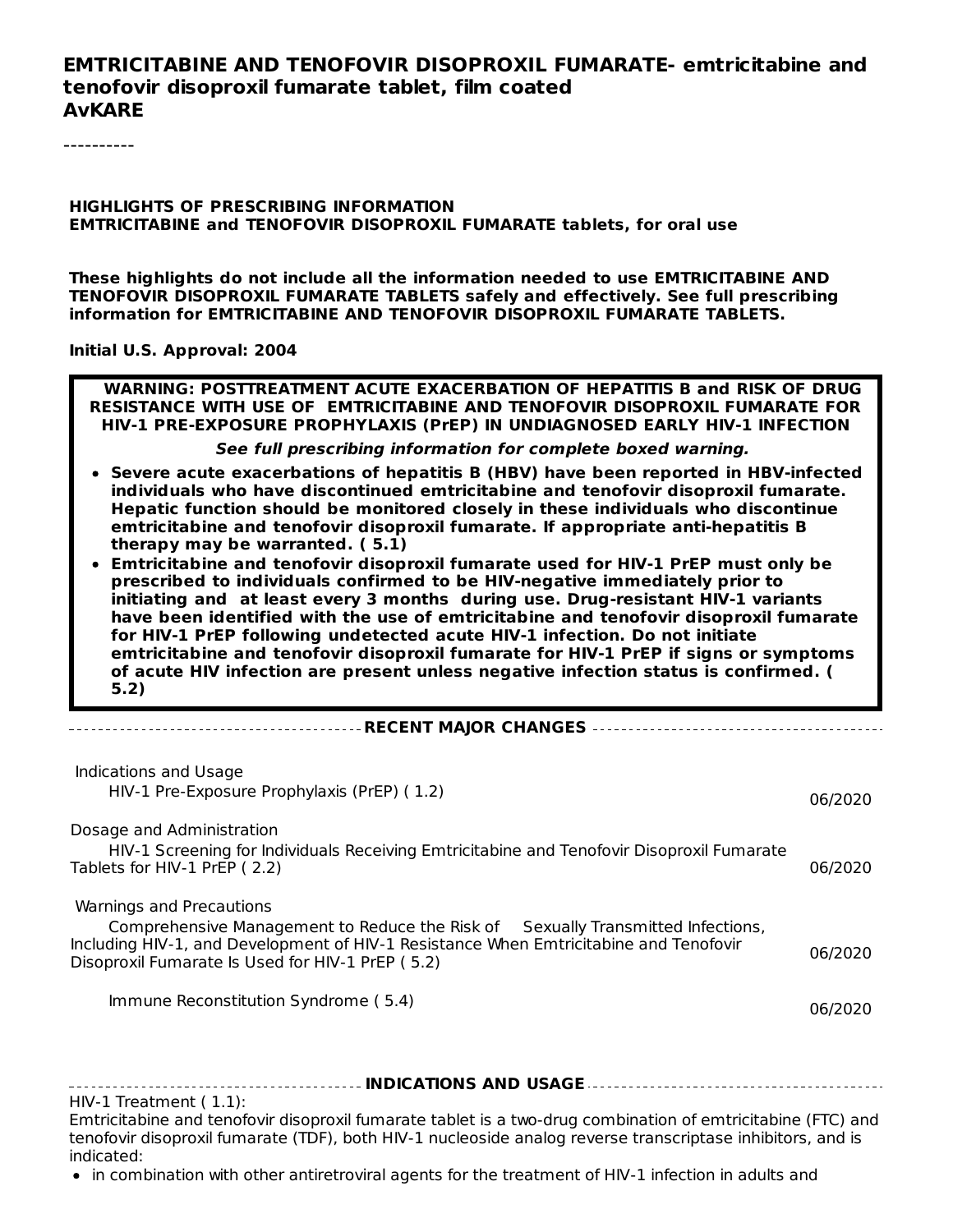in combination with other antiretroviral agents for the treatment of HIV-1 infection in adults and pediatric patients weighing at least 17 kg.

#### HIV-1 PrEP ( 1.2):

Emtricitabine and tenofovir disoproxil fumarate tablets are indicated in at-risk adults and adolescents weighing at least 35 kg for pre-exposure prophylaxis (PrEP) to reduce the risk of sexually acquired HIV-1 infection. Individuals must have a negative HIV-1 test immediately prior to initiating emtricitabine and tenofovir disoproxil fumarate tablets for HIV-1 PrEP.

#### **DOSAGE AND ADMINISTRATION**

- Testing: Prior to or when initiating emtricitabine and tenofovir disoproxil fumarate tablets test for hepatitis B virus infection. Prior to initiation and during use of emtricitabine and tenofovir disoproxil fumarate tablets, on a clinically appropriate schedule, assess serum creatinine, estimated creatinine clearance, urine glucose, and urine protein in all individuals. In individuals with chronic kidney disease, also assess serum phosphorus. ( 2.1)
- HIV-1 Screening: Screen all individuals for HIV-1 infection immediately prior to initiating emtricitabine and tenofovir disoproxil fumarate tablets for HIV-1 PrEP and at least once every 3 months while taking emtricitabine and tenofovir disoproxil fumarate tablets, and upon diagnosis of any other sexually transmitted infections (STIs). ( 2.2)

#### Treatment of HIV-1 Infection

- Recommended dosage in adults and pediatric patients weighing at least 35 kg: One emtricitabine and tenofovir disoproxil fumarate tablet (containing 200 mg of FTC and 300 mg of TDF) once daily taken orally with or without food. ( 2.3)
- Recommended dosage in pediatric patients weighing at least 17 kg: One emtricitabine and tenofovir disoproxil fumarate low-strength tablet (100 mg/150 mg, 133 mg/200 mg, or 167 mg/250 mg based on body weight) once daily taken orally with or without food. ( 2.4)
- Recommended dosage in renally impaired HIV-1 infected adult patients:
- Creatinine clearance (CrCl) 30 to 49 mL/min: 1 tablet every 48 hours. ( 2.6)
- CrCl below 30 mL/min or hemodialysis: Emtricitabine and tenofovir disoproxil fumarate tablet is not recommended. ( 2.6)

#### HIV-1 Pre-Exposure Prophylaxis (PrEP)

- Recommended dosage in HIV-1 uninfected adults and adolescents weighing at least 35 kg: One emtricitabine and tenofovir disoproxil fumarate tablet (containing 200 mg of FTC and 300 mg of TDF) once daily taken orally with or without food. ( 2.5)
- Recommended dosage in renally impaired HIV-uninfected individuals: Emtricitabine and tenofovir disoproxil fumarate tablet is not recommended in HIV-uninfected individuals if CrCl is below 60 mL/min.  $(2.6)$

**DOSAGE FORMS AND STRENGTHS** Tablets: 200 mg/300 mg, 167 mg/250 mg, 133 mg/200 mg, and 100 mg/150 mg of emtricitabine and tenofovir disoproxil fumarate, respectively. ( 3)

**CONTRAINDICATIONS** Emtricitabine and tenofovir disoproxil fumarate for HIV-1 PrEP is contraindicated in individuals with unknown or positive HIV-1 status. ( 4)

**WARNINGS AND PRECAUTIONS**

- Comprehensive management to reduce the risk of acquiring HIV-1 when emtricitabine and tenofovir disoproxil fumarate is used for HIV-1 PrEP: Use as part of a comprehensive prevention strategy including other prevention measures; strictly adhere to dosing schedule. ( 5.2)
- Management to reduce the risk of acquiring HIV-1 drug resistance when emtricitabine and tenofovir disoproxil fumarate is used for HIV-1 PrEP: refer to full prescribing information for additional detail. ( 5.2)
- New onset or worsening renal impairment: Can include acute renal failure and Fanconi syndrome. Avoid administering emtricitabine and tenofovir disoproxil fumarate with concurrent or recent use of nephrotoxic drugs. ( 5.3)
- Immune reconstitution syndrome during treatment of HIV-1 infection: May necessitate further evaluation and treatment. ( 5.4)
- Decreases in bone mineral density (BMD): Consider assessment of BMD in individuals with a history of  $\bullet$ pathologic fracture or other risk factors for osteoporosis or bone loss. ( 5.5)
- Lactic acidosis/severe hepatomegaly with steatosis: Discontinue emtricitabine and tenofovir disoproxil fumarate in individuals who develop symptoms or laboratory findings suggestive of lactic acidosis or pronounced hepatotoxicity. ( 5.6)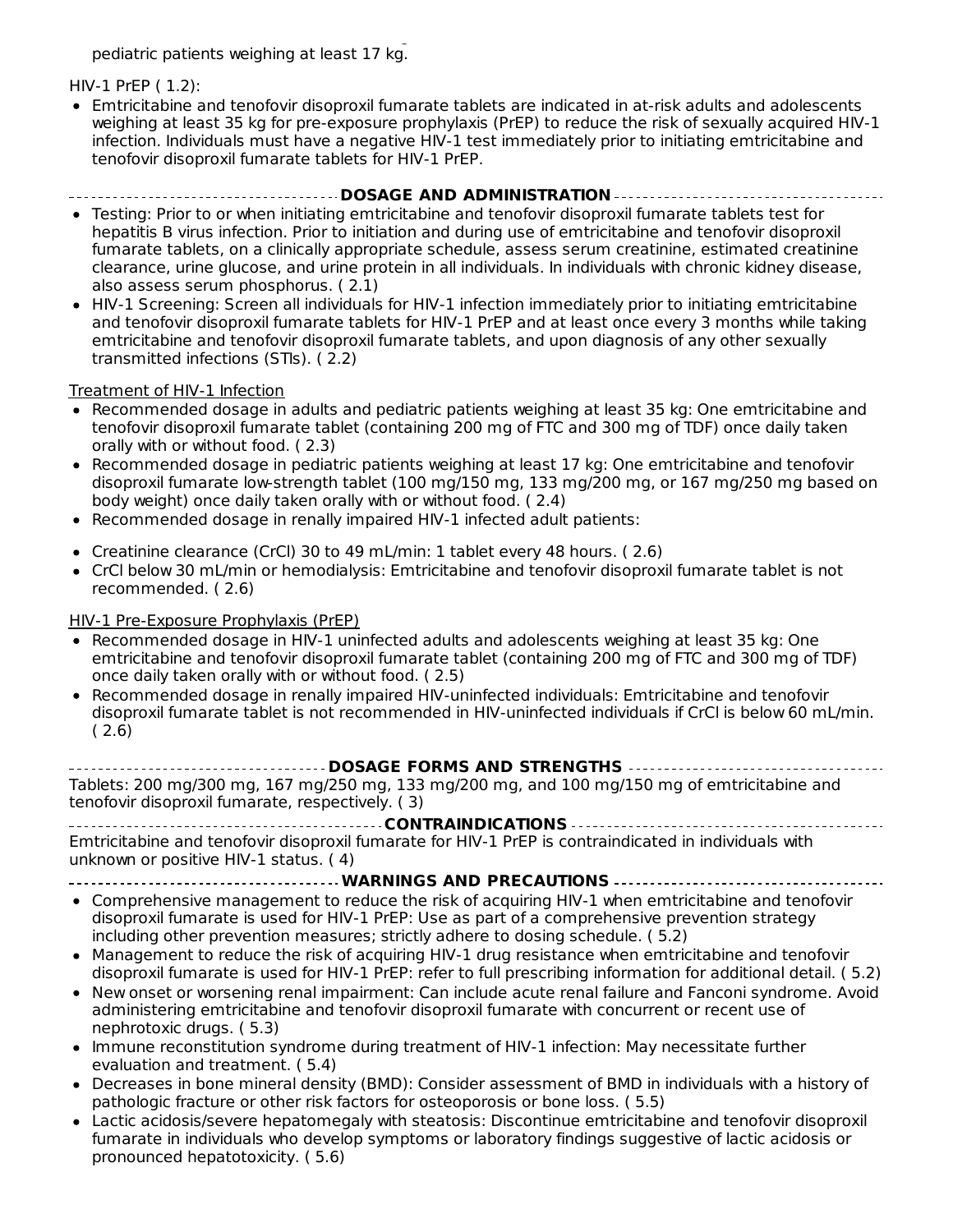- **ADVERSE REACTIONS** • In HIV-1 infected patients, the most common adverse reactions (incidence greater than or equal to 10%) are diarrhea, nausea, fatigue, headache, dizziness, depression, insomnia, abnormal dreams, and rash. ( 6.1)
- In HIV-1 uninfected adults in PrEP trials, adverse reactions that were reported by more than 2% of emtricitabine and tenofovir disoproxil fumarate participants and more frequently than by placebo participants were headache, abdominal pain, and weight decreased. ( 6.1)

#### **To report SUSPECTED ADVERSE REACTIONS, contact AvKARE at 1-855-361-3993 or FDA at 1- 800-FDA-1088 or www.fda.gov/medwatch**

- **DRUG INTERACTIONS**
- Tenofovir disoproxil fumarate increases didanosine concentrations. Dose reduction and close monitoring for didanosine toxicity are warranted. ( 7.2)
- Co-administration decreases atazanavir concentrations. When co-administered with emtricitabine and tenofovir disoproxil fumarate, use atazanavir given with ritonavir. ( 7.2)
- Co-administration of emtricitabine and tenofovir disoproxil fumarate with certain HIV-1 protease inhibitors or certain drugs to treat HCV increases tenofovir concentrations. Monitor for evidence of tenofovir toxicity. ( 7.2)
- Consult Full Prescribing Information prior to and during treatment for important drug interactions. ( 7.2)

**USE IN SPECIFIC POPULATIONS** Lactation: Mothers infected with HIV-1 or suspected of having acquired HIV-1 infection should be instructed not to breastfeed due to the potential for HIV transmission. ( 8.2)

#### **See 17 for PATIENT COUNSELING INFORMATION and Medication Guide.**

**Revised: 11/2020**

#### **FULL PRESCRIBING INFORMATION: CONTENTS\***

### **WARNING: POSTTREATMENT ACUTE EXACERBATION OF HEPATITIS B and RISK OF DRUG RESISTANCE WITH USE OF EMTRICITABINE and TENOFOVIR DISOPROXIL FUMARATE FOR HIV-1 PRE-EXPOSURE PROPHYLAXIS (PrEP) IN UNDIAGNOSED EARLY HIV-1 INFECTION**

#### **1 INDICATIONS AND USAGE**

1.1 Treatment of HIV-1 Infection

1.2 HIV-1 Pre-Exposure Prophylaxis (PrEP)

# **2 DOSAGE AND ADMINISTRATION**

2.1 Testing Prior to Initiation of Emtricitabine and Tenofovir Disoproxil Fumarate Tablets for Treatment of HIV-1 Infection or for HIV-1 PrEP

2.2 HIV-1 Screening for Individuals Receiving Emtricitabine and Tenofovir Disoproxil Fumarate Tablets for HIV-1 PrEP

2.3 Recommended Dosage for Treatment of HIV-1 Infection in Adults and Pediatric Patients Weighing at Least 35 kg

2.4 Recommended Dosage for Treatment of HIV-1 Infection in Pediatric Patients Weighing at Least 17 kg and Able to Swallow a Tablet

2.5 Recommended Dosage for HIV-1 PrEP in Adults and Adolescents Weighing at Least 35 kg

2.6 Dosage Adjustment in Individuals with Renal Impairment

#### **3 DOSAGE FORMS AND STRENGTHS**

#### **4 CONTRAINDICATIONS**

# **5 WARNINGS AND PRECAUTIONS**

5.1 Severe Acute Exacerbation of Hepatitis B in Individuals with HBV Infection

5.2 Comprehensive Management to Reduce the Risk of Sexually Transmitted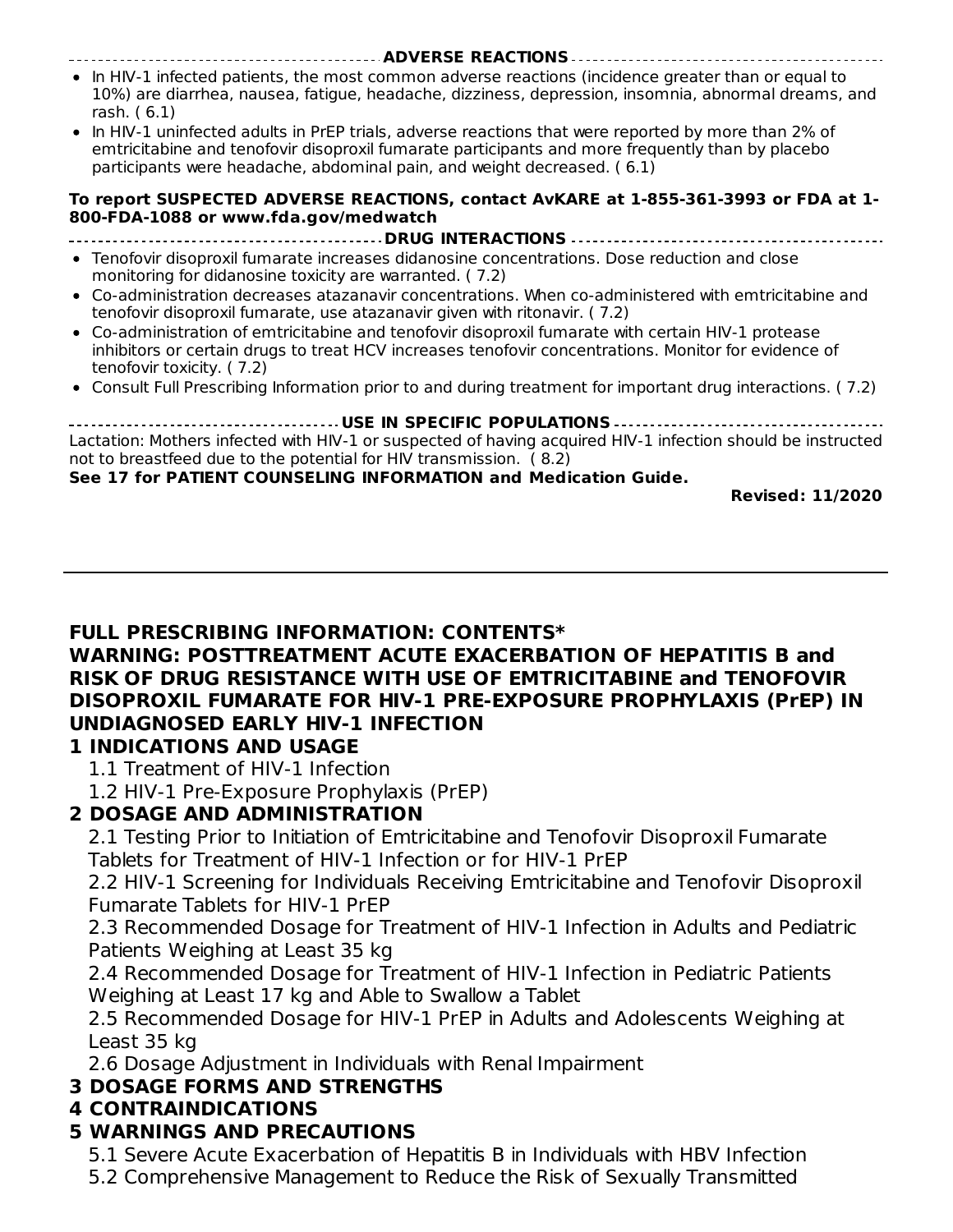Infections, Including HIV-1, and Development of HIV-1 Resistance When Emtricitabine and Tenofovir Disoproxil Fumarate Is Used for HIV-1 PrEP

- 5.3 New Onset or Worsening Renal Impairment
- 5.4 Immune Reconstitution Syndrome
- 5.5 Bone Loss and Mineralization Defects
- 5.6 Lactic Acidosis/Severe Hepatomegaly with Steatosis
- 5.7 Risk of Adverse Reactions Due to Drug Interactions

# **6 ADVERSE REACTIONS**

- 6.1 Clinical Trials Experience
- 6.2 Postmarketing Experience

# **7 DRUG INTERACTIONS**

- 7.1 Drugs Affecting Renal Function
- 7.2 Established and Significant Interactions

# **8 USE IN SPECIFIC POPULATIONS**

- 8.1 Pregnancy
- 8.2 Lactation
- 8.4 Pediatric Use
- 8.5 Geriatric Use
- 8.6 Renal Impairment

# **10 OVERDOSAGE**

# **11 DESCRIPTION**

# **12 CLINICAL PHARMACOLOGY**

- 12.1 Mechanism of Action
- 12.3 Pharmacokinetics
- 12.4 Microbiology

# **13 NONCLINICAL TOXICOLOGY**

- 13.1 Carcinogenesis, Mutagenesis, Impairment of Fertility
- 13.2 Animal Toxicology and/or Pharmacology

# **14 CLINICAL STUDIES**

- 14.1 Overview of Clinical Trials
- 14.2 Clinical Trial Results for Treatment of HIV-1: Study 934
- 14.3 Clinical Trial Results for HIV-1 PrEP: iPrEx
- 14.4 Clinical Trial Results for HIV-1 PrEP: Partners PrEP

# **16 HOW SUPPLIED/STORAGE AND HANDLING**

# **17 PATIENT COUNSELING INFORMATION**

 $\ast$  Sections or subsections omitted from the full prescribing information are not listed.

# **FULL PRESCRIBING INFORMATION**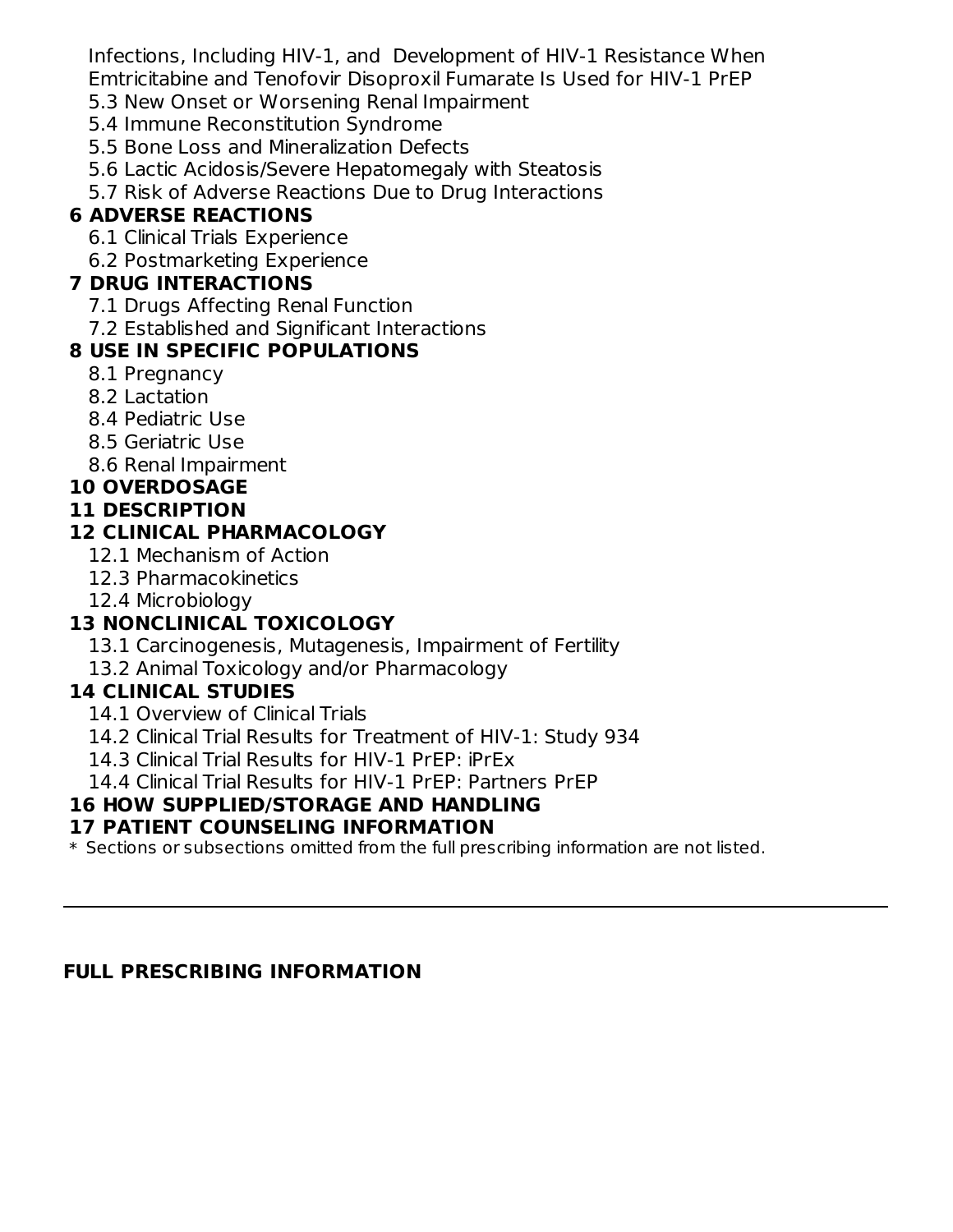**WARNING: POSTTREATMENT ACUTE EXACERBATION OF HEPATITIS B and RISK OF DRUG RESISTANCE WITH USE OF EMTRICITABINE and TENOFOVIR DISOPROXIL FUMARATE FOR HIV-1 PRE-EXPOSURE PROPHYLAXIS (PrEP) IN UNDIAGNOSED EARLY HIV-1 INFECTION**

**Severe acute exacerbations of hepatitis B (HBV) have been reported in HBV-infected individuals who have discontinued emtricitabine and tenofovir disoproxil fumarate. Hepatic function should be monitored closely with both clinical and laboratory follow-up for at least several months in individuals who are infected with HBV and discontinue emtricitabine and tenofovir disoproxil fumarate. If appropriate, antihepatitis B therapy may be warranted [see Warnings and Precautions (5.1)] .**

**Emtricitabine and tenofovir disoproxil fumarate used for HIV-1 PrEP must only be prescribed to individuals confirmed to be HIV-negative immediately prior to initiating and at least every 3 months during use. Drug-resistant HIV-1 variants have been identified with use of emtricitabine and tenofovir disoproxil fumarate for HIV-1 PrEP following undetected acute HIV-1 infection. Do not initiate emtricitabine and tenofovir disoproxil fumarate for HIV-1 PrEP if signs or symptoms of acute HIV-1 infection are present unless negative infection status is confirmed [see Warnings and Precautions (5.2)] .**

# **1 INDICATIONS AND USAGE**

# **1.1 Treatment of HIV-1 Infection**

Emtricitabine and tenofovir disoproxil fumarate tablets are indicated in combination with other antiretroviral agents for the treatment of HIV-1 infection in adults and pediatric patients weighing at least 17 kg [see Clinical Studies (14)] .

# **1.2 HIV-1 Pre-Exposure Prophylaxis (PrEP)**

Emtricitabine and tenofovir disoproxil fumarate tablets are indicated in at-risk adults and adolescents weighing at least 35 kg for pre-exposure prophylaxis (PrEP) to reduce the risk of sexually acquired HIV-1 infection. Individuals must have a negative HIV-1 test immediately prior to initiating emtricitabine and tenofovir disoproxil fumarate tablets for HIV-1 PrEP [see Dosage and Administration (2.2), Warnings and Precautions (5.2)] .

# **2 DOSAGE AND ADMINISTRATION**

#### **2.1 Testing Prior to Initiation of Emtricitabine and Tenofovir Disoproxil Fumarate Tablets for Treatment of HIV-1 Infection or for HIV-1 PrEP**

Prior to or when initiating emtricitabine and tenofovir disoproxil fumarate tablets, test individuals for hepatitis B virus infection *[see Warnings and Precautions (5.1)]*.

Prior to initiation, and during use of emtricitabine and tenofovir disoproxil fumarate tablets, on a clinically appropriate schedule, assess serum creatinine, estimated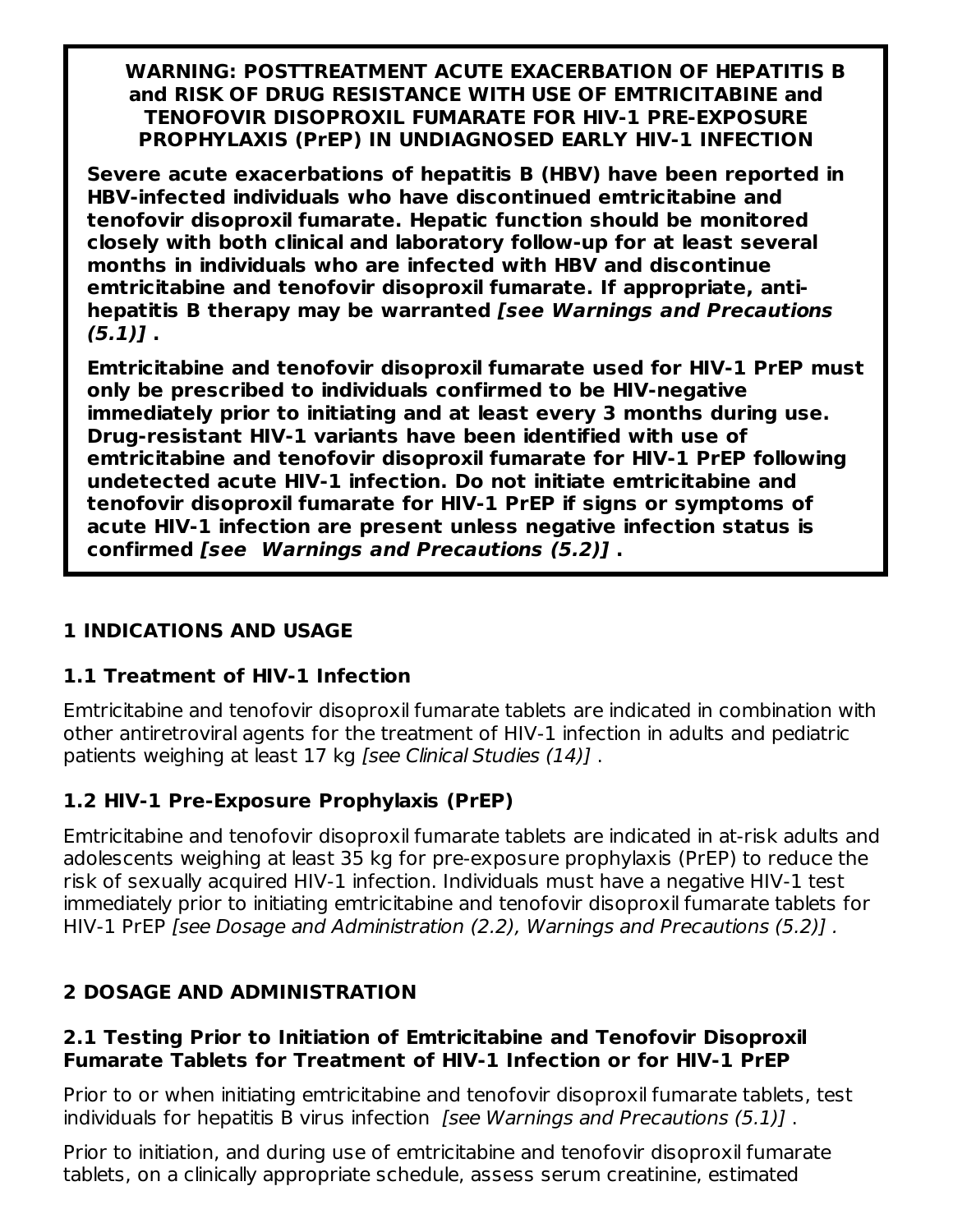creatinine clearance, urine glucose, and urine protein in all individuals. In individuals with chronic kidney disease, also assess serum phosphorus [see Warnings and Precautions (5.3)].

#### **2.2 HIV-1 Screening for Individuals Receiving Emtricitabine and Tenofovir Disoproxil Fumarate Tablets for HIV-1 PrEP**

Screen all individuals for HIV-1 infection immediately prior to initiating emtricitabine and tenofovir disoproxil fumarate tablets for HIV-1 PrEP and at least once every 3 months while taking emtricitabine and tenofovir disoproxil fumarate tablets, and upon diagnosis of any other sexually transmitted infections (STIs) [see Indications and Usage (1.2), Contraindications (4), and Warnings and Precautions (5.2)].

If recent (<1 month) exposures to HIV-1 are suspected or clinical symptoms consistent with acute HIV-1 infection are present, use a test approved or cleared by the FDA as an aid in the diagnosis of acute or primary HIV-1 infection [see Warnings and Precautions (5.2), Use in Specific Populations (8.4), and Clinical Studies (14.3 and 14.4)].

#### **2.3 Recommended Dosage for Treatment of HIV-1 Infection in Adults and Pediatric Patients Weighing at Least 35 kg**

Emtricitabine and tenofovir disoproxil fumarate tablets is a two-drug fixed dose combination product containing emtricitabine (FTC) and tenofovir disoproxil fumarate (TDF). The recommended dosage of emtricitabine and tenofovir disoproxil fumarate tablets in adults and in pediatric patients weighing at least 35 kg is one tablet (containing 200 mg of FTC and 300 mg of TDF) once daily taken orally with or without food [see Clinical Pharmacology (12.3)] .

#### **2.4 Recommended Dosage for Treatment of HIV-1 Infection in Pediatric Patients Weighing at Least 17 kg and Able to Swallow a Tablet**

The recommended oral dosage of emtricitabine and tenofovir disoproxil fumarate tablets for pediatric patients weighing at least 17 kg and who can swallow a tablet is presented in Table 1. Tablets should be taken once daily with or without food. Weight should be monitored periodically and the emtricitabine and tenofovir disoproxil fumarate tablets dose adjusted accordingly.

### **Table 1 Dosing for Treatment of HIV-1 Infection in Pediatric Patients Weighing 17 kg to less than 35 kg**

| Body Weight (kg)     | Dosing of Emtricitabine and Tenofovir Disoproxil<br><b>Fumarate Tablets (FTC/TDF)</b> |  |
|----------------------|---------------------------------------------------------------------------------------|--|
| $17$ to less than 22 | one 100 mg /150 mg tablet once daily                                                  |  |
| 22 to less than 28   | one 133 mg /200 mg tablet once daily                                                  |  |
| 28 to less than 35   | one 167 mg /250 mg tablet once daily                                                  |  |

### **2.5 Recommended Dosage for HIV-1 PrEP in Adults and Adolescents Weighing at Least 35 kg**

The dosage of emtricitabine and tenofovir disoproxil fumarate tablets for HIV-1 PrEP is one tablet (containing 200 mg of FTC and 300 mg of TDF) once daily taken orally with or without food in HIV-1 uninfected adults and adolescents weighing at least 35 kg [see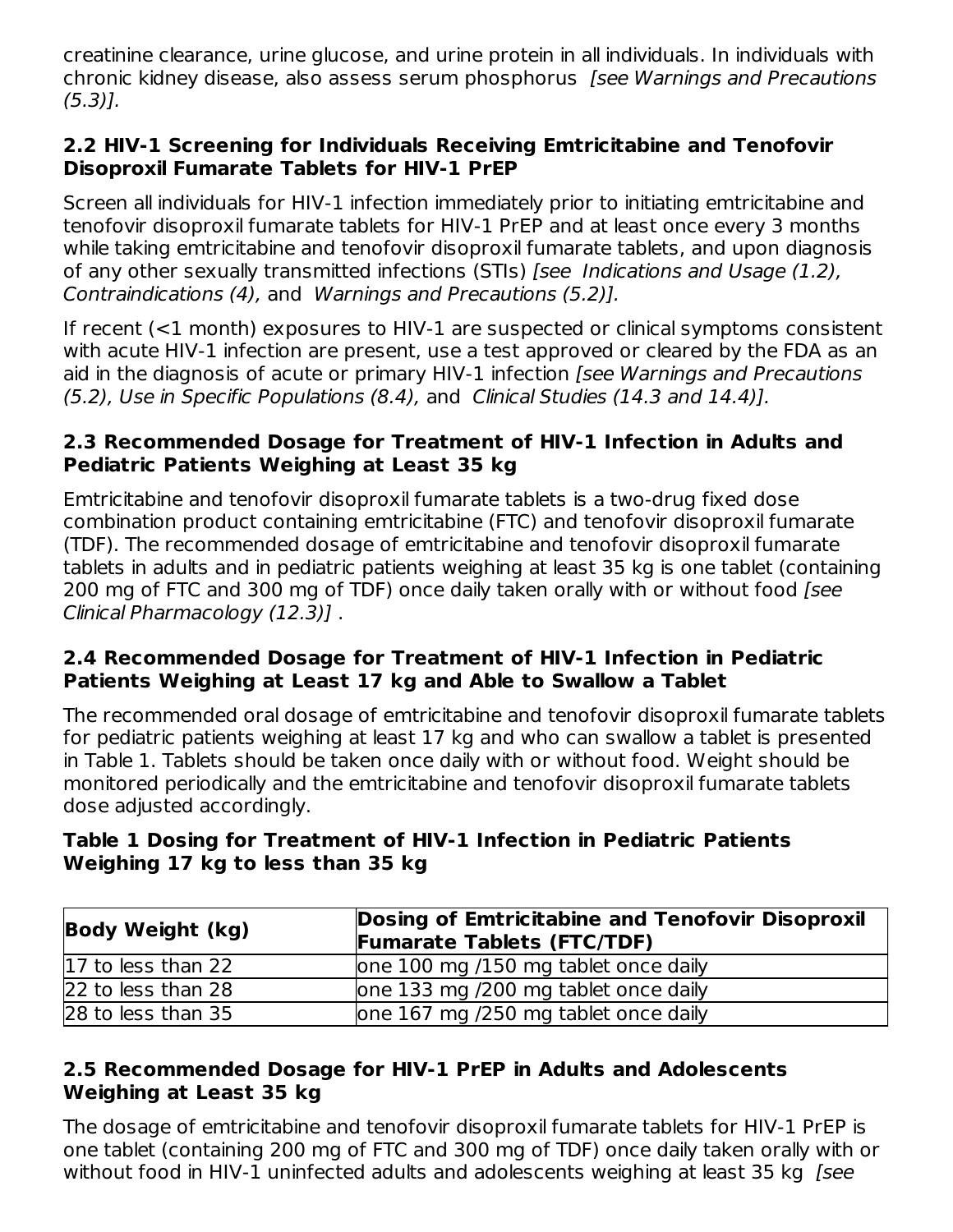# **2.6 Dosage Adjustment in Individuals with Renal Impairment**

# Treatment of HIV-1 Infection

Table 2 provides dosage interval adjustment for patients with renal impairment. No dosage adjustment is necessary for HIV-1 infected patients with mild renal impairment (creatinine clearance 50 to 80 mL/min). The safety and effectiveness of the dosing interval adjustment recommendations in patients with moderate renal impairment (creatinine clearance 30 to 49 mL/min) have not been clinically evaluated; therefore, clinical response to treatment and renal function should be closely monitored in these patients [see Warnings and Precautions (5.3)] .

No data are available to make dosage recommendations in pediatric patients with renal impairment.

#### **Table 2 Dosage Interval Adjustment for HIV-1 Infected Adult Patients with Altered Creatinine Clearance**

|                                              | Creatinine Clearance (mL/min) <sup>a</sup> |                       |                                                                                    |
|----------------------------------------------|--------------------------------------------|-----------------------|------------------------------------------------------------------------------------|
|                                              | > 50                                       | $ 30 \text{ to } 49 $ | $\leq 30$<br>(Including Patients)<br><b>Requiring Hemodialysis)</b>                |
| <b>Recommended Dosing</b><br><b>Interval</b> | Every 24<br>hours                          | Every 48<br>hours     | Emtricitabine and tenofovir<br>disoproxil fumarate tablets are<br>not recommended. |
| a. Calculated using ideal (lean) body weight |                                            |                       |                                                                                    |

#### HIV-1 PrEP

Emtricitabine and tenofovir disoproxil fumarate tablets for HIV-1 PrEP is not recommended in HIV-1 uninfected individuals with estimated creatinine clearance below 60 mL/min [see Warnings and Precautions (5.3)] .

If a decrease in estimated creatinine clearance is observed in uninfected individuals while using emtricitabine and tenofovir disoproxil fumarate tablets for HIV-1 PrEP, evaluate potential causes and re-assess potential risks and benefits of continued use [see Warnings and Precautions (5.3)] .

# **3 DOSAGE FORMS AND STRENGTHS**

Emtricitabine and tenofovir disoproxil fumarate tablets are available in four dose strengths.

- Emtricitabine and Tenofovir Disoproxil Fumarate Tablets, **100 mg/150 mg** are supplied as white to off-white, oval-shaped, film-coated tablets, debossed on one side with "AC51" and plain on other side. Each tablet contains 100 mg of emtricitabine (FTC) and 150 mg of tenofovir disoproxil fumarate (TDF) (which is equivalent to 123 mg of tenofovir disoproxil).
- Emtricitabine and Tenofovir Disoproxil Fumarate Tablets, **133 mg/200 mg** are supplied as white to off-white, modified capsule shaped, film-coated tablets,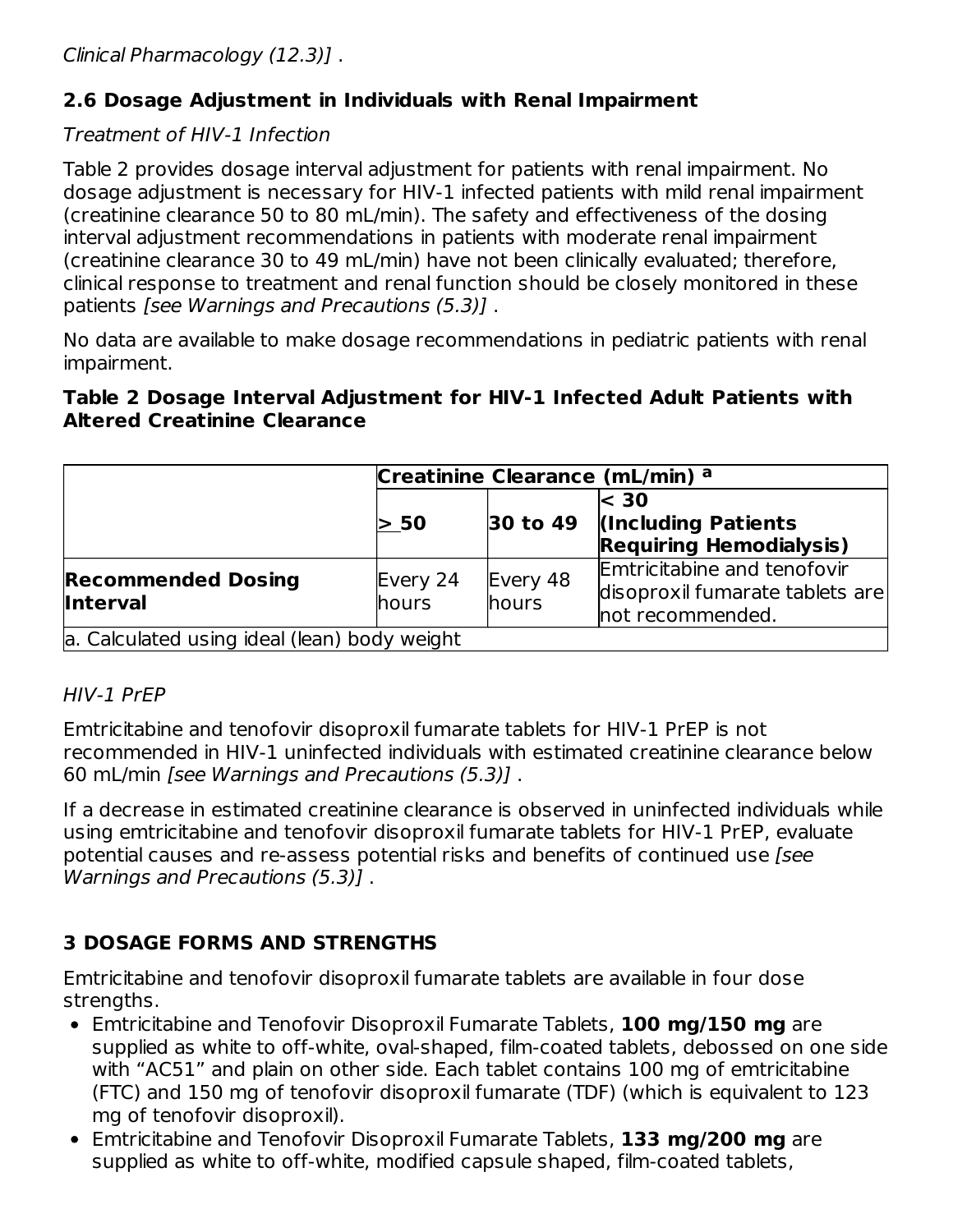debossed on one side with "AC52" and plain on other side. Each tablet contains 133 mg of emtricitabine (FTC) and 200 mg of tenofovir disoproxil fumarate (TDF) (which is equivalent to 163 mg of tenofovir disoproxil).

- Emtricitabine and Tenofovir Disoproxil Fumarate Tablets, **167 mg/250 mg** are supplied as white to off-white, modified capsule shaped, film-coated tablets, debossed on one side with "AC53" and plain on other side. Each tablet contains 167 mg of emtricitabine (FTC) and 250 mg of tenofovir disoproxil fumarate (TDF) (which is equivalent to 204 mg of tenofovir disoproxil).
- Emtricitabine and Tenofovir Disoproxil Fumarate Tablets, **200 mg/300 mg** are supplied as white to off-white, capsule shaped, film-coated tablets, debossed on one side with "AC24" and plain on other side. Each tablet contains 200 mg of emtricitabine (FTC) and 300 mg of tenofovir disoproxil fumarate (TDF) (which is equivalent to 245 mg of tenofovir disoproxil).

# **4 CONTRAINDICATIONS**

Emtricitabine and tenofovir disoproxil fumarate for HIV-1 PrEP is contraindicated in individuals with unknown or positive HIV-1 status [see Warnings and Precautions (5.2)] .

# **5 WARNINGS AND PRECAUTIONS**

# **5.1 Severe Acute Exacerbation of Hepatitis B in Individuals with HBV Infection**

All individuals should be tested for the presence of chronic hepatitis B virus (HBV) before or when initiating emtricitabine and tenofovir disoproxil fumarate *[see Dosage and* Administration (2.1)] .

Severe acute exacerbations of hepatitis B (e.g., liver decompensation and liver failure) have been reported in HBV-infected individuals who have discontinued emtricitabine and tenofovir disoproxil fumarate. Individuals infected with HBV who discontinue emtricitabine and tenofovir disoproxil fumarate should be closely monitored with both clinical and laboratory follow-up for at least several months after stopping treatment. If appropriate, anti-hepatitis B therapy may be warranted, especially in individuals with advanced liver disease or cirrhosis, since posttreatment exacerbation of hepatitis may lead to hepatic decompensation and liver failure. HBV-uninfected individuals should be offered vaccination.

#### **5.2 Comprehensive Management to Reduce the Risk of Sexually Transmitted Infections, Including HIV-1, and Development of HIV-1 Resistance When Emtricitabine and Tenofovir Disoproxil Fumarate Is Used for HIV-1 PrEP**

Use emtricitabine and tenofovir disoproxil fumarate for HIV-1 PrEP to reduce the risk of HIV-1 infection as part of a comprehensive prevention strategy that includes other prevention measures, including adherence to daily administration and safer sex practices, including condoms, to reduce the risk of sexually transmitted infections (STIs). The time from initiation of emtricitabine and tenofovir disoproxil fumarate for HIV-1 PrEP to maximal protection against HIV-1 infection is unknown.

Risk for HIV-1 acquisition includes behavioral, biological, or epidemiologic factors including but not limited to condomless sex, past or current STIs, self-identified HIV risk, having sexual partners of unknown HIV-1 viremic status, or sexual activity in a high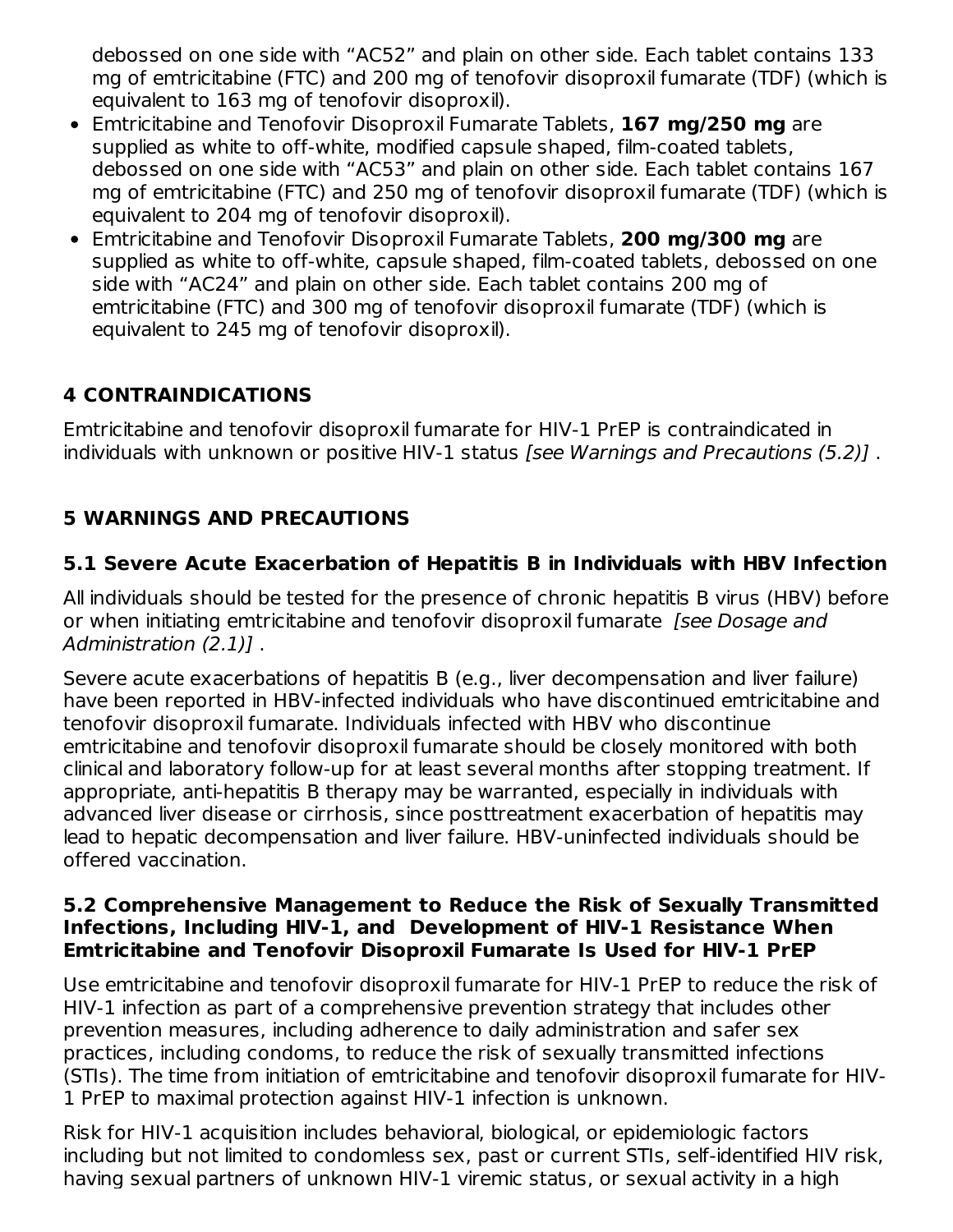having sexual partners of unknown HIV-1 viremic status, or sexual activity in a high prevalence area or network.

Counsel individuals on the use of other prevention measures (e.g., consistent and correct condom use, knowledge of partner(s)' HIV-1 status, including viral suppression status, regular testing for STIs that can facilitate HIV-1 transmission). Inform uninfected individuals about and support their efforts in reducing sexual risk behavior.

Use emtricitabine and tenofovir disoproxil fumarate to reduce the risk of acquiring HIV-1 only in individuals confirmed to be HIV-negative. HIV-1 resistance substitutions may emerge in individuals with undetected HIV-1 infection who are taking only emtricitabine and tenofovir disoproxil fumarate, because emtricitabine and tenofovir disoproxil fumarate alone does not constitute a complete regimen for HIV-1 treatment [see Microbiology (12.4)]; therefore, care should be taken to minimize the risk of initiating or continuing emtricitabine and tenofovir disoproxil fumarate before confirming the individual is HIV-1 negative.

- Some HIV-1 tests only detect anti-HIV antibodies and may not identify HIV-1 during the acute stage of infection. Prior to initiating emtricitabine and tenofovir disoproxil fumarate for HIV-1 PrEP, ask seronegative individuals about recent (in past month) potential exposure events (e.g., condomless sex or condom breaking during sex with a partner of unknown HIV-1 status or unknown viremic status, or a recent STI), and evaluate for current or recent signs or symptoms consistent with acute HIV-1 infection (e.g., fever, fatigue, myalgia, skin rash).
- If recent (<1 month) exposures to HIV-1 are suspected or clinical symptoms consistent with acute HIV-1 infection are present, use a test approved or cleared by the FDA as an aid in the diagnosis of acute or primary HIV-1 infection.

While using emtricitabine and tenofovir disoproxil fumarate for HIV-1 PrEP, HIV-1 testing should be repeated at least every 3 months, and upon diagnosis of any other STIs.

• If an HIV-1 test indicates possible HIV-1 infection, or if symptoms consistent with acute HIV-1 infection develop following a potential exposure event, convert the HIV-1 PrEP regimen to an HIV treatment regimen until negative infection status is confirmed using a test approved or cleared by the FDA as an aid in the diagnosis of acute or primary HIV-1 infection.

Counsel HIV-1 uninfected individuals to strictly adhere to the once daily emtricitabine and tenofovir disoproxil fumarate dosing schedule. The effectiveness of emtricitabine and tenofovir disoproxil fumarate in reducing the risk of acquiring HIV-1 is strongly correlated with adherence, as demonstrated by measurable drug levels in clinical trials of emtricitabine and tenofovir disoproxil fumarate for HIV-1 PrEP. Some individuals, such as adolescents, may benefit from more frequent visits and counseling to support adherence [see Use in Specific Populations (8.4), Microbiology (12.4), and Clinical Studies (14.3 and 14.4)].

# **5.3 New Onset or Worsening Renal Impairment**

Emtricitabine and tenofovir are principally eliminated by the kidney. Renal impairment, including cases of acute renal failure and Fanconi syndrome (renal tubular injury with severe hypophosphatemia), has been reported with the use of TDF, a component of emtricitabine and tenofovir disoproxil fumarate tablet [see Adverse Reactions (6.2)].

Prior to initiation and during use of emtricitabine and tenofovir disoproxil fumarate, on a clinically appropriate schedule, assess serum creatinine, estimated creatinine clearance,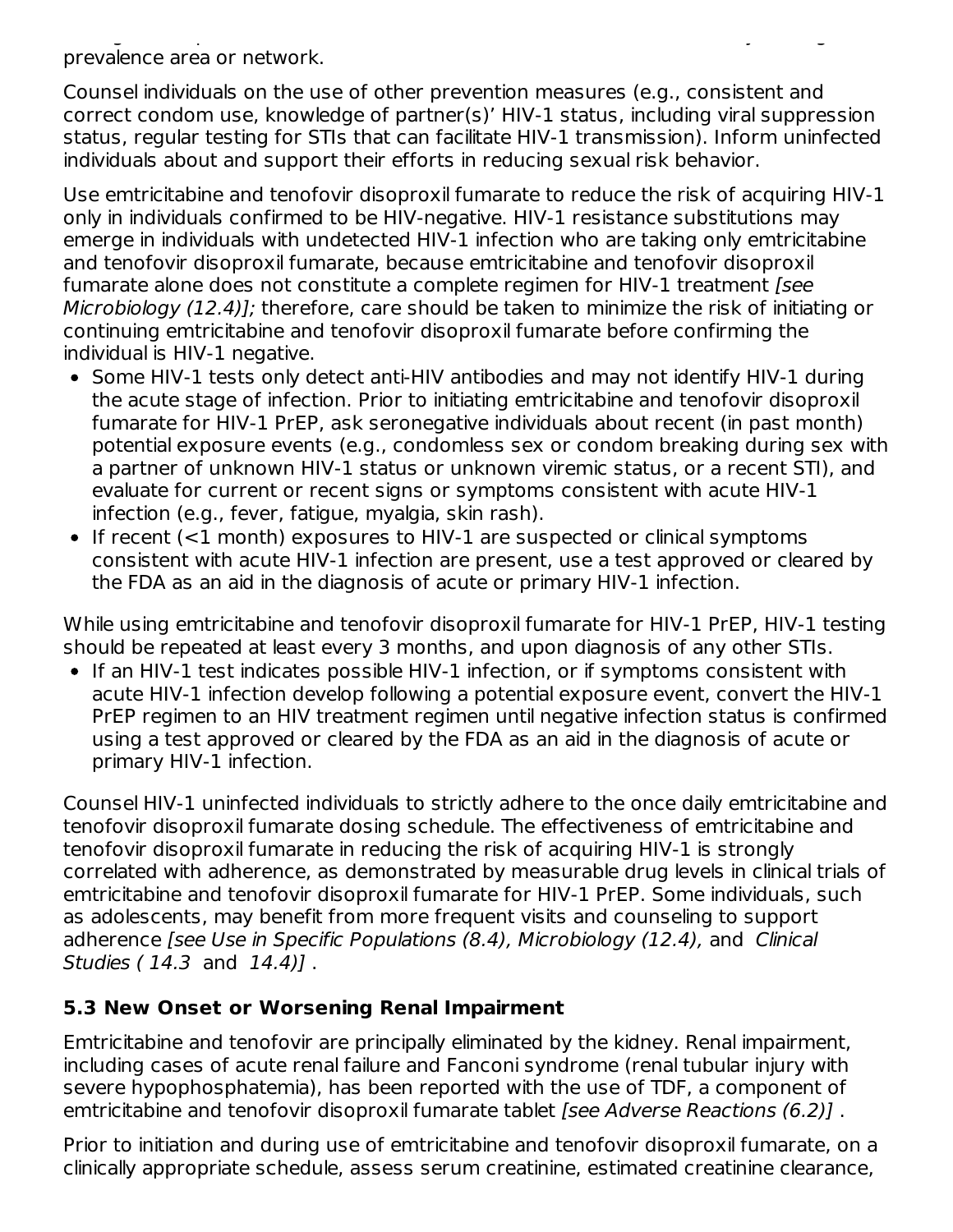urine glucose, and urine protein in all individuals. In individuals with chronic kidney disease, also assess serum phosphorus.

Emtricitabine and tenofovir disoproxil fumarate should be avoided with concurrent or recent use of a nephrotoxic agent (e.g., high-dose or multiple non-steroidal antiinflammatory drugs [NSAIDs]) [see Drug Interactions  $(7.1)$ ]. Cases of acute renal failure after initiation of high-dose or multiple NSAIDs have been reported in HIV-infected patients with risk factors for renal dysfunction who appeared stable on TDF. Some patients required hospitalization and renal replacement therapy. Alternatives to NSAIDs should be considered, if needed, in patients at risk for renal dysfunction.

Persistent or worsening bone pain, pain in extremities, fractures, and/or muscular pain or weakness may be manifestations of proximal renal tubulopathy and should prompt an evaluation of renal function in individuals at risk of renal dysfunction.

# Treatment of HIV-1 Infection

Dosing interval adjustment of emtricitabine and tenofovir disoproxil fumarate and close monitoring of renal function are recommended in all patients with estimated creatinine clearance 30 to 49 mL/min [see Dosage and Administration (2.6)] . No safety or efficacy data are available in patients with renal impairment who received emtricitabine and tenofovir disoproxil fumarate using these dosing guidelines, so the potential benefit of emtricitabine and tenofovir disoproxil fumarate therapy should be assessed against the potential risk of renal toxicity. Emtricitabine and tenofovir disoproxil fumarate is not recommended in patients with estimated creatinine clearance below 30 mL/min or patients requiring hemodialysis.

# HIV-1 PrEP

Emtricitabine and tenofovir disoproxil fumarate for HIV-1 PrEP is not recommended in uninfected individuals with estimated creatinine clearance less than 60 mL/min. If a decrease in estimated creatinine clearance is observed while using emtricitabine and tenofovir disoproxil fumarate for HIV-1 PrEP, evaluate potential causes and re-assess potential risks and benefits of continued use [see Dosage and Administration (2.6)] .

# **5.4 Immune Reconstitution Syndrome**

Immune reconstitution syndrome has been reported in HIV-1 infected patients treated with combination antiretroviral therapy, including emtricitabine and tenofovir disoproxil fumarate. During the initial phase of combination antiretroviral treatment, HIV-1 infected patients whose immune system responds may develop an inflammatory response to indolent or residual opportunistic infections (such as Mycobacterium avium infection, cytomegalovirus, Pneumocystis jirovecii pneumonia [PCP], or tuberculosis), which may necessitate further evaluation and treatment.

Autoimmune disorders (such as Graves' disease, polymyositis, and Guillain-Barré syndrome, and autoimmune hepatitis) have also been reported to occur in the setting of immune reconstitution; however, the time to onset is more variable and can occur many months after initiation of treatment.

# **5.5 Bone Loss and Mineralization Defects**

# Bone Mineral Density

In clinical trials in HIV-1 infected adults and in a clinical trial of HIV-1 uninfected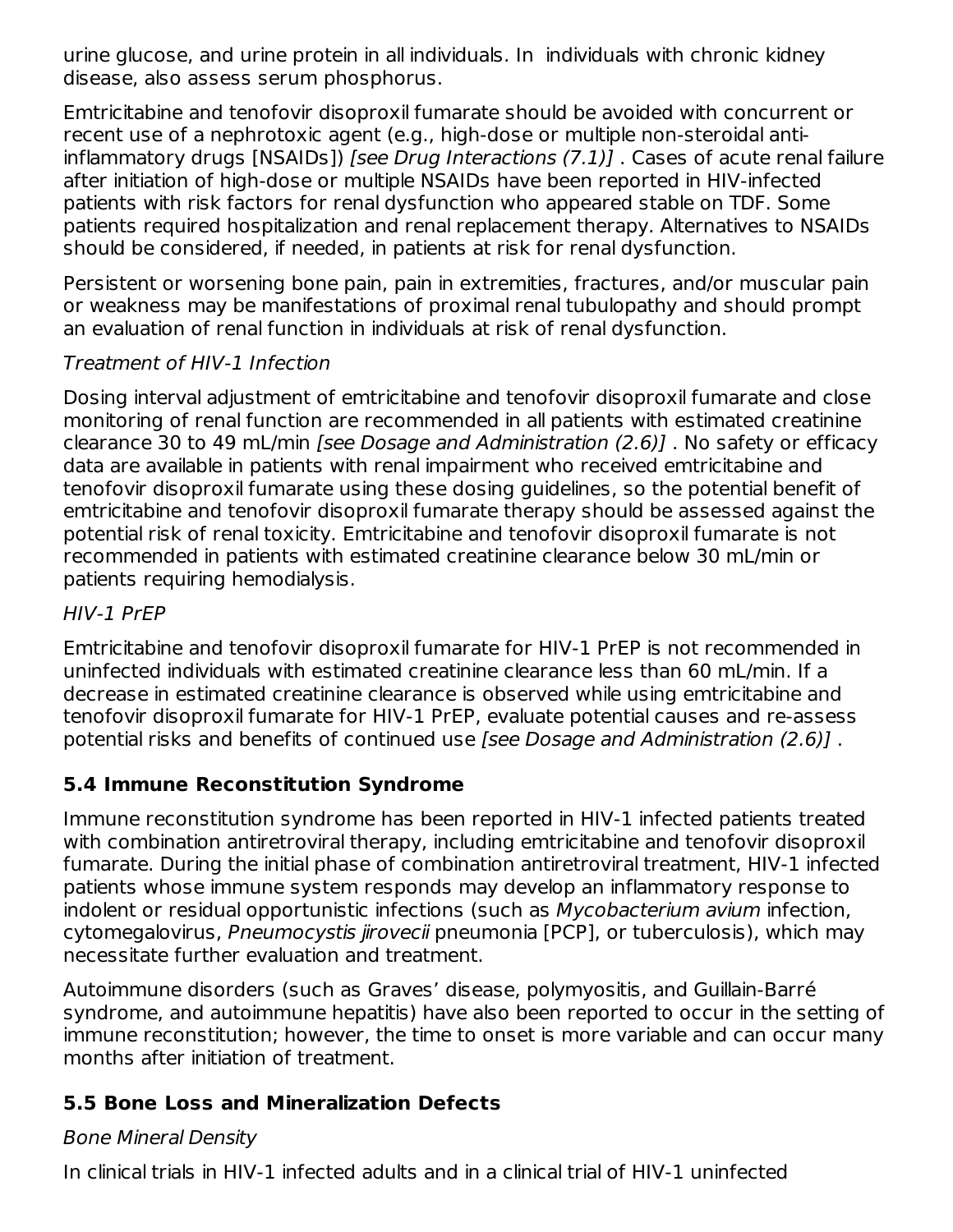individuals, TDF (a component of emtricitabine and tenofovir disoproxil fumarate tablet) was associated with slightly greater decreases in bone mineral density (BMD) and increases in biochemical markers of bone metabolism, suggesting increased bone turnover relative to comparators [see Adverse Reactions (6.1)] . Serum parathyroid hormone levels and 1,25 Vitamin D levels were also higher in subjects receiving TDF.

Clinical trials evaluating TDF in pediatric and adolescent subjects were conducted. Under normal circumstances, BMD increases rapidly in pediatric patients. In HIV-1 infected subjects aged 2 years to less than 18 years, bone effects were similar to those observed in adult subjects and suggest increased bone turnover. Total body BMD gain was less in the TDF-treated HIV-1 infected pediatric subjects as compared to the control groups. Similar trends were observed in adolescent subjects aged 12 years to less than 18 years treated for chronic hepatitis B. In all pediatric trials, skeletal growth (height) appeared to be unaffected.

The effects of TDF-associated changes in BMD and biochemical markers on long-term bone health and future fracture risk are unknown. Assessment of BMD should be considered for adult and pediatric patients who have a history of pathologic bone fracture or other risk factors for osteoporosis or bone loss. Although the effect of supplementation with calcium and vitamin D was not studied, such supplementation may be beneficial. If bone abnormalities are suspected, appropriate consultation should be obtained.

### Mineralization Defects

Cases of osteomalacia associated with proximal renal tubulopathy, manifested as bone pain or pain in extremities and which may contribute to fractures, have been reported in association with TDF use [see Adverse Reactions (6.1)] . Arthralgia and muscle pain or weakness have also been reported in cases of proximal renal tubulopathy. Hypophosphatemia and osteomalacia secondary to proximal renal tubulopathy should be considered in patients at risk of renal dysfunction who present with persistent or worsening bone or muscle symptoms while receiving TDF-containing products [see Warnings and Precautions (5.3)].

# **5.6 Lactic Acidosis/Severe Hepatomegaly with Steatosis**

Lactic acidosis and severe hepatomegaly with steatosis, including fatal cases, have been reported with the use of nucleoside analogs, including FTC and TDF, components of emtricitabine and tenofovir disoproxil fumarate tablet, alone or in combination with other antiretrovirals. Treatment with emtricitabine and tenofovir disoproxil fumarate should be suspended in any individual who develops clinical or laboratory findings suggestive of lactic acidosis or pronounced hepatotoxicity (which may include hepatomegaly and steatosis even in the absence of marked transaminase elevations).

# **5.7 Risk of Adverse Reactions Due to Drug Interactions**

The concomitant use of emtricitabine and tenofovir disoproxil fumarate and other drugs may result in known or potentially significant drug interactions, some of which may lead to possible clinically significant adverse reactions from greater exposures of concomitant drugs [see Drug Interactions (7.2)].

See Table 7 for steps to prevent or manage these possible and known significant drug interactions, including dosing recommendations. Consider the potential for drug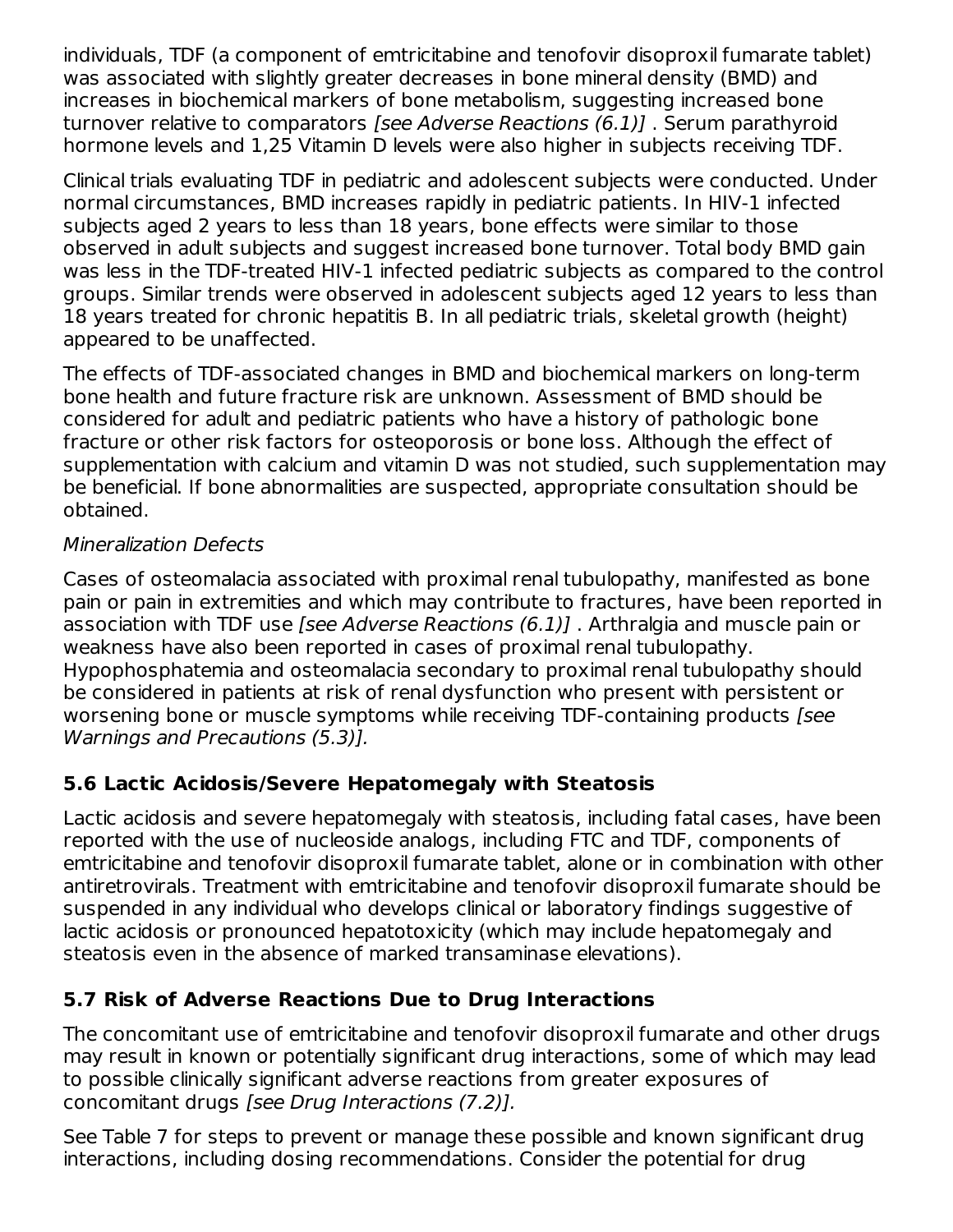interactions prior to and during therapy with emtricitabine and tenofovir disoproxil fumarate; review concomitant medications during therapy with emtricitabine and tenofovir disoproxil fumarate; and monitor for adverse reactions associated with the concomitant drugs.

# **6 ADVERSE REACTIONS**

The following adverse reactions are discussed in other sections of the labeling:

- Severe Acute Exacerbations of Hepatitis B in Patients with HBV Infection [see Warnings and Precautions (5.1)] .
- New Onset or Worsening Renal Impairment *[see Warnings and Precautions (5.3)]*.
- Immune Reconstitution Syndrome [see Warnings and Precautions (5.4)].
- Bone Loss and Mineralization Defects [see Warnings and Precautions (5.5)].
- Lactic Acidosis/Severe Hepatomegaly with Steatosis *[see Warnings and Precautions*  $(5.6)$ ].

# **6.1 Clinical Trials Experience**

Because clinical trials are conducted under widely varying conditions, adverse reaction rates observed in the clinical trials of a drug cannot be directly compared to rates in the clinical trials of another drug and may not reflect the rates observed in practice.

Adverse Reactions from Clinical Trials Experience in HIV-1 Infected Subjects

# Clinical Trials in Adult Subjects

In Study 934, 511 antiretroviral-naïve subjects received efavirenz (EFV) administered in combination with either FTC+TDF (N=257) or zidovudine (AZT)/lamivudine (3TC) (N=254) for 144 weeks. The most common adverse reactions (incidence greater than or equal to 10%, all grades) included diarrhea, nausea, fatigue, headache, dizziness, depression, insomnia, abnormal dreams, and rash. Table 3 provides the treatmentemergent adverse reactions (Grades 2 to 4) occurring in greater than or equal to 5% of subjects treated in any treatment group.

Skin discoloration, manifested by hyperpigmentation, occurred in 3% of subjects taking FTC+TDF, and was generally mild and asymptomatic. The mechanism and clinical significance are unknown.

#### **Table 3 Selected Adverse Reactions (Grades 2 to 4) Reported in > 5% in a Any Treatment Group in Study 934 (0 to 144 Weeks)**

|                                        | <b>FTC+TDF+EFV</b> b | AZT/3TC+EFV |
|----------------------------------------|----------------------|-------------|
|                                        | $N = 257$            | $N = 254$   |
| Fatigue                                | 9%                   | 8%          |
| Depression                             | 9%                   | 7%          |
| Nausea                                 | 9%                   | 7%          |
| Diarrhea                               | 9%                   | 5%          |
| <b>Dizziness</b>                       | 8%                   | 7%          |
| Upper respiratory tract<br>linfections | 8%                   | 5%          |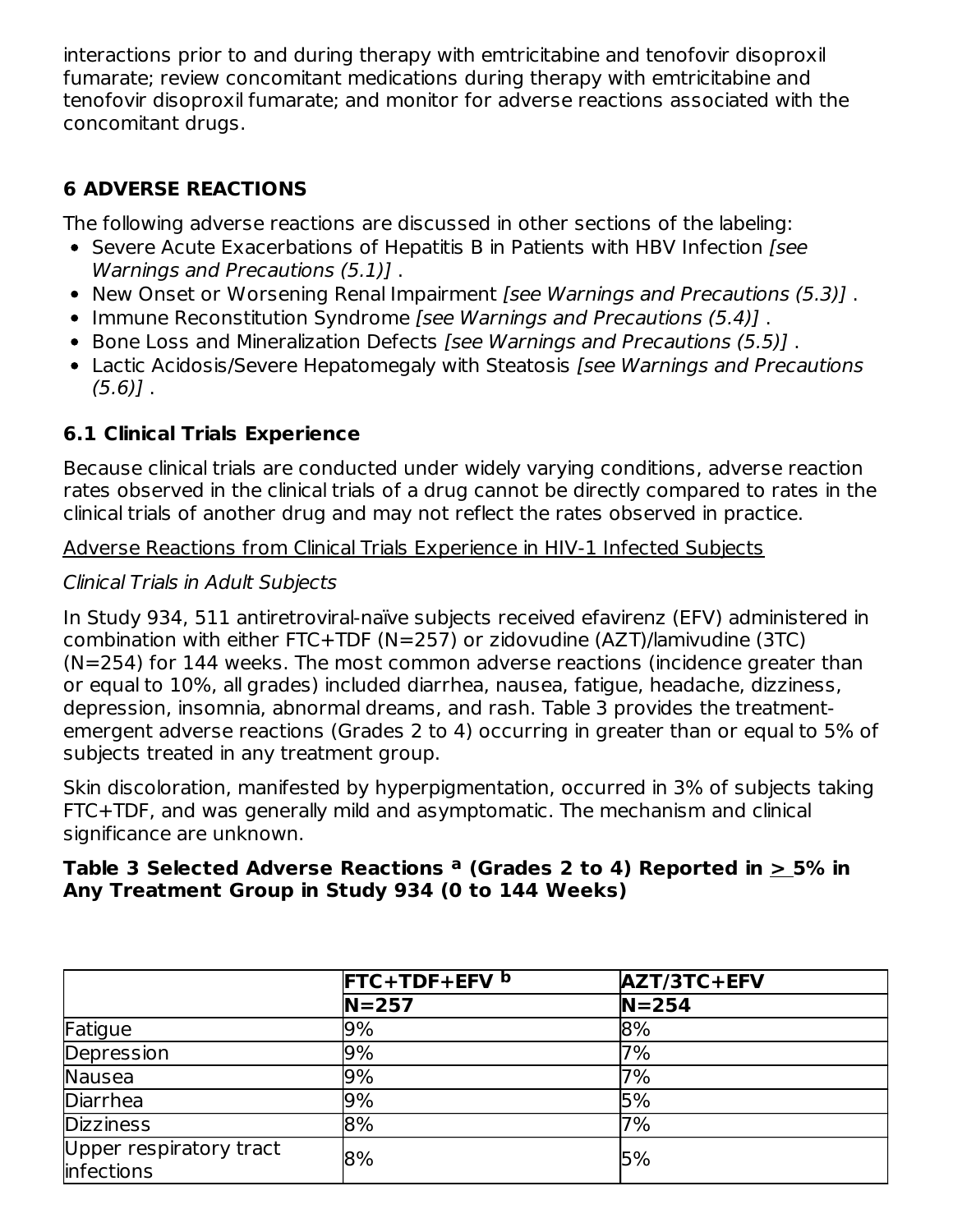| <b>Sinusitis</b> | 8% | 4%        |
|------------------|----|-----------|
| Rash event c     | 7% | 9%        |
| Headache         | 6% | 5%        |
| Insomnia         | 5% | 7%        |
| Nasopharyngitis  | 5% | <b>3%</b> |
| Vomiting         | 2% | 5%        |

a. Frequencies of adverse reactions are based on all treatment-emergent adverse events, regardless of relationship to study drug.

b. From Weeks 96 to 144 of the trial, subjects received emtricitabine and tenofovir disoproxil fumarate with efavirenz in place of FTC+TDF with efavirenz.

c. Rash event includes rash, exfoliative rash, rash generalized, rash macular, rash maculo-papular, rash pruritic, and rash vesicular.

Laboratory Abnormalities: Laboratory abnormalities observed in this trial were generally consistent with those seen in other trials of TDF and/or FTC (Table 4).

#### **Table 4 Significant Laboratory Abnormalities Reported in > 1% of Subjects in Any Treatment Group in Study 934 (0 to 144 Weeks)**

|                                                                                                                                                               | $FTC+TDF+EFV^a$ | AZT/3TC+EFV |
|---------------------------------------------------------------------------------------------------------------------------------------------------------------|-----------------|-------------|
|                                                                                                                                                               | $N=257$         | $N = 254$   |
| Any $\geq$ Grade 3 Laboratory<br>Abnormality                                                                                                                  | 30%             | 26%         |
| Fasting Cholesterol ( $> 240$<br>mg/dL)                                                                                                                       | 22%             | 24%         |
| Creatine Kinase<br>(M: > 990 U/L)<br>$(F: > 845 \text{ U/L})$                                                                                                 | 9%              | 7%          |
| Serum Amylase ( $> 175$ U/L) $ 8\%$                                                                                                                           |                 | 4%          |
| Alkaline Phosphatase (><br>550 U/L)                                                                                                                           | 1%              | 0%          |
| AST<br>(M: > 180 U/L)<br>(F: >170 U/L)                                                                                                                        | 3%              | 3%          |
| <b>ALT</b><br>(M: > 215 U/L)<br>(F: > 170 U/L)                                                                                                                | 2%              | 3%          |
| Hemoglobin $(< 8.0$ mg/dL)                                                                                                                                    | 0%              | 4%          |
| Hyperglycemia (> 250<br>mg/dL)                                                                                                                                | 2%              | 1%          |
| Hematuria (> 75 RBC/HPF)                                                                                                                                      | 3%              | 2%          |
| Glycosuria ( $\geq$ 3+)                                                                                                                                       | ${<}1\%$        | 1%          |
| Neutrophils $(< 750$ /mm <sup>3</sup> )                                                                                                                       | 3%              | 5%          |
| Fasting Triglycerides (> $750_{4\%}$<br>mg/dL)                                                                                                                |                 | 2%          |
| a. From Weeks 96 to 144 of the trial, subjects received emtricitabine and tenofovir<br>disoproxil fumarate with efavirenz in place of FTC+TDF with efavirenz. |                 |             |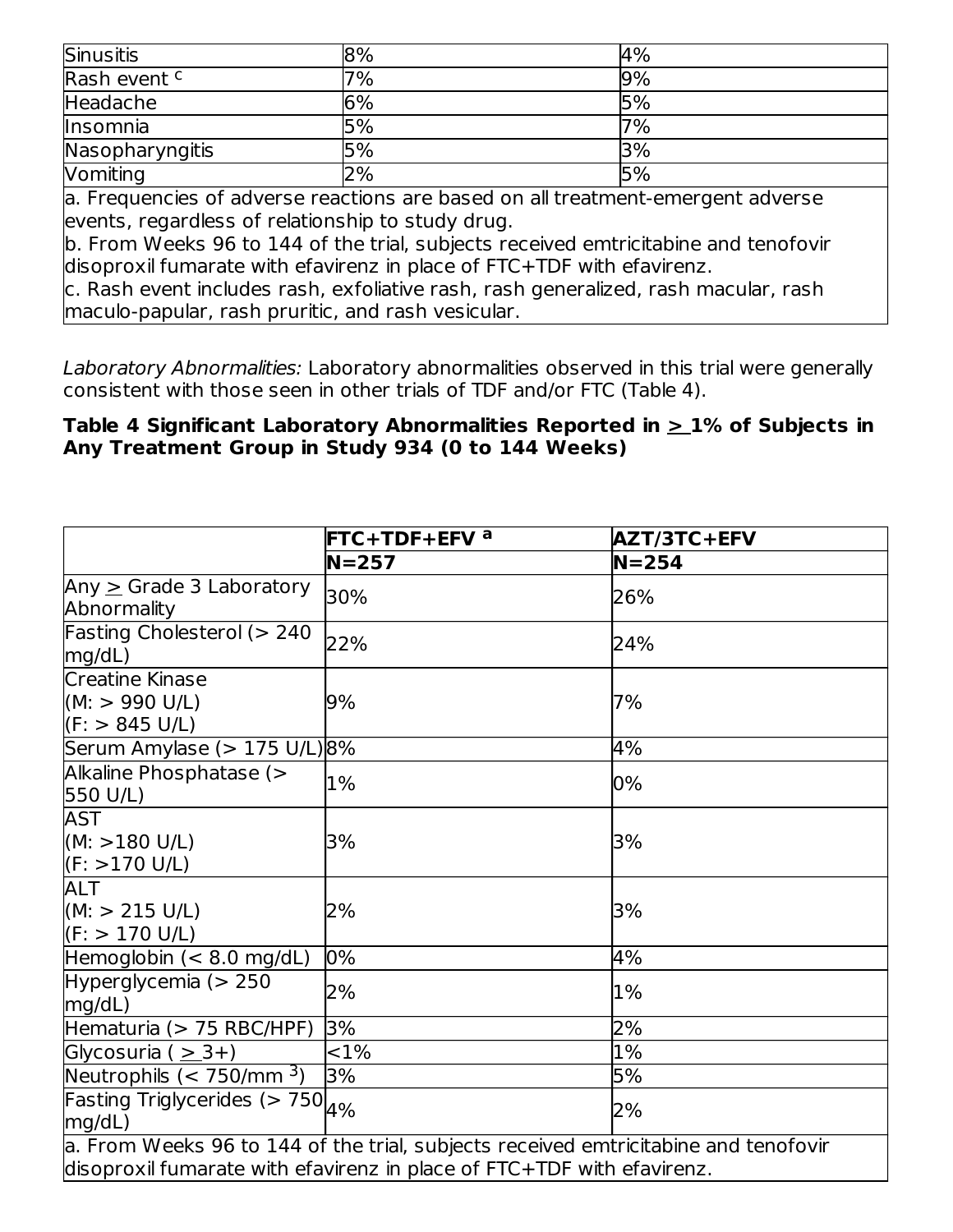# Clinical Trials in Pediatric Subjects

Emtricitabine: In addition to the adverse reactions reported in adults, anemia and hyperpigmentation were observed in 7% and 32%, respectively, of pediatric subjects (3 months to less than 18 years of age) who received treatment with FTC in the larger of two open-label, uncontrolled pediatric trials (N=116).

Tenofovir Disoproxil Fumarate: In pediatric clinical trials (Studies 352 and 321) conducted in 184 HIV-1 infected subjects 2 to less than 18 years of age, the adverse reactions observed in pediatric subjects who received treatment with TDF were consistent with those observed in clinical trials of TDF in adults.

In Study 352 (2 to less than 12 years of age), 89 pediatric subjects received TDF for a median exposure of 104 weeks. Of these, 4 subjects discontinued from the trial due to adverse reactions consistent with proximal renal tubulopathy. Three of these 4 subjects presented with hypophosphatemia and had decreases in total body or spine BMD Zscore [see Warnings and Precautions (5.5)]. Total body BMD gain at Week 48 was less in the TDF group compared to the stavudine (d4T) or zidovudine (AZT) treatment groups. The mean rate of BMD gain in lumbar spine was similar between treatment groups. One TDF-treated subject and none of the d4T- or AZT-treated subjects experienced significant (greater than 4%) lumbar spine BMD loss at Week 48. Changes from baseline in BMD Z-scores were −0.012 for lumbar spine and −0.338 for total body in the 64 subjects who were treated with TDF for 96 weeks.

In Study 321 (12 to less than 18 years of age), the mean rate of BMD gain at Week 48 was less in the TDF compared to the placebo treatment group. Six TDF-treated subjects and one placebo-treated subject had significant (greater than 4%) lumbar spine BMD loss at Week 48. Changes from baseline BMD Z-scores were −0.341 for lumbar spine and −0.458 for total body in the 28 subjects who were treated with TDF for 96 weeks.

In both trials, skeletal growth (height) appeared to be unaffected.

Adverse Reactions from Clinical Trial Experience in Uninfected Subjects Taking Emtricitabine and Tenofovir Disoproxil Fumarate for HIV-1 PrEP

#### Clinical Trials in Adult Subjects

The safety profile of emtricitabine and tenofovir disoproxil fumarate for HIV-1 PrEP was comparable to that observed in clinical trials of HIV-infected subjects based on two randomized placebo-controlled clinical trials (iPrEx, Partners PrEP) in which 2,830 HIV-1 uninfected adults received emtricitabine and tenofovir disoproxil fumarate once daily for HIV-1 PrEP. Subjects were followed for a median of 71 weeks and 87 weeks, respectively. Table 5 provides a list of selected adverse events that occurred in 2% or more of subjects in any treatment group in the iPrEx trial, with an incidence greater than placebo.

#### **Table 5 Selected Adverse Events (All Grades) Reported in > 2% in Any Treatment Group in the iPrEx Trial and Greater than Placebo**

| `/TDF<br>IF<br>71 C. | <b>Placebo</b> |
|----------------------|----------------|
| $(N=1251)$           | $(N=1248)$     |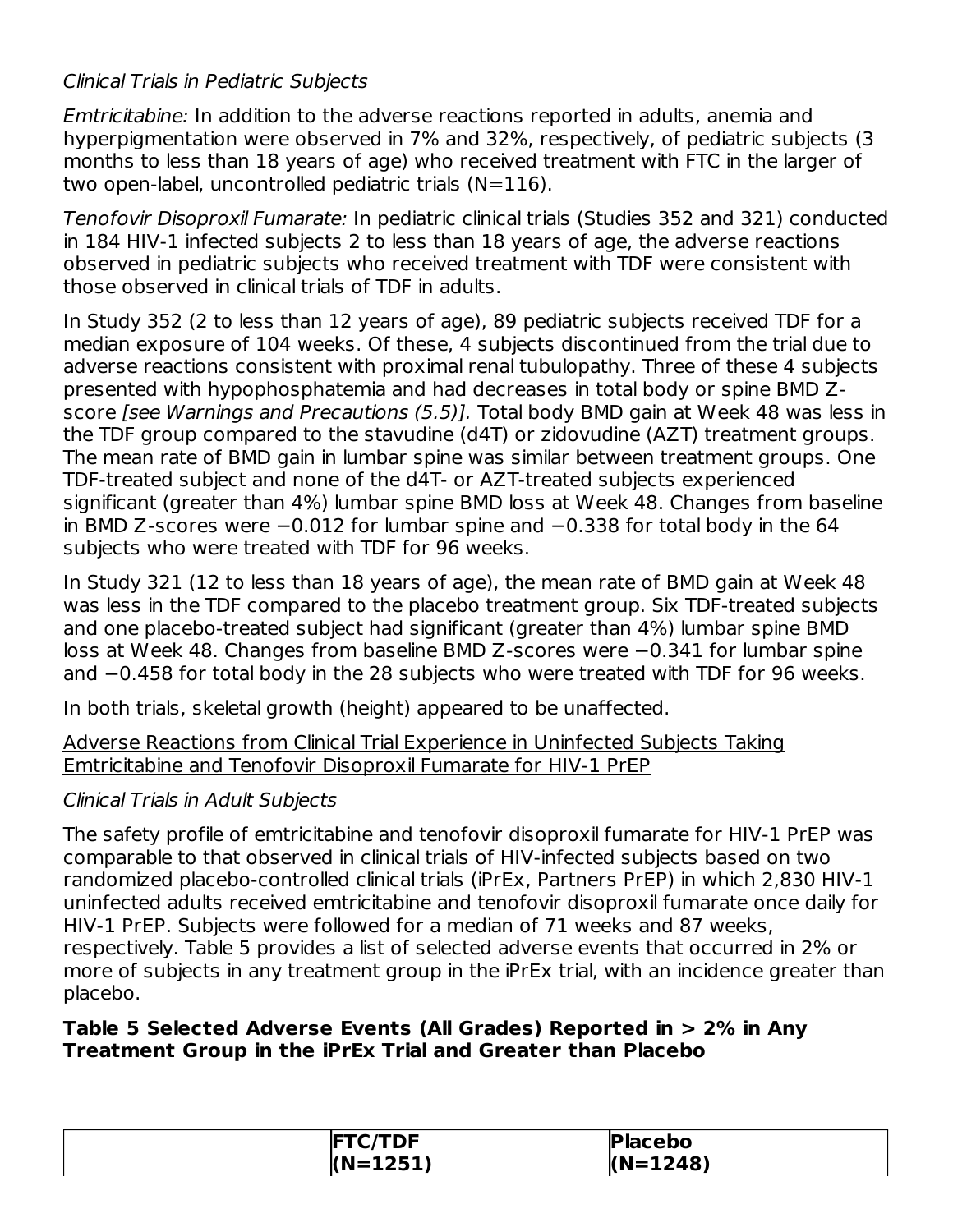| Headache         | $7\%$ | 6% |
|------------------|-------|----|
| Abdominal pain   | $4\%$ | 2% |
| Weight decreased | 3%    | 2% |

In the Partners PrEP trial, the frequency of adverse events in the emtricitabine and tenofovir disoproxil fumarate treatment group was generally either less than or the same as in the placebo group.

Laboratory Abnormalities: Table 6 provides a list of Grade 2 to 4 laboratory abnormalities observed in the iPrEx and Partners PrEP trials. Six subjects in the TDF-containing arms of the Partners PrEP trial discontinued from the trial due to an increase in serum creatinine compared with no discontinuations in the placebo group. One subject in the emtricitabine and tenofovir disoproxil fumarate arm of the iPrEx trial discontinued from the trial due to an increase in serum creatinine and another subject discontinued due to low serum phosphorus. Grades 2 to 3 proteinuria (2 to 4+) and/or glycosuria (3+) occurred in less than 1% of subjects treated with emtricitabine and tenofovir disoproxil fumarate in the iPrEx trial and Partners PrEP trial.

#### **Table 6 Laboratory Abnormalities (Highest Toxicity Grade Reported for Each Subject) in the iPrEx Trial and Partners PrEP Trial**

|                                              | <b>iPrEx Trial</b>           |                              | <b>Partners PrEP Trial</b>   |                              |
|----------------------------------------------|------------------------------|------------------------------|------------------------------|------------------------------|
| Grade 2 to 4 $a$                             | <b>FTC/TDF</b><br>$(N=1251)$ | <b>Placebo</b><br>$(N=1248)$ | <b>FTC/TDF</b><br>$(N=1579)$ | <b>Placebo</b><br>$(N=1584)$ |
| Creatinine ( $> 1.4 \times \vert$ 1%<br>ULN) |                              | $< 1\%$                      | $< 1\%$                      | $< 1\%$                      |
| Phosphorus $(< 2.0$ $10\%$<br>mg/dL)         |                              | 8%                           | 9%                           | 9%                           |
| $AST (> 2.6 \times ULN)$ 5%                  |                              | 5%                           | $ $ < 1%                     | ${<}1\%$                     |
| ALT ( $> 2.6 \times$ ULN) 7%                 |                              | 7%                           | $< 1\%$                      | $< 1\%$                      |
| Hemoglobin $(< 9.4$<br>mg/dL)                | $1\%$                        | 2%                           | 2%                           | 2%                           |
| Neutrophils $(<$<br>750/mm <sup>3</sup>      | $< 1\%$                      | $< 1\%$                      | 5%                           | 3%                           |
| a. Grading is per DAIDS criteria.            |                              |                              |                              |                              |

Changes in Bone Mineral Density: In clinical trials of HIV-1 uninfected individuals, decreases in BMD were observed. In the iPrEx trial, a substudy of 503 subjects found mean changes from baseline in BMD ranging from –0.4% to –1.0% across total hip, spine, femoral neck, and trochanter in the emtricitabine and tenofovir disoproxil fumarate group compared with the placebo group, which returned toward baseline after discontinuation of treatment. Thirteen percent of emtricitabine and tenofovir disoproxil fumarate-treated subjects versus 6% of placebo-treated subjects lost at least 5% of BMD at the spine during treatment. Bone fractures were reported in 1.7% of the emtricitabine and tenofovir disoproxil fumarate group compared with 1.4% in the placebo group. No correlation between BMD and fractures was noted [see Clinical] Studies (14.3)] . The Partners PrEP trial found similar fracture rates between the treatment and placebo groups (0.8% and 0.6%, respectively); no BMD evaluations were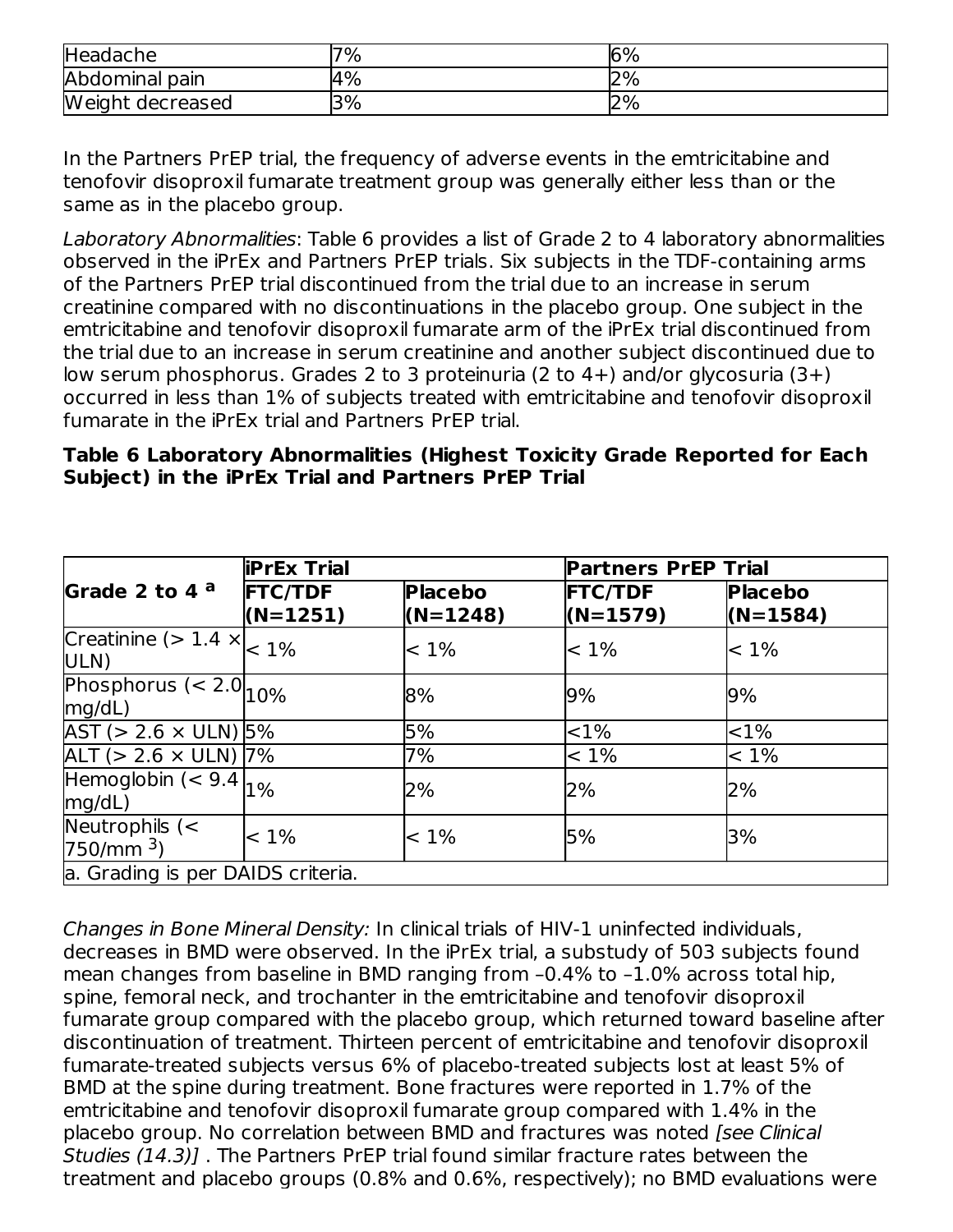treatment and placebo groups (0.8% and 0.6%, respectively); no BMD evaluations were performed in this trial [see Clinical Studies (14.4)] .

### Clinical Trials in Adolescent Subjects

In a single-arm, open-label clinical trial (ATN113), in which 67 HIV-1 uninfected adolescent (15 to 18 years of age) men who have sex with men received emtricitabine and tenofovir disoproxil fumarate once daily for HIV-1 PrEP, the safety profile of emtricitabine and tenofovir disoproxil fumarate was similar to that observed in adults. Median duration to exposure of emtricitabine and tenofovir disoproxil fumarate was 47 weeks [see Use in Specific Populations (8.4)].

In the ATN113 trial, median BMD increased from baseline to Week 48, +2.58% for lumbar spine and +0.72% for total body. One subject had significant (greater than or equal to 4%) total body BMD loss at Week 24. Median changes from baseline BMD Zscores were 0.0 for lumbar spine and −0.2 for total body at Week 48. Three subjects showed a worsening (change from > -2 to ≤ -2) from baseline in their lumbar spine or total body BMD Z-scores at Week 24 or 48. Interpretation of these data, however, may be limited by the low rate of adherence to emtricitabine and tenofovir disoproxil fumarate by Week 48.

# **6.2 Postmarketing Experience**

The following adverse reactions have been identified during postapproval use of TDF. No additional adverse reactions have been identified during postapproval use of FTC. Because postmarketing reactions are reported voluntarily from a population of uncertain size, it is not always possible to reliably estimate their frequency or establish a causal relationship to drug exposure.

Immune System Disorders

allergic reaction, including angioedema

Metabolism and Nutrition Disorders

lactic acidosis, hypokalemia, hypophosphatemia

Respiratory, Thoracic, and Mediastinal Disorders

dyspnea

Gastrointestinal Disorders

pancreatitis, increased amylase, abdominal pain

Hepatobiliary Disorders

hepatic steatosis, hepatitis, increased liver enzymes (most commonly AST, ALT gamma GT)

Skin and Subcutaneous Tissue Disorders

rash

Musculoskeletal and Connective Tissue Disorders

rhabdomyolysis, osteomalacia (manifested as bone pain and which may contribute to fractures), muscular weakness, myopathy

Renal and Urinary Disorders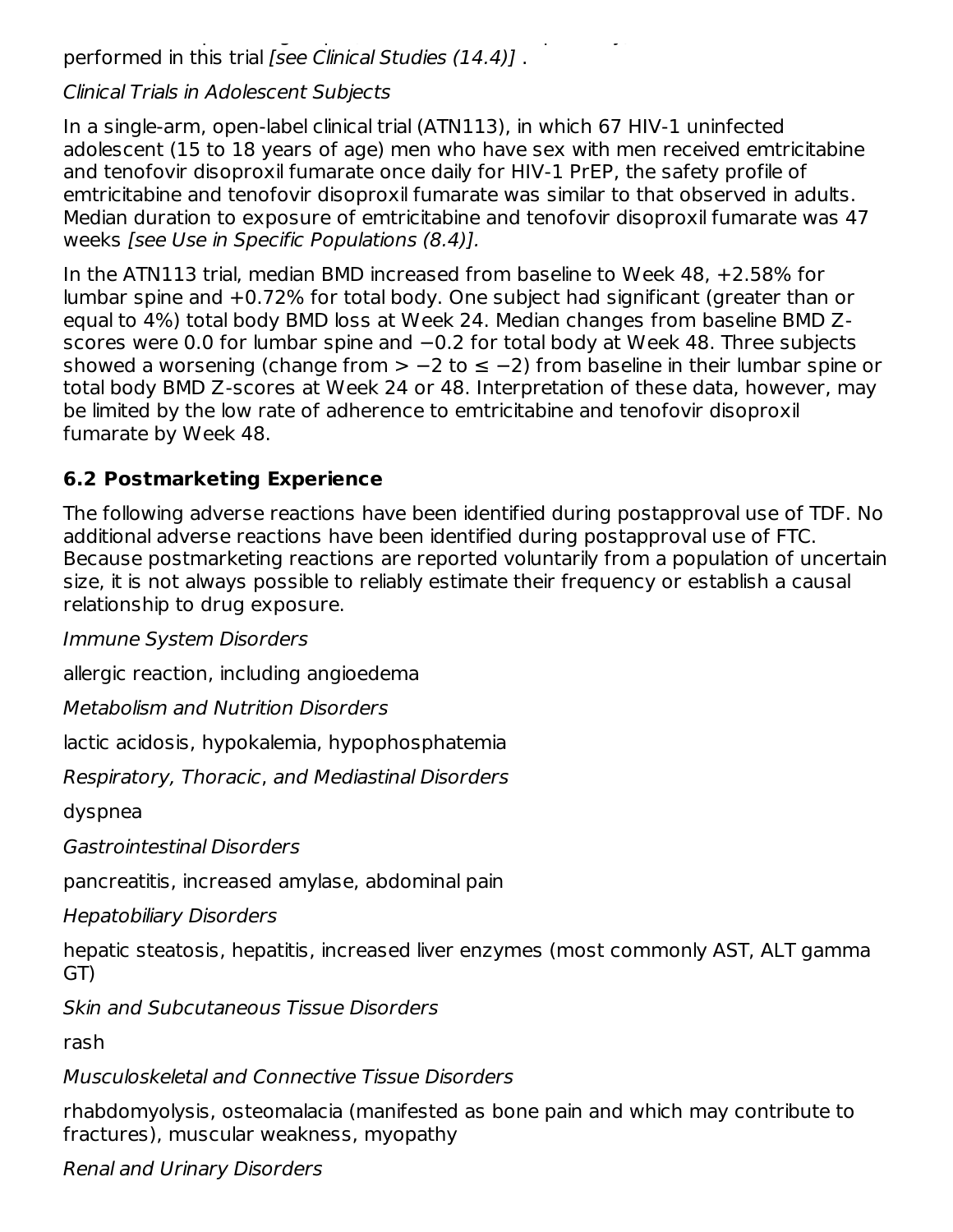acute renal failure, renal failure, acute tubular necrosis, Fanconi syndrome, proximal renal tubulopathy, interstitial nephritis (including acute cases), nephrogenic diabetes insipidus, renal insufficiency, increased creatinine, proteinuria, polyuria

# General Disorders and Administration Site Conditions asthenia

The following adverse reactions, listed under the body system headings above, may occur as a consequence of proximal renal tubulopathy: rhabdomyolysis, osteomalacia, hypokalemia, muscular weakness, myopathy, hypophosphatemia.

# **7 DRUG INTERACTIONS**

# **7.1 Drugs Affecting Renal Function**

FTC and tenofovir are primarily excreted by the kidneys by a combination of glomerular filtration and active tubular secretion *[see Clinical Pharmacology (12.3)]*. No drug-drug interactions due to competition for renal excretion have been observed; however, coadministration of emtricitabine and tenofovir disoproxil fumarate with drugs that are eliminated by active tubular secretion may increase concentrations of FTC, tenofovir, and/or the co-administered drug. Some examples include, but are not limited to, acyclovir, adefovir dipivoxil, cidofovir, ganciclovir, valacyclovir, valganciclovir, aminoglycosides (e.g., gentamicin), and high-dose or multiple NSAIDs [see Warnings and Precautions (5.3)] . Drugs that decrease renal function may increase concentrations of FTC and/or tenofovir.

# **7.2 Established and Significant Interactions**

Table 7 provides a listing of established or clinically significant drug interactions. The drug interactions described are based on studies conducted with either emtricitabine and tenofovir disoproxil fumarate tablet, the components of emtricitabine and tenofovir disoproxil fumarate tablet (FTC and TDF) as individual agents and/or in combination, or are predicted drug interactions that may occur with emtricitabine and tenofovir disoproxil fumarate [see Clinical Pharmacology (12.3)].

#### **Table 7 Established and Significant Drug Interactions: Alteration in Dose or aRegimen May Be Recommended Based on Drug Interaction Trials**

| <b>Concomitant Drug</b><br><b>Class: Drug Name</b> | <b>Effect on</b><br><b>Concentration</b> | <b>Clinical Comment</b>                  |
|----------------------------------------------------|------------------------------------------|------------------------------------------|
|                                                    |                                          | Patients receiving emtricitabine and     |
|                                                    |                                          | tenofovir disoproxil fumarate and        |
|                                                    |                                          | didanosine should be monitored closely   |
|                                                    |                                          | for didanosine-associated adverse        |
|                                                    |                                          | reactions. Discontinue didanosine in     |
|                                                    |                                          | patients who develop didanosine-         |
|                                                    |                                          | associated adverse reactions. Higher     |
|                                                    |                                          | didanosine concentrations could          |
|                                                    |                                          | potentiate didanosine-associated adverse |
|                                                    |                                          | reactions, including pancreatitis, and   |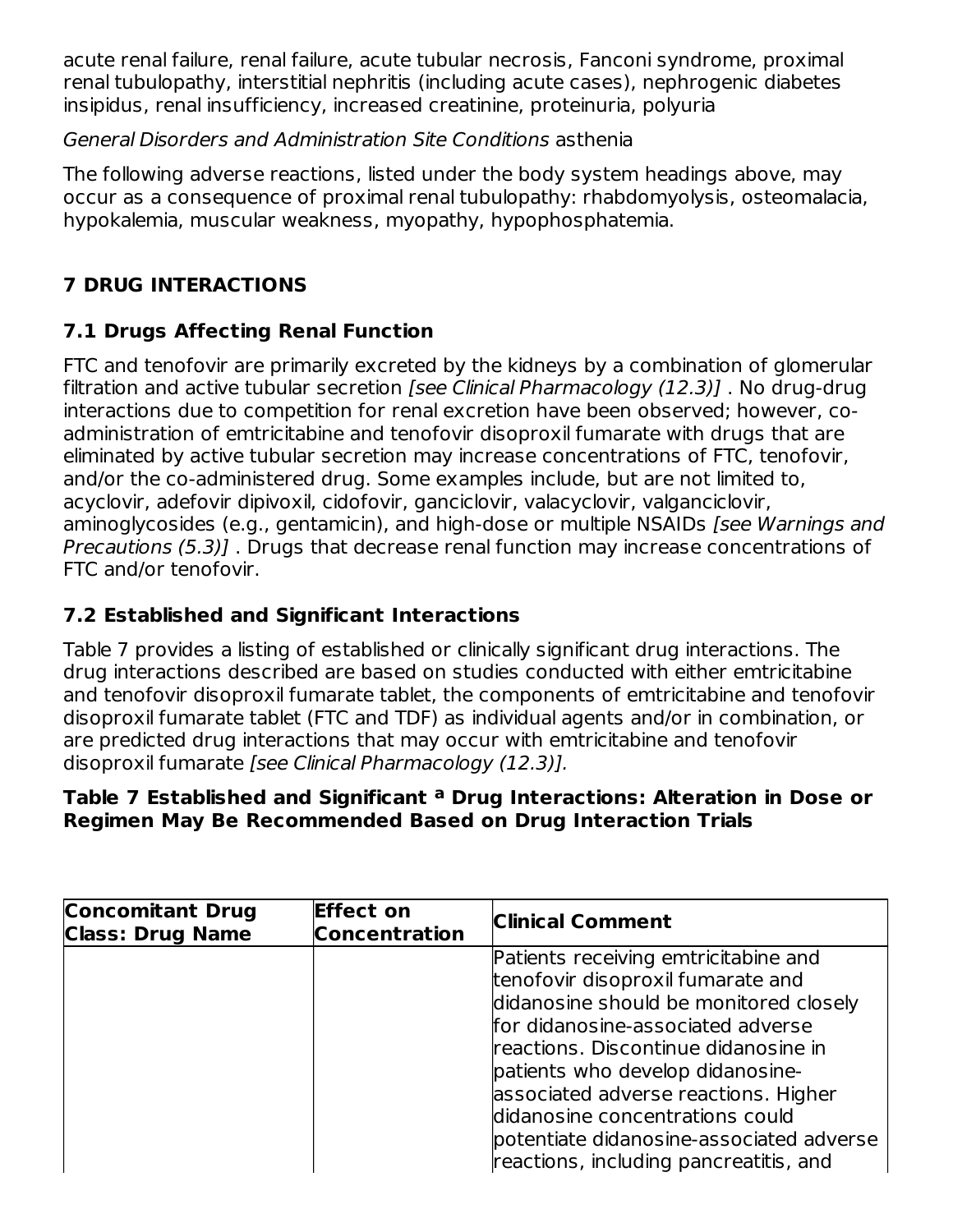| <b>NRTI:</b><br>ldidanosine <sup>c</sup>                                                                                                                      | 1 didanosine            | neuropathy. Suppression of CD4+ cell<br>counts has been observed in patients<br>receiving TDF with didanosine 400 mg<br>daily.<br>In patients weighing greater than 60 kg,<br>reduce the didanosine dose to 250 mg<br>when it is co-administered with<br>emtricitabine and tenofovir disoproxil<br>lfumarate. Data are not available to<br>recommend a dose adjustment of<br>didanosine for adult or pediatric patients<br>weighing less than 60 kg. When co-<br>administered, emtricitabine and tenofovir<br>disoproxil fumarate and Videx EC may be<br>taken under fasted conditions or with a<br>light meal (less than 400 kcal, 20% fat).                                                                                                                                                                                                                                       |
|---------------------------------------------------------------------------------------------------------------------------------------------------------------|-------------------------|-------------------------------------------------------------------------------------------------------------------------------------------------------------------------------------------------------------------------------------------------------------------------------------------------------------------------------------------------------------------------------------------------------------------------------------------------------------------------------------------------------------------------------------------------------------------------------------------------------------------------------------------------------------------------------------------------------------------------------------------------------------------------------------------------------------------------------------------------------------------------------------|
| <b>HIV-1 Protease</b><br>Inhibitors:<br>latazanavir <sup>c</sup>                                                                                              | $\downarrow$ atazanavir | When co-administered with emtricitabine<br>and tenofovir disoproxil fumarate,<br>atazanavir 300 mg should be given with<br>ritonavir 100 mg.                                                                                                                                                                                                                                                                                                                                                                                                                                                                                                                                                                                                                                                                                                                                        |
| lopinavir/ritonavir c<br>atazanavir/ritonavir <sup>c</sup><br>darunavir/ritonavir <sup>c</sup>                                                                | ↑ tenofovir             | Monitor patients receiving emtricitabine<br>and tenofovir disoproxil fumarate<br>concomitantly with lopinavir/ritonavir,<br>ritonavir-boosted atazanavir, or ritonavir-<br>boosted darunavir for TDF-associated<br>adverse reactions.<br>Discontinue emtricitabine and tenofovir<br>disoproxil fumarate in patients who<br>develop TDF-associated adverse<br>reactions.                                                                                                                                                                                                                                                                                                                                                                                                                                                                                                             |
| <b>Hepatitis C Antiviral</b><br><b>Agents:</b><br>sofosbuvir/velpatasvir <sup>c</sup><br>sofosbuvir/velpatasvir/<br>voxilaprevir c<br>ledipasvir/sofosbuvir c | ↑ tenofovir             | Monitor patients receiving emtricitabine<br>and tenofovir disoproxil fumarate<br>concomitantly with EPCLUSA $^\circledR$<br>(sofosbuvir/velpatasvir) or VOSEVI $^\circledR$<br>(sofosbuvir/velpatasvir/voxilaprevir) for<br>adverse reactions associated with TDF.<br>Monitor patients receiving emtricitabine<br>and tenofovir disoproxil fumarate<br>concomitantly with HARVONI $^{\circledR}$<br>(ledipasvir/sofosbuvir) without an HIV-1<br>protease inhibitor/ritonavir or an HIV-1<br>protease inhibitor/cobicistat combination<br>for adverse reactions associated with<br>TDF. In patients receiving emtricitabine<br>and tenofovir disoproxil fumarate<br>concomitantly with HARVONI and an HIV-<br>1 protease inhibitor/ritonavir or an HIV-1<br>protease inhibitor/cobicistat combination,<br>consider an alternative HCV or<br>antiretroviral therapy, as the safety of |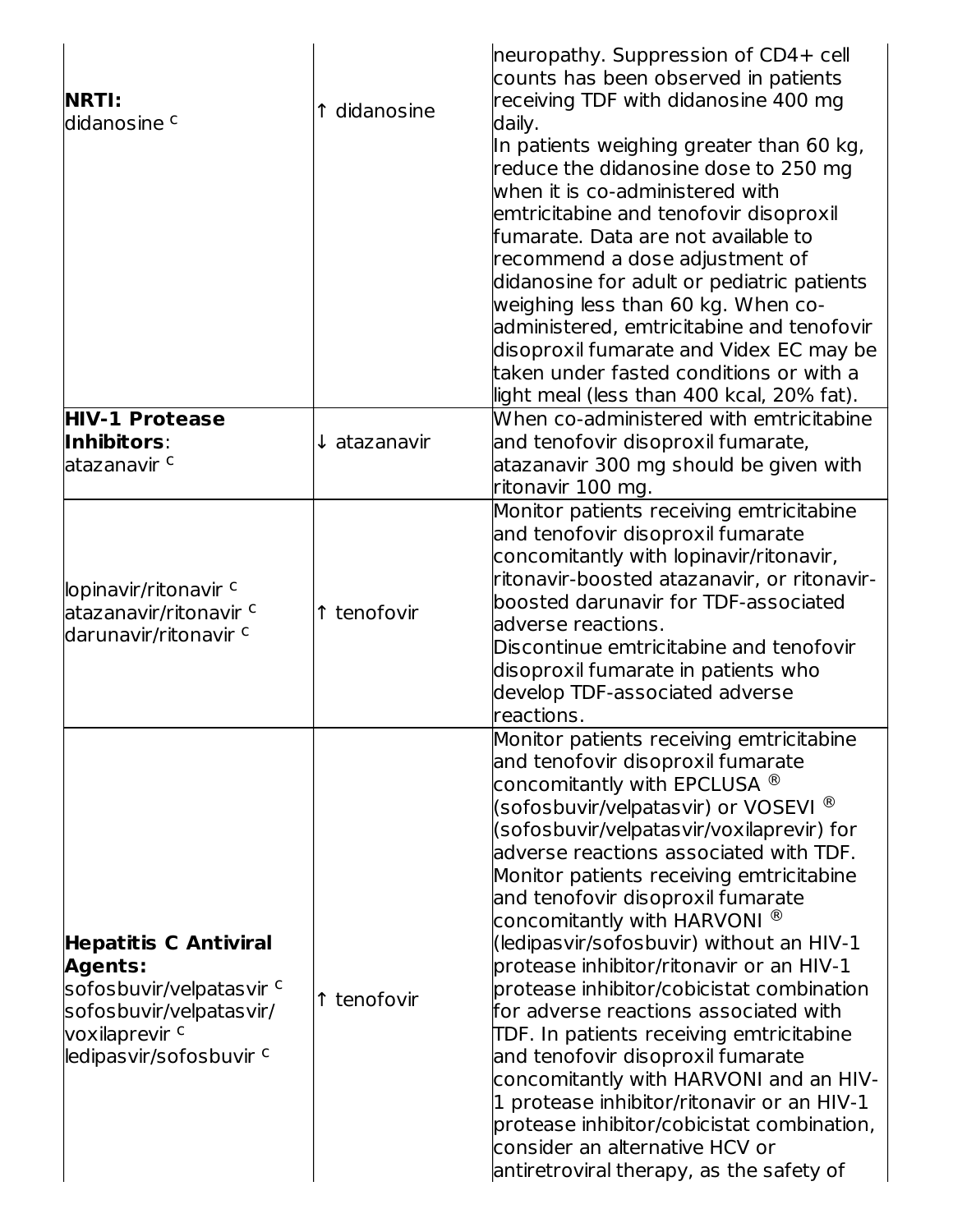|      | increased tenofovir concentrations in this<br>setting has not been established. If co-<br>administration is necessary, monitor for<br>adverse reactions associated with TDF. |
|------|------------------------------------------------------------------------------------------------------------------------------------------------------------------------------|
| -- - |                                                                                                                                                                              |

la. This table is not all inclusive.

b. ↑=Increase, ↓=Decrease

c. Indicates that a drug-drug interaction trial was conducted.

# **8 USE IN SPECIFIC POPULATIONS**

# **8.1 Pregnancy**

# Pregnancy Exposure Registry

There is a pregnancy exposure registry that monitors pregnancy outcomes in women exposed to emtricitabine and tenofovir disoproxil fumarate during pregnancy. Healthcare providers are encouraged to register patients by calling the Antiretroviral Pregnancy Registry (APR) at 1-800-258-4263.

# Risk Summary

Data on the use of emtricitabine and tenofovir disoproxil fumarate during pregnancy from observational studies have shown no increased risk of major birth defects. Available data from the APR show no significant difference in the overall risk of major birth defects with first trimester exposure for emtricitabine (FTC) (2.3%) or tenofovir disoproxil fumarate (TDF) (2.1%) compared with the background rate for major birth defects of 2.7% in a U.S. reference population of the Metropolitan Atlanta Congenital Defects Program (MACDP) (see Data). The rate of miscarriage for individual drugs is not reported in the APR. In the U.S. general population, the estimated background risk of miscarriage in clinically recognized pregnancies is 15% to 20%.

In animal reproduction studies, no adverse developmental effects were observed when the components of emtricitabine and tenofovir disoproxil fumarate tablet were administered separately at doses/exposures  $\geq 60$  (FTC),  $\geq 14$  (TDF) and 2.7 (tenofovir) times those of the recommended daily dose of emtricitabine and tenofovir disoproxil fumarate ( see Data).

# Clinical Considerations

# Disease-associated maternal and/or embryo/fetal risk

HIV-1 PrEP: Published studies indicate an increased risk of HIV-1 infection during pregnancy and an increased risk of mother to child transmission during acute HIV-1 infection. In women at risk of acquiring HIV-1, consideration should be given to methods to prevent acquisition of HIV, including continuing or initiating emtricitabine and tenofovir disoproxil fumarate for HIV-1 PrEP, during pregnancy.

# Data

# Human Data

Emtricitabine and tenofovir disoproxil fumarate for HIV-1 PrEP: In an observational study based on prospective reports to the APR, 78 HIV-seronegative women exposed to emtricitabine and tenofovir disoproxil fumarate during pregnancy delivered live-born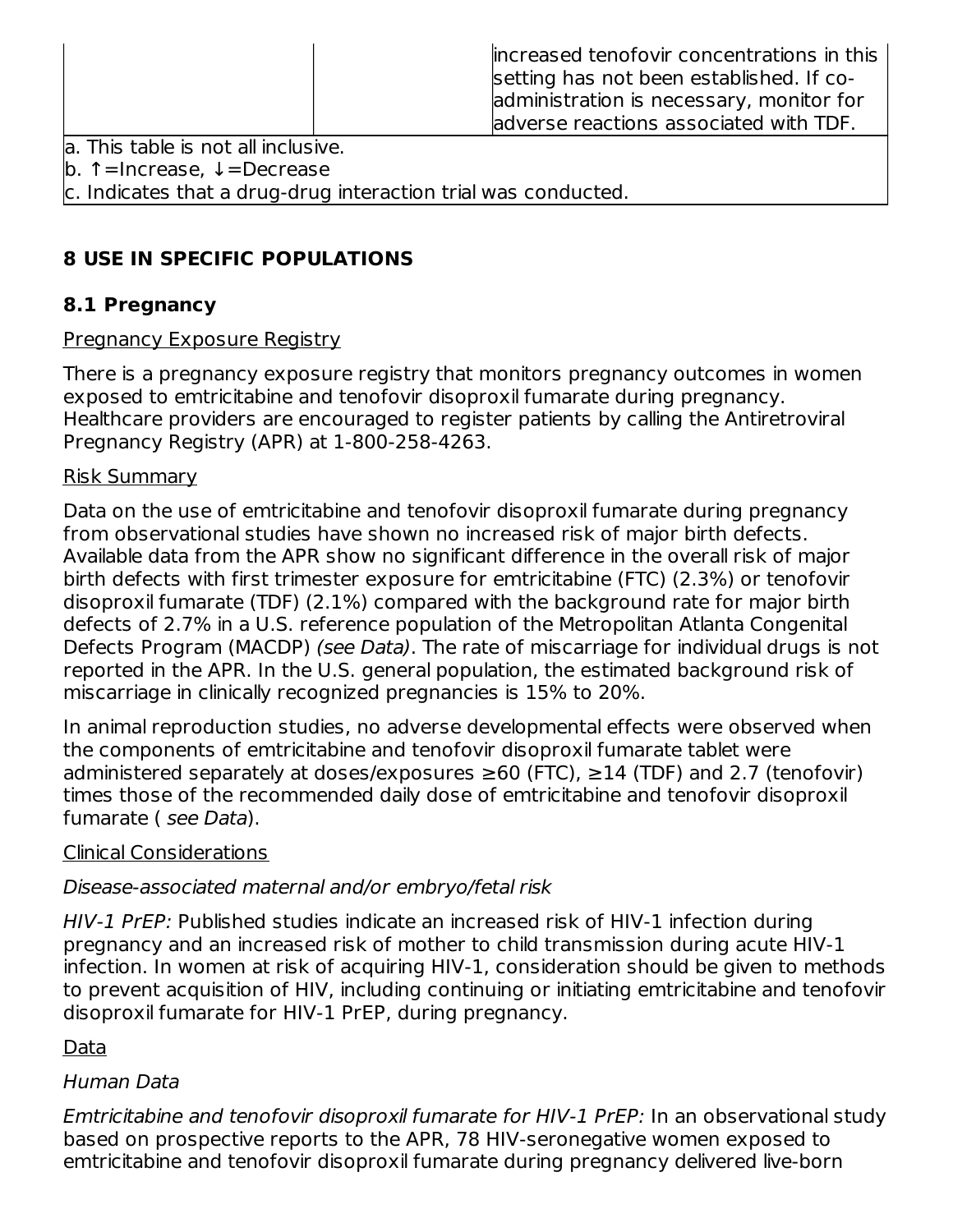infants with no major malformations. All but one were first trimester exposures, and the median duration of exposure was 10.5 weeks. There were no new safety findings in the women receiving emtricitabine and tenofovir disoproxil fumarate for HIV-1 PrEP compared with HIV-1 infected women treated with other antiretroviral medications.

Emtricitabine: Based on prospective reports to the APR of exposures to FTC-containing regimens during pregnancy resulting in live births (including over 3,300 exposed in the first trimester and over 1,300 exposed in the second/third trimester), the prevalence of major birth defects in live births was 2.6% (95% CI: 2.1% to 3.2%) and 2.3% (95% CI: 1.6% to 3.3%) following first and second/third trimester exposure, respectively, to FTCcontaining regimens.

Tenofovir Disoproxil Fumarate: Based on prospective reports to the APR of exposures to TDF-containing regimens during pregnancy resulting in live births (including over 4,000 exposed in the first trimester and over 1,700 exposed in the second/third trimester), the prevalence of major birth defects in live births was 2.4% (95% CI: 2.0% to 2.9%) and 2.4% (95% CI: 1.7% to 3.2%) following first and second/third trimester exposure, respectively, to TDF-containing regimens.

Methodologic limitations of the APR include the use of MACDP as the external comparator group. The MACDP population is not disease-specific, evaluates women and infants from a limited geographic area, and does not include outcomes for births that occurred at <20 weeks gestation.

Additionally, published observational studies on emtricitabine and tenofovir exposure in pregnancy have not shown an increased risk for major malformations.

#### Animal Data

Emtricitabine: FTC was administered orally to pregnant mice (at 0, 250, 500, or 1,000 mg/kg/day), and rabbits (at 0, 100, 300, or 1,000 mg/kg/day) through organogenesis (on gestation days 6 through 15, and 7 through 19, respectively). No significant toxicological effects were observed in embryo-fetal toxicity studies performed with FTC in mice at exposures (AUC) approximately 60 times higher and in rabbits at approximately 120 times higher than human exposures at the recommended daily dose. In a pre/postnatal development study in mice, FTC was administered orally at doses up to 1,000 mg/kg/day; no significant adverse effects directly related to drug were observed in the offspring exposed daily from before birth (*in utero*) through sexual maturity at daily exposures (AUC) of approximately 60 times higher than human exposures at the recommended daily dose.

Tenofovir Disoproxil Fumarate: TDF was administered orally to pregnant rats (at 0, 50, 150, or 450 mg/kg/day) and rabbits (at 0, 30, 100, or 300 mg/kg/day) through organogenesis (on gestation days 7 through 17, and 6 through 18, respectively). No significant toxicological effects were observed in embryo-fetal toxicity studies performed with TDF in rats at doses up to 14 times the human dose based on body surface area comparisons and in rabbits at doses up to 19 times the human dose based on body surface area comparisons. In a pre/postnatal development study in rats, TDF was administered orally through lactation at doses up to 600 mg/kg/day; no adverse effects were observed in the offspring at tenofovir exposures of approximately 2.7 times higher than human exposures at the recommended daily dose of emtricitabine and tenofovir disoproxil fumarate.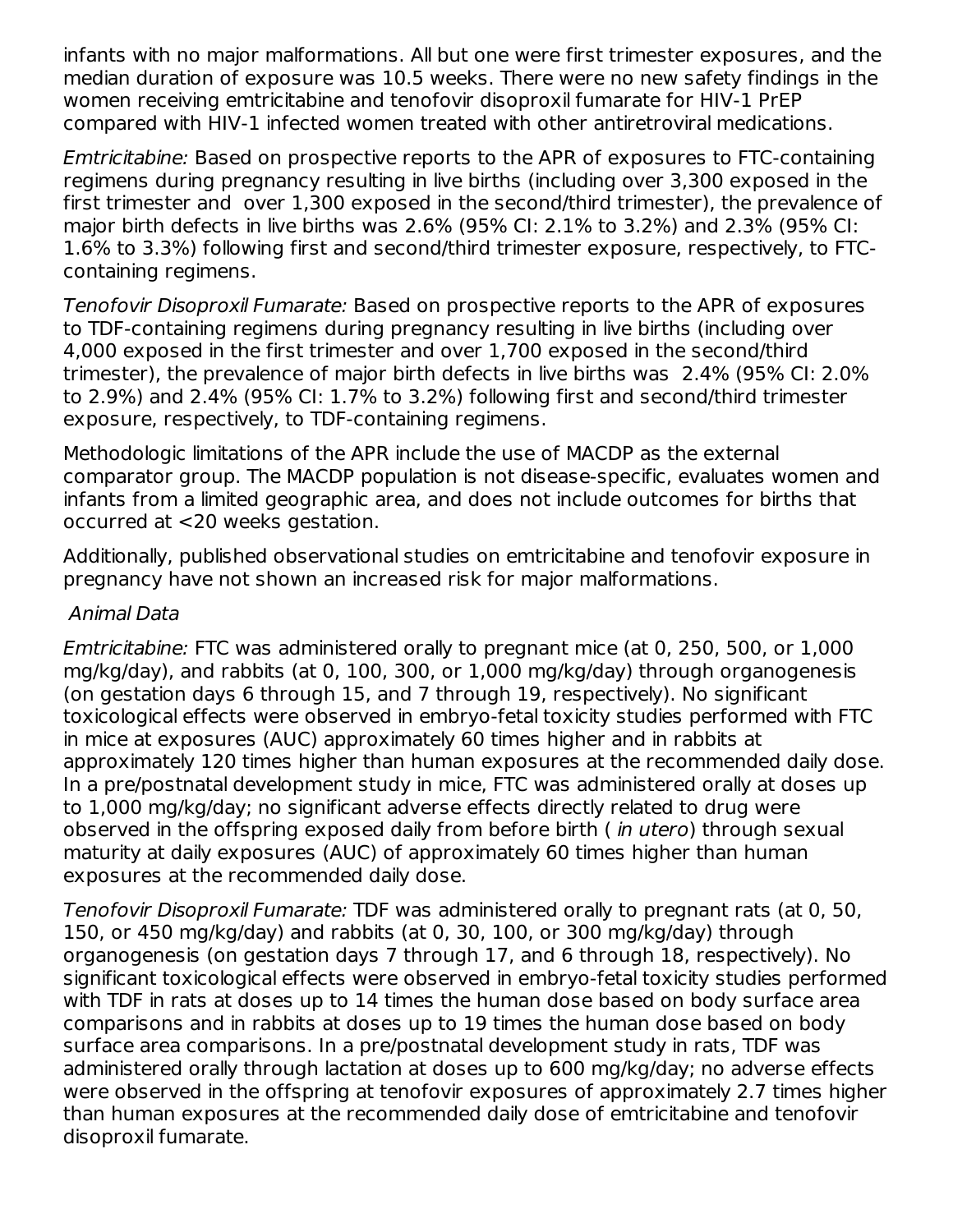# **8.2 Lactation**

#### Risk Summary

Based on published data, FTC and tenofovir have been shown to be present in human breast milk (see Data). It is not known if the components of emtricitabine and tenofovir disoproxil fumarate tablet affect milk production or have effects on the breastfed child.

### Treatment of HIV-1 Infection:

The Centers for Disease Control and Prevention recommend that HIV-1 infected mothers not breastfeed their infants to avoid risking postnatal transmission of HIV-1.

Because of the potential for: (1) HIV transmission (in HIV-negative infants); (2) developing viral resistance (in HIV-positive infants); and (3) adverse reactions in a breastfed infant similar to those seen in adults, instruct mothers not to breastfeed if they are taking emtricitabine and tenofovir disoproxil fumarate for the treatment of HIV-1.

#### HIV-1 PrEP:

In HIV-uninfected women, the developmental and health benefits of breastfeeding and the mother's clinical need for emtricitabine and tenofovir disoproxil fumarate for HIV-1 PrEP should be considered along with any potential adverse effects on the breastfed child from emtricitabine and tenofovir disoproxil fumarate and the risk of HIV-1 acquisition due to nonadherence and subsequent mother to child transmission.

Women should not breastfeed if acute HIV-1 infection is suspected because of the risk of HIV-1 transmission to the infant.

# Data

HIV-1 PrEP: In a study of 50 breastfeeding women who received emtricitabine and tenofovir disoproxil fumarate for HIV-1 PrEP between 1 and 24 weeks postpartum (median 13 weeks), after 7 days of treatment, tenofovir was undetectable but FTC was detectable in the plasma of most infants. In these infants, the average FTC plasma concentration was less than  $1\%$  of the FTC C  $_{\sf max}$  observed in HIV-infected infants (up to 3 months of age) receiving the therapeutic dose of FTC (3 mg/kg/day). There were no serious adverse events. Two infants (4%) had an adverse event of mild diarrhea which resolved.

# **8.4 Pediatric Use**

# Treatment of HIV-1 Infection

No pediatric clinical trial was conducted to evaluate the safety and efficacy of emtricitabine and tenofovir disoproxil fumarate in patients with HIV-1 infection. Data from previously conducted trials with the individual drug products, FTC and TDF, were relied upon to support dosage recommendations for emtricitabine and tenofovir disoproxil fumarate. For additional information, consult the prescribing information for EMTRIVA and VIREAD.

Emtricitabine and tenofovir disoproxil fumarate tablet should only be administered to HIV-1 infected pediatric patients with body weight greater than or equal to 17 kg and who are able to swallow a tablet. Because it is a fixed-dose combination tablet. emtricitabine and tenofovir disoproxil fumarate cannot be adjusted for patients of lower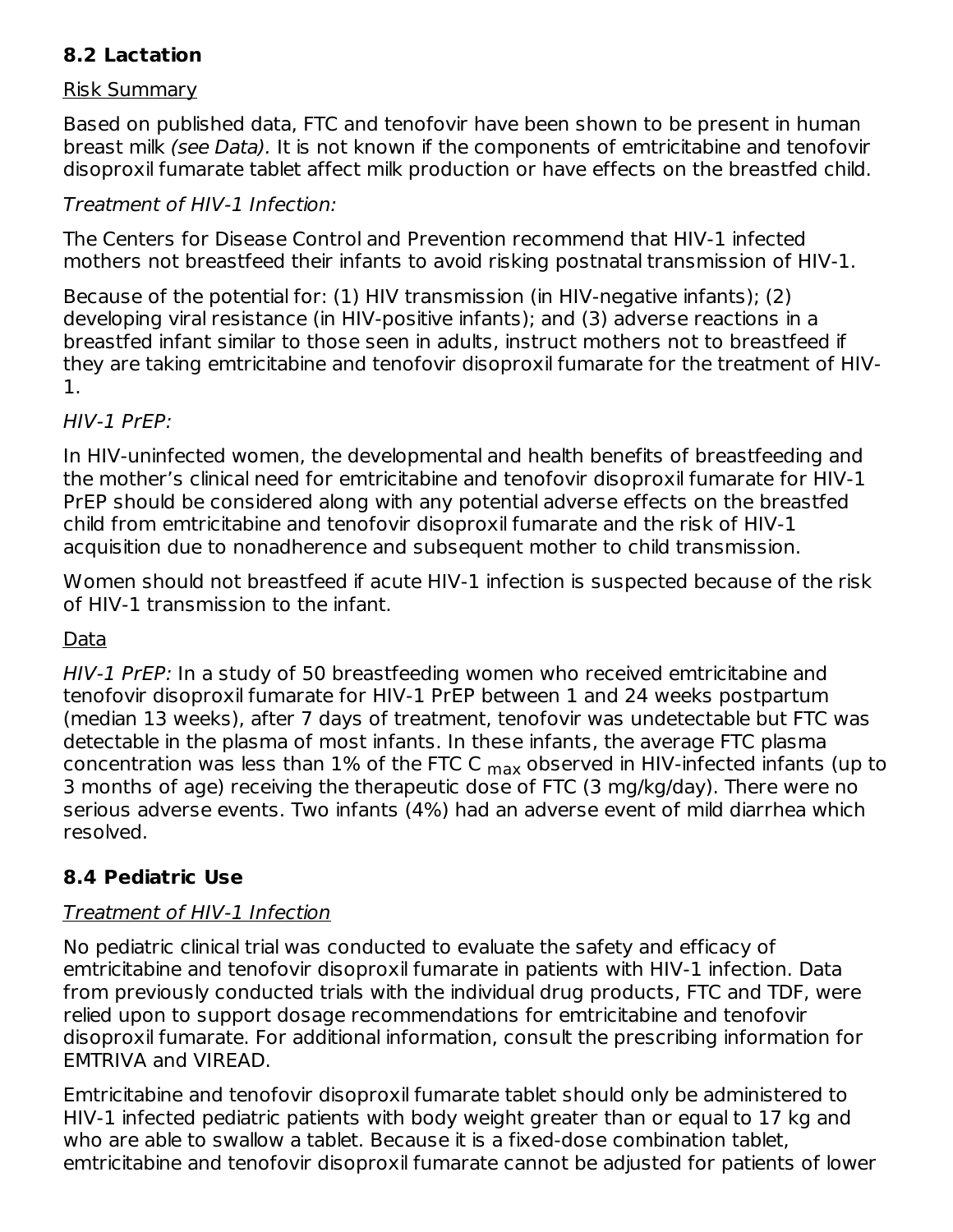weight [see Warnings and Precautions (5.5), Adverse Reactions (6.1) and Clinical Pharmacology (12.3)]. Emtricitabine and tenofovir disoproxil fumarate is not approved for use in pediatric patients weighing less than 17 kg.

# HIV-1 PrEP

The safety and effectiveness of emtricitabine and tenofovir disoproxil fumarate for HIV-1 PrEP in at-risk adolescents weighing at least 35 kg is supported by data from adequate and well-controlled studies of emtricitabine and tenofovir disoproxil fumarate for HIV-1 PrEP in adults with additional data from safety and pharmacokinetic studies in previously conducted trials with the individual drug products, FTC and TDF, in HIV-1 infected adults and pediatric subjects [see Dosage and Administration (2.5), Adverse Reactions (6.1), Clinical Pharmacology (12.3 and 12.4), and Clinical Studies (14.3 and 14.4)].

Safety, adherence, and resistance were evaluated in a single-arm, open-label clinical trial (ATN113) in which 67 HIV-1 uninfected at-risk adolescent men who have sex with men received emtricitabine and tenofovir disoproxil fumarate once daily for HIV-1 PrEP. The mean age of subjects was 17 years (range 15 to 18 years); 46% were Hispanic, 52% Black, and 37% White. The safety profile of emtricitabine and tenofovir disoproxil fumarate in ATN113 was similar to that observed in the adult HIV-1 PrEP trials [see Adverse Reactions (6.1)] .

In the ATN113 trial, HIV-1 seroconversion occurred in 3 subjects. Tenofovir diphosphate levels in dried blood spot assays indicate that these subjects had poor adherence. No tenofovir- or FTC-associated HIV-1 resistance substitutions were detected in virus isolated from the 3 subjects who seroconverted [see Microbiology (12.4)].

Adherence to study drug, as demonstrated by tenofovir diphosphate levels in dried blood spot assays, declined markedly after Week 12 once subjects switched from monthly to quarterly visits, suggesting that adolescents may benefit from more frequent visits and counseling [see Warnings and Precautions (5.2)].

Safety and effectiveness of emtricitabine and tenofovir disoproxil fumarate for HIV-1 PrEP in pediatric patients weighing less than 35 kg have not been established.

# **8.5 Geriatric Use**

Clinical trials of FTC, TDF, or emtricitabine and tenofovir disoproxil fumarate did not include sufficient numbers of subjects aged 65 and over to determine whether they respond differently from younger subjects.

# **8.6 Renal Impairment**

# Treatment of HIV-1 Infection

The dosing interval for emtricitabine and tenofovir disoproxil fumarate should be modified in HIV-infected adult individuals with estimated creatinine clearance of 30 to 49 mL/min. Emtricitabine and tenofovir disoproxil fumarate is not recommended in individuals with estimated creatinine clearance below 30 mL/min and in individuals with end-stage renal disease requiring dialysis [see Dosage and Administration (2.6)].

# HIV-1 PrEP

Emtricitabine and tenofovir disoproxil fumarate for HIV-1 PrEP is not recommended in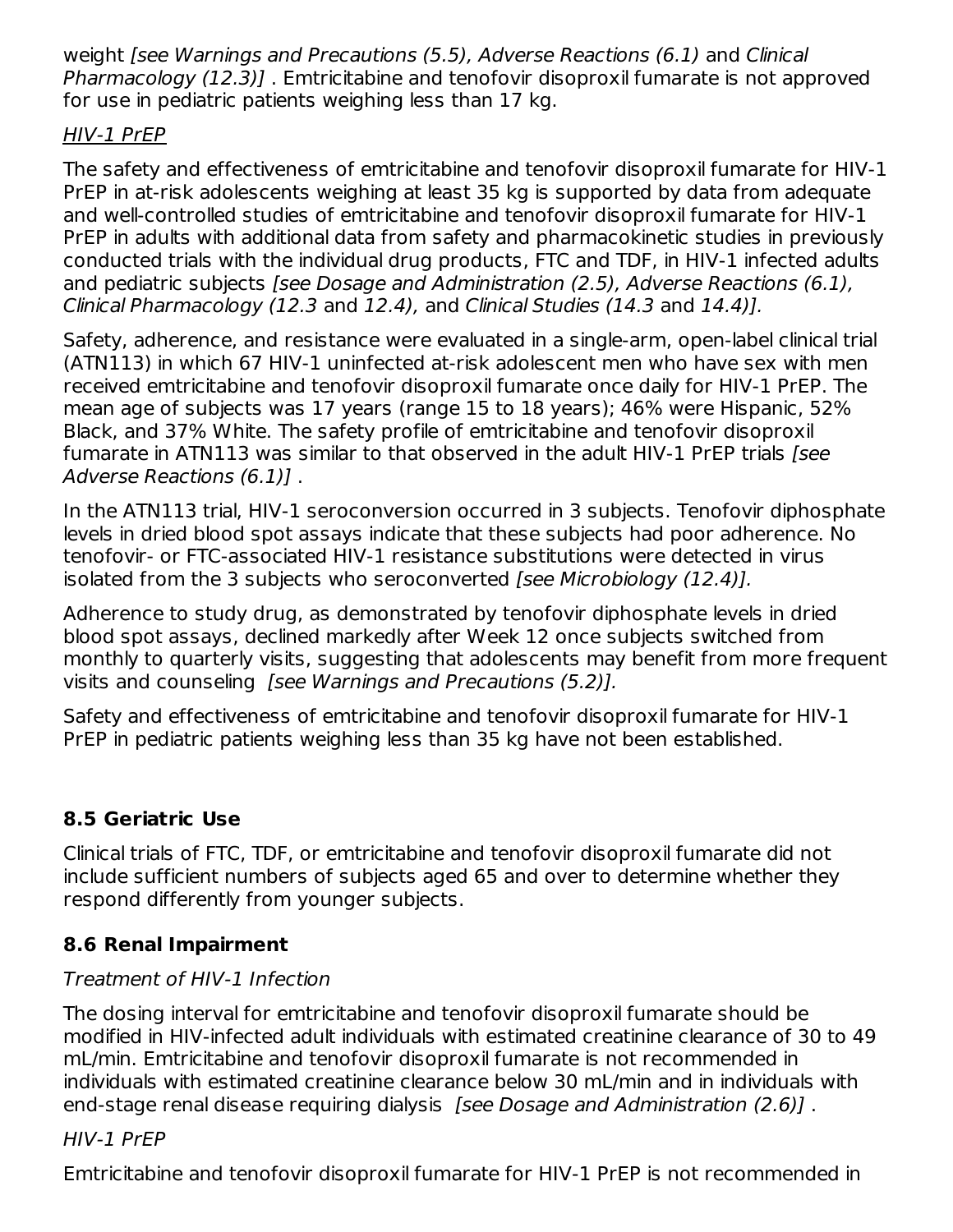HIV-1 uninfected individuals with estimated creatinine clearance below 60 mL/min. If a decrease in estimated creatinine clearance is observed in uninfected individuals while using emtricitabine and tenofovir disoproxil fumarate for HIV-1 PrEP, evaluate potential causes and re-assess potential risks and benefits of continued use [see Dosage and Administration (2.6)].

# **10 OVERDOSAGE**

If overdose occurs, the patient must be monitored for evidence of toxicity, and standard supportive treatment applied as necessary.

Emtricitabine: Hemodialysis treatment removes approximately 30% of the FTC dose over a 3-hour dialysis period starting within 1.5 hours of FTC dosing (blood flow rate of 400 mL/min and a dialysate flow rate of 600 mL/min). It is not known whether FTC can be removed by peritoneal dialysis.

Tenofovir Disoproxil Fumarate: Tenofovir is efficiently removed by hemodialysis with an extraction coefficient of approximately 54%. Following a single 300 mg dose of TDF, a four-hour hemodialysis session removed approximately 10% of the administered tenofovir dose.

# **11 DESCRIPTION**

Emtricitabine and tenofovir disoproxil fumarate tablets are fixed-dose combination tablets containing emtricitabine (FTC) and tenofovir disoproxil fumarate (TDF). FTC is a synthetic nucleoside analog of cytidine. TDF is converted in vivo to tenofovir, an acyclic nucleoside phosphonate (nucleotide) analog of adenosine 5′-monophosphate. Both FTC and tenofovir exhibit inhibitory activity against HIV-1 reverse transcriptase.

Emtricitabine: The chemical name of emtricitabine (FTC) is 5-fluoro-1-(2 R,5 S)-[2- (hydroxymethyl)-1,3-oxathiolan-5-yl]cytosine. Emtricitabine (FTC) is the (-) enantiomer of a thio analog of cytidine, which differs from other cytidine analogs in that it has a fluorine in the 5-position.

It has a molecular formula of C  $_8\text{H}_{10}\text{FN}_3$ O  $_3\text{S}$  and a molecular weight of 247.24 g/mol. It has the following structural formula:



Emtricitabine (FTC) is a white to almost white crystalline powder with a solubility of approximately 112 mg/mL in water at 25  $^{\circ}$ C. The partition coefficient (log p) for emtricitabine is −0.43 and the pKa is 2.65.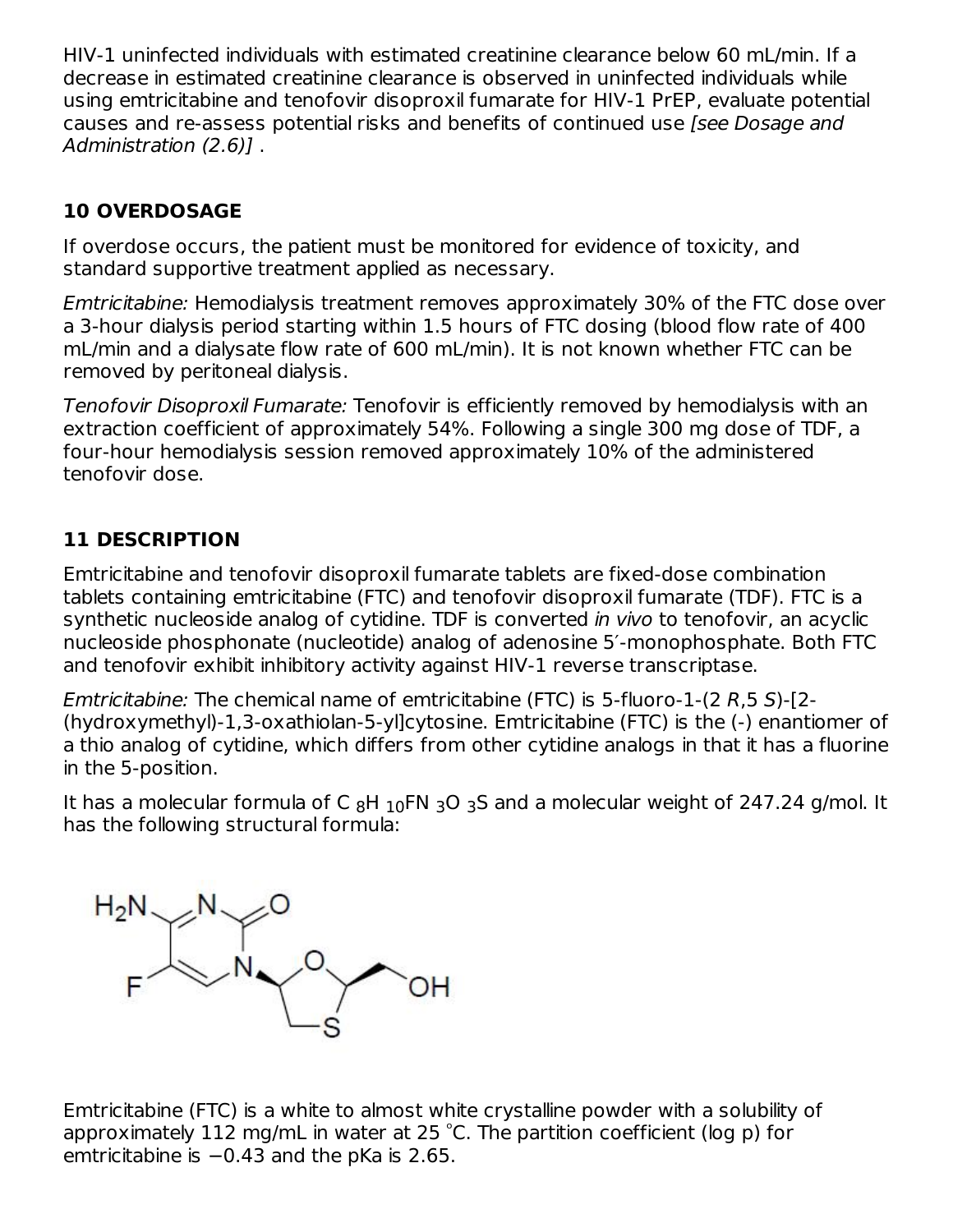Tenofovir Disoproxil Fumarate: Tenofovir disoproxil fumarate (TDF) is a fumaric acid salt of the bis-isopropoxycarbonyloxymethyl ester derivative of tenofovir. The chemical name of tenofovir DF is  $9-[R-2]$  [[bis][(isopropoxycarbonyl)oxy]methoxy]phosphinyl]methoxy]propyl]adenine fumarate (1:1). It has a molecular formula of C  $_{19}$ H  $_{30}$ N  $_{5}$ O  $_{10}$ P  $\cdot$  C  $_{4}$ H  $_{4}$ O  $_{4}$  and a molecular weight of 635.52 g/mol. It has the following structural formula:



Tenofovir disoproxil fumarate is a white to off-white powder with a solubility of 13.4 mg/mL in water at 25 °C. The partition coefficient (log p) for tenofovir disoproxil is  $1.25$ and the pKa is 3.75.

All dosages are expressed in terms of TDF except where otherwise noted.

Emtricitabine and tenofovir disoproxil fumarate tablets are for oral administration, and are available in the following strengths:

- Film-coated tablet containing 200 mg of emtricitabine (FTC) and 300 mg of tenofovir disoproxil fumarate (TDF) (which is equivalent to 245 mg of tenofovir disoproxil) as active ingredients.
- Film-coated tablet containing 167 mg of emtricitabine (FTC) and 250 mg of tenofovir disoproxil fumarate (TDF) (which is equivalent to 204 mg of tenofovir disoproxil) as active ingredients.
- Film-coated tablet containing 133 mg of emtricitabine (FTC) and 200 mg of tenofovir disoproxil fumarate (TDF) (which is equivalent to 163 mg of tenofovir disoproxil) as active ingredients.
- Film-coated tablet containing 100 mg of emtricitabine (FTC) and 150 mg of tenofovir disoproxil fumarate (TDF) (which is equivalent to 123 mg of tenofovir disoproxil) as active ingredients.

Emtricitabine and tenofovir disoproxil fumarate tablets also include the following inactive ingredients: calcium stearate, croscarmellose sodium, hypromellose, microcrystalline cellulose, pregelatinized starch, titanium dioxide and triacetin.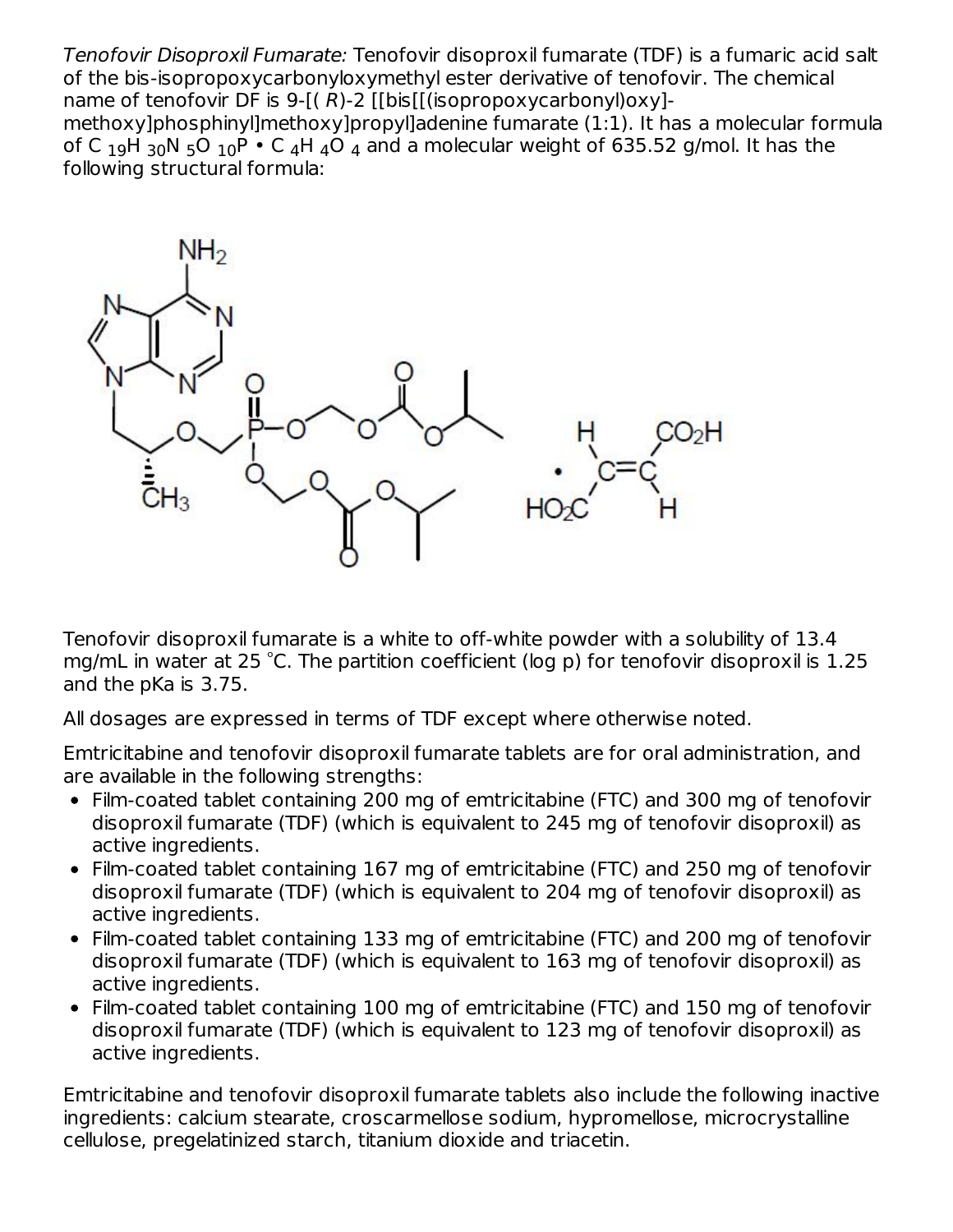# **12 CLINICAL PHARMACOLOGY**

# **12.1 Mechanism of Action**

Emtricitabine and tenofovir disoproxil fumarate tablet is a fixed-dose combination of antiviral drugs FTC and TDF [see Microbiology (12.4)].

### **12.3 Pharmacokinetics**

Emtricitabine and tenofovir disoproxil fumarate tablet: One emtricitabine and tenofovir disoproxil fumarate tablet was comparable to one FTC capsule (200 mg) plus one TDF tablet (300 mg) following single-dose administration to fasting healthy subjects (N=39).

Emtricitabine: The pharmacokinetic properties of FTC are summarized in Table 8. Following oral administration of FTC, FTC is rapidly absorbed with peak plasma concentrations occurring at 1 to 2 hours postdose. Less than 4% of FTC binds to human plasma proteins in vitro, and the binding is independent of concentration over the range of 0.02 to 200 mcg/mL. Following administration of radiolabelled FTC, approximately 86% is recovered in the urine and 13% is recovered as metabolites. The metabolites of FTC include 3′-sulfoxide diastereomers and their glucuronic acid conjugate. Emtricitabine is eliminated by a combination of glomerular filtration and active tubular secretion. Following a single oral dose of FTC, the plasma FTC half-life is approximately 10 hours.

Tenofovir Disoproxil Fumarate: The pharmacokinetic properties of TDF are summarized in Table 8. Following oral administration of TDF, maximum tenofovir serum concentrations are achieved in  $1.0 \pm 0.4$  hour. Less than 0.7% of tenofovir binds to human plasma proteins in vitro, and the binding is independent of concentration over the range of 0.01 to 25 mcg/mL. Approximately 70% to 80% of the intravenous dose of tenofovir is recovered as unchanged drug in the urine. Tenofovir is eliminated by a combination of glomerular filtration and active tubular secretion. Following a single oral dose of TDF, the terminal elimination half-life of tenofovir is approximately 17 hours.

#### **Table 8 Single Dose Pharmacokinetic Parameters for FTC and Tenofovir in Adults a**

|                                                                     | <b>FTC</b>                   | <b>Tenofovir</b>                   |
|---------------------------------------------------------------------|------------------------------|------------------------------------|
| <b>Fasted Oral Bioavailability b (%)</b>                            | $92(83.1 \text{ to } 106.4)$ | 25 (NC to 45.0)                    |
| Plasma Terminal Elimination Half- 10 (7.4 to 18.0)<br>Life $b$ (hr) |                              | $ 17 \ (12.0 \ \text{to} \ 25.7) $ |
| $C_{\text{max}}^{\text{c}}$ (mcg/mL)                                | $1.8 \pm 0.72$ <sup>d</sup>  | $0.30 \pm 0.09$                    |
| $AUCc$ (mcg $\cdot$ hr/mL)                                          | $10.0 \pm 3.12$ d            | $2.29 \pm 0.69$                    |
| CL/F <sup>C</sup> (mL/min)                                          | 302±94                       | l1043±115                          |
| $CL$ renal <sup>c</sup> (mL/min)                                    | $213 + 89$                   | $243 + 33$                         |
| a. NC=Not calculated                                                |                              |                                    |
| b. Median (range)                                                   |                              |                                    |
| c. Mean $(\pm SD)$                                                  |                              |                                    |
| d. Data presented as steady-state values                            |                              |                                    |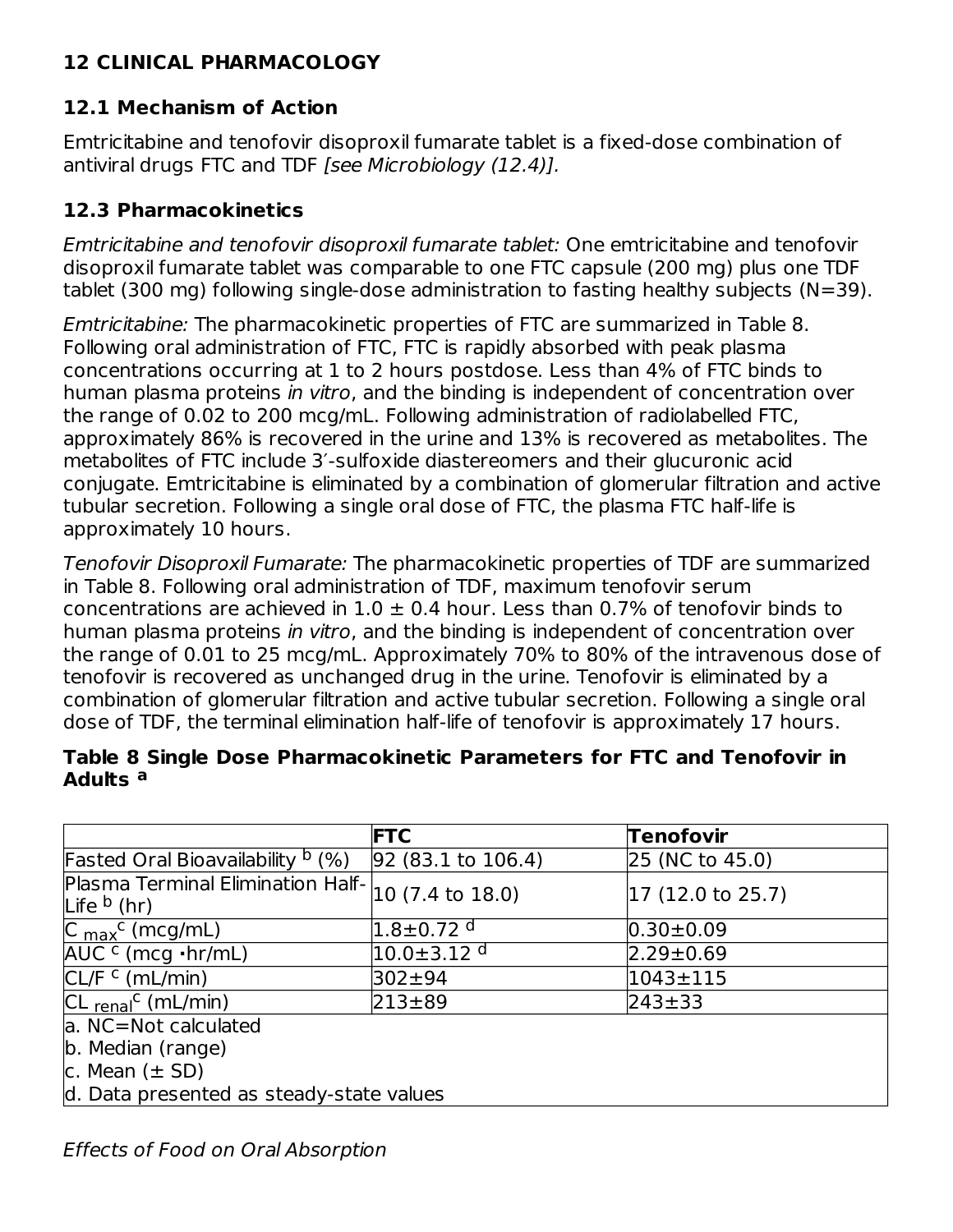Emtricitabine and tenofovir disoproxil fumarate tablet may be administered with or without food. Administration of emtricitabine and tenofovir disoproxil fumarate tablet following a high fat meal (784 kcal; 49 grams of fat) or a light meal (373 kcal; 8 grams of fat) delayed the time of tenofovir C <sub>max</sub> by approximately 0.75 hour. The mean increases in tenofovir AUC and C <sub>max</sub> were approximately 35% and 15%, respectively, when administered with a high fat or light meal, compared to administration in the fasted state. In previous safety and efficacy trials, TDF (tenofovir) was taken under fed conditions. FTC systemic exposures (AUC and C <sub>max</sub>) were unaffected when emtricitabine and tenofovir disoproxil fumarate tablet was administered with either a high fat or a light meal.

### Specific Populations

# Race

Emtricitabine: No pharmacokinetic differences due to race have been identified following the administration of FTC.

Tenofovir Disoproxil Fumarate: There were insufficient numbers from racial and ethnic groups other than Caucasian to adequately determine potential pharmacokinetic differences among these populations following the administration of TDF.

### Gender

Emtricitabine and Tenofovir Disoproxil Fumarate: FTC and tenofovir pharmacokinetics are similar in male and female subjects.

### Pediatric Patients

Treatment of HIV-1 Infection: The pharmacokinetic data for tenofovir and FTC following administration of emtricitabine and tenofovir disoproxil fumarate in pediatric subjects weighing 17 kg and above are not available. The dosage recommendations of emtricitabine and tenofovir disoproxil fumarate in this population are based on the dosage recommendations of FTC and TDF in this population. Refer to the EMTRIVA and VIREAD prescribing information for pharmacokinetic information on the individual products in pediatric patients.

HIV-1 PrEP: The pharmacokinetic data for tenofovir and FTC following administration of emtricitabine and tenofovir disoproxil fumarate in HIV-1 uninfected adolescents weighing 35 kg and above are not available. The dosage recommendations of emtricitabine and tenofovir disoproxil fumarate for HIV-1 PrEP in this population are based on safety and adherence data from the ATN113 trial [see Use in Specific Populations (8.4)] and known pharmacokinetic information in HIV-infected adolescents taking TDF and FTC for treatment.

#### Geriatric Patients

Pharmacokinetics of FTC and tenofovir have not been fully evaluated in the elderly (65 years of age and older).

#### Patients with Renal Impairment

The pharmacokinetics of FTC and tenofovir are altered in subjects with renal impairment [see Warnings and Precautions (5.3)] . In adult subjects with creatinine clearance below 50 mL/min, C  $_{\mathsf{max}}$  and AUC  $_{0\text{-}\infty}$  of FTC and tenofovir were increased. No data are available to make dosage recommendations in pediatric patients with renal impairment.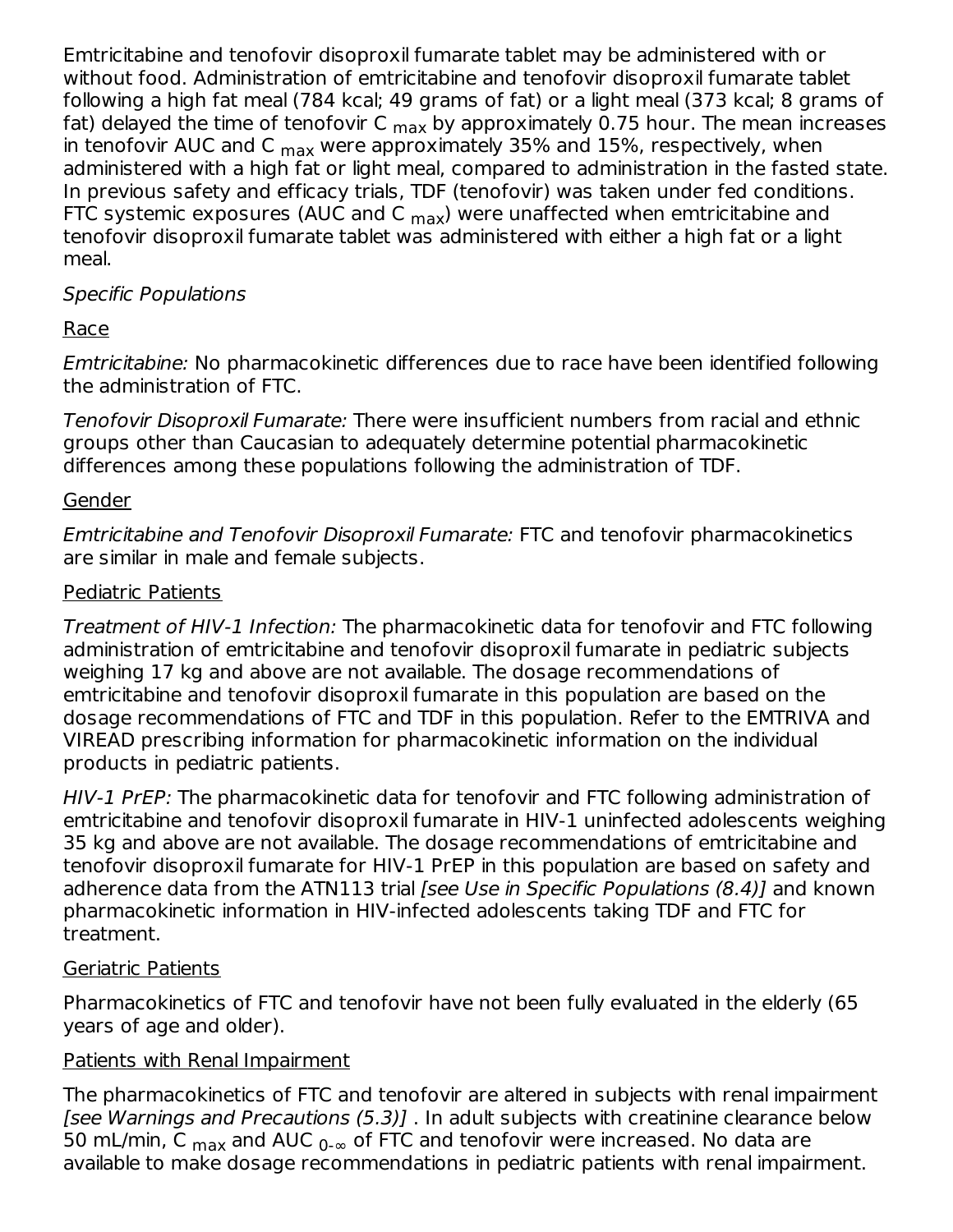#### Patients with Hepatic Impairment

The pharmacokinetics of tenofovir following a 300 mg dose of TDF have been studied in non-HIV infected subjects with moderate to severe hepatic impairment. There were no substantial alterations in tenofovir pharmacokinetics in subjects with hepatic impairment compared with unimpaired subjects. The pharmacokinetics of emtricitabine and tenofovir disoproxil fumarate or FTC have not been studied in subjects with hepatic impairment; however, FTC is not significantly metabolized by liver enzymes, so the impact of liver impairment should be limited.

#### Assessment of Drug Interactions

The steady-state pharmacokinetics of FTC and tenofovir were unaffected when FTC and TDF were administered together versus each agent dosed alone.

In vitro studies and clinical pharmacokinetic drug-drug interaction trials have shown that the potential for CYP mediated interactions involving FTC and tenofovir with other medicinal products is low.

TDF is a substrate of P-glycoprotein (P-gp) and breast cancer resistance protein (BCRP) transporters. When TDF is co-administered with an inhibitor of these transporters, an increase in absorption may be observed.

No clinically significant drug interactions have been observed between FTC and famciclovir, indinavir, stavudine, TDF, and zidovudine (Tables 9 and 10). Similarly, no clinically significant drug interactions have been observed between TDF and efavirenz, methadone, nelfinavir, oral contraceptives, ribavirin, or sofosbuvir in trials conducted in healthy volunteers (Tables 11 and 12).

#### **Table 9 Drug Interactions: Changes in Pharmacokinetic Parameters for FTC in the Presence of the Co-administered Drug a**

| <b>Co-administered</b><br><b>Drug</b>                                                                                                           | Dose of Co-<br>administered<br>Drug (mg) | <b>FTC</b><br><b>Dose</b><br>(mg)       | N            |                   | % Change of FTC<br>Pharmacokinetic<br>Parameters <sup>b</sup> (90% CI) |                               |
|-------------------------------------------------------------------------------------------------------------------------------------------------|------------------------------------------|-----------------------------------------|--------------|-------------------|------------------------------------------------------------------------|-------------------------------|
|                                                                                                                                                 |                                          |                                         |              | $C_{\text{max}}$  | <b>AUC</b>                                                             | $C_{min}$                     |
| <b>TDF</b>                                                                                                                                      | 300 once daily<br>$\times$ 7 days        | 200<br>once<br>daily<br>$x$ 7 days      | 17           | $\Leftrightarrow$ | $\Leftrightarrow$                                                      | $\uparrow$ 20<br>(112)<br>129 |
| <b>Zidovudine</b>                                                                                                                               | 300 twice daily<br>x 7 days              | 200<br>once<br>daily<br>$\times$ 7 days | 27           | $\Leftrightarrow$ | ⇔                                                                      | ⇔                             |
| Indinavir                                                                                                                                       | $800 \times 1$                           | $200 \times 1$                          | $ 12\rangle$ | $\Leftrightarrow$ | $\Leftrightarrow$                                                      | <b>NA</b>                     |
| Famciclovir                                                                                                                                     | $500 \times 1$                           | $200 \times 1$                          | $ 12\rangle$ | $\Leftrightarrow$ | ⇔                                                                      | <b>NA</b>                     |
| Stavudine                                                                                                                                       | $40 \times 1$                            | $200 \times 1$                          | 6            | $\Leftrightarrow$ | $\Leftrightarrow$                                                      | <b>NA</b>                     |
| All interaction trials conducted in healthy volunteers<br>а.<br>$\uparrow$ = Increase; $\Leftrightarrow$ = No Effect; NA = Not Applicable<br>b. |                                          |                                         |              |                   |                                                                        |                               |

#### **Table 10 Drug Interactions: Changes in Pharmacokinetic Parameters for Coadministered Drug in the Presence of FTC a**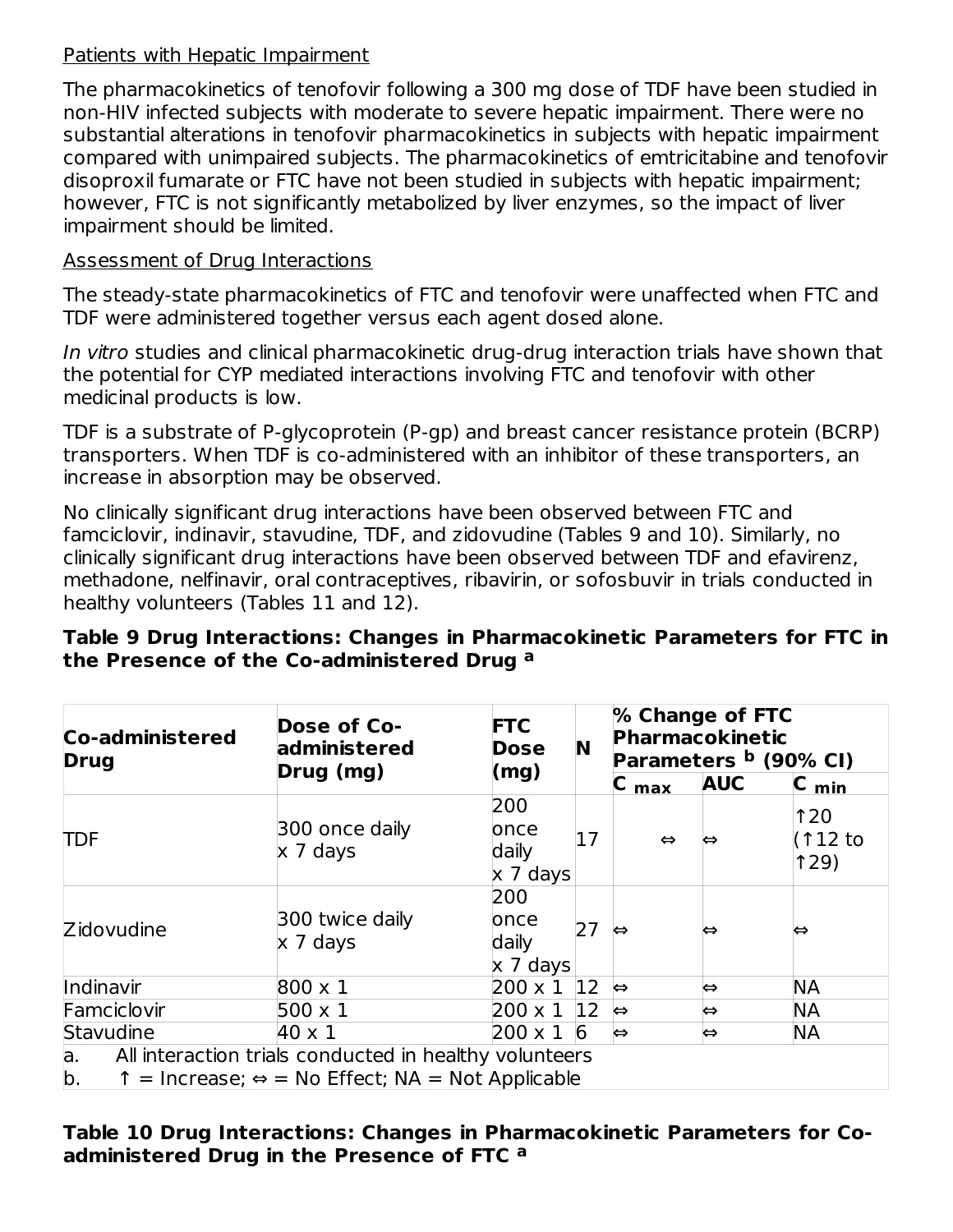| Co-administered<br><b>Drug</b>                                                                                                                  | <b>Dose of Co-</b><br>administered Drug<br>(mg) | <b>FTC</b><br><b>Dose</b><br>(mg)       | N               | % Change of Co-<br>administered Drug<br>Pharmacokinetic<br>Parameters b<br>(90% CI) |                                                   |                   |
|-------------------------------------------------------------------------------------------------------------------------------------------------|-------------------------------------------------|-----------------------------------------|-----------------|-------------------------------------------------------------------------------------|---------------------------------------------------|-------------------|
|                                                                                                                                                 |                                                 |                                         |                 | C<br>max                                                                            | <b>AUC</b>                                        | $C_{min}$         |
| <b>TDF</b>                                                                                                                                      | 300 once daily<br>x 7 days                      | 200<br>once<br>daily<br>x 7 days        | 17              | $\Leftrightarrow$                                                                   | ⇔                                                 | ⇔                 |
| Zidovudine                                                                                                                                      | 300 twice daily<br>$x$ 7 days                   | 200<br>once<br>daily<br>$\times$ 7 days | 27              | 1 17<br>38)                                                                         | $\uparrow$ 13<br>$($ ↑ 0 to ↑ $($ ↑ 5 to ↑<br>20) | $\Leftrightarrow$ |
| Indinavir                                                                                                                                       | $800 \times 1$                                  | $200 \times 1$ 12                       |                 | $\Leftrightarrow$                                                                   | $\Leftrightarrow$                                 | <b>NA</b>         |
| Famciclovir                                                                                                                                     | $500 \times 1$                                  | $ 200 \times 1 $ 12                     |                 | ⇔                                                                                   | $\Leftrightarrow$                                 | NA                |
| Stavudine                                                                                                                                       | 40 x 1                                          | $200 \times 1$                          | $6\overline{6}$ | $\Leftrightarrow$                                                                   | ⇔                                                 | <b>NA</b>         |
| All interaction trials conducted in healthy volunteers<br>a.<br>b.<br>$\uparrow$ = Increase; $\Leftrightarrow$ = No Effect; NA = Not Applicable |                                                 |                                         |                 |                                                                                     |                                                   |                   |

#### **Table 11 Drug Interactions: Changes in Pharmacokinetic Parameters for Tenofovir in the Presence of the Co-administered Drug a**

| Co-administered Drug administered Drug                              | Dose of Co-<br><b>N</b>                  |              | % Change of Tenofovir<br>Pharmacokinetic<br>Parameters <sup>b</sup> (90% CI) |                      |                                                            |  |
|---------------------------------------------------------------------|------------------------------------------|--------------|------------------------------------------------------------------------------|----------------------|------------------------------------------------------------|--|
|                                                                     | (mg)                                     |              | C <sub>max</sub>                                                             | <b>AUC</b>           | $ C_{min} $                                                |  |
| Atazanavir c                                                        | 400 once daily $\times$ 14 days 33       |              | 1 14<br>20)                                                                  | $\uparrow$ 24<br>28) | 122<br>$($ ↑ 8 to ↑ $($ ↑ 21 to ↑ $($ ↑ 15 to ↑<br>30)     |  |
| Atazanavir/ Ritonavir <sup>c</sup>                                  | $ 300/100$ once daily                    | $ 12\rangle$ | 1 34<br>51)                                                                  | lî 37<br>45)         | ↑ 29<br> (↑ 20 to ↑ (↑ 30 to ↑ (↑ 21 to ↑)<br>36)          |  |
| Darunavir/ Ritonavir <sup>d</sup>                                   | 300/100 twice daily                      | 12           | 124<br>42)                                                                   | $\uparrow$ 22<br>35) | 137<br> (↑8 to ↑  (↑ 10 to ↑ (↑ 19 to ↑ <br>57)            |  |
| Indinavir                                                           | 800 three times daily $\times$ 7<br>days | 13           | $\uparrow$ 14<br>(13 to 1)<br>33)                                            | $\Leftrightarrow$    | ⇔                                                          |  |
| Ledipasvir/ Sofosbuvir <sup>e,f</sup>                               | 90/400 once daily $\times$ 10            | 24           | 147<br>58)                                                                   | $\uparrow$ 35<br>42) | $\uparrow$ 47<br> (↑ 37 to ↑ (↑ 29 to ↑ (↑ 38 to ↑ <br>57) |  |
| Ledipasvir/ Sofosbuvir <sup>e,g</sup> l                             | days<br>23                               |              | 1 64<br>74)                                                                  | $\uparrow$ 50<br>59) | ↑ 59<br> (↑ 54 to ↑ (↑ 42 to ↑ (↑ 49 to ↑ <br>70)          |  |
| $\frac{1}{2}$ collective Cofochride h 90/400 once daily $\times$ 14 |                                          | Inici        | 1 79                                                                         | ↑ 98                 | 1 163                                                      |  |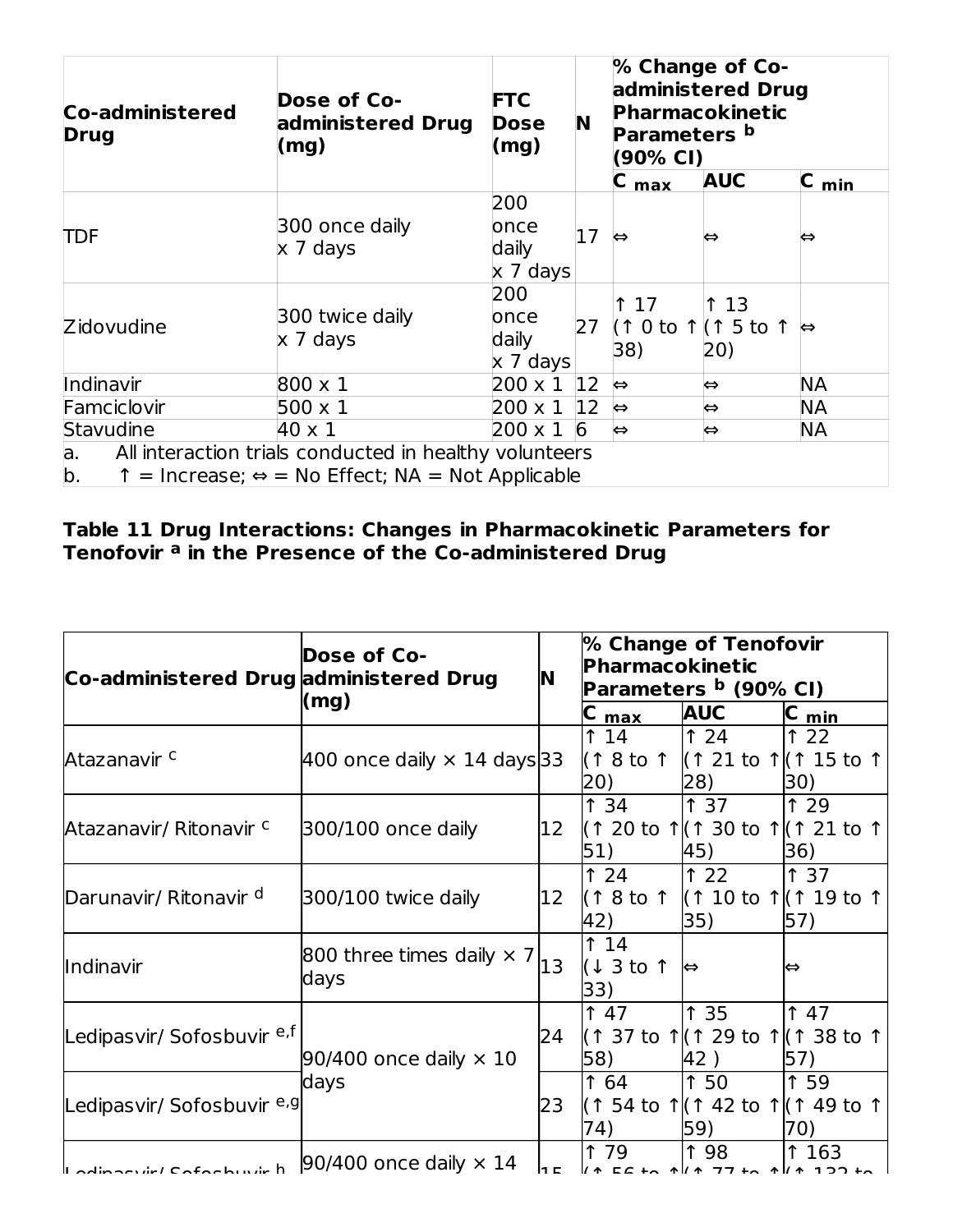| <b>Leuipasvii / JUIUSDUVII</b> ··                        | days                                                         | כ⊤ו | 104)                                                                | ון ו טוער ווא ווי ווי דאד וח<br>123)                       | 197)                                   |
|----------------------------------------------------------|--------------------------------------------------------------|-----|---------------------------------------------------------------------|------------------------------------------------------------|----------------------------------------|
| Ledipasvir/Sofosbuvir <sup>1</sup>                       | 90/400 once daily $\times$ 10<br>days                        | 14  | 132<br>39)                                                          | $\uparrow$ 40<br>1 (↑ 25 to ↑ (↑ 31 to ↑ (↑ 74 to ↑<br>50) | <b>191</b><br>110)                     |
| Ledipasvir/Sofosbuvir J                                  | 90/400 once daily $\times$ 10<br>days                        | 29  | 1 61<br>72)                                                         | 1 65<br>l(↑ 51 to ↑ (↑ 59 to ↑ (↑ 105 to<br>71)            | $\overline{115}$<br>126)               |
| Lopinavir/ Ritonavir                                     | 400/100 twice daily $\times$ 14<br>days                      | 24  | ∣⇔                                                                  | 1 32<br>(↑ 25 to ↑ (↑ 37 to ↑<br>38)                       | 151<br>66)                             |
| Saquinavir/ Ritonavir                                    | 1000/100 twice daily $\times$<br>14 days                     | 35  | ∣⇔                                                                  | $\Leftrightarrow$                                          | 123<br>(1 16 to 1<br>30)               |
| Sofosbuvir <sup>k</sup>                                  | 400 single dose                                              | 16  | 125<br>(18t01)<br>45)                                               | ⇔                                                          | ⇔                                      |
| Sofosbuvir/ Velpatasvir <sup>1</sup> 400/100 once daily  |                                                              | 24  | $\uparrow$ 44<br>↑ 33<br>to 1 55)                                   | 140<br>l(↑ 34 to<br>146)                                   | <b>184</b><br>(1 76 to<br>192)         |
| Sofosbuvir/ Velpatasvir <sup>m</sup>  400/100 once daily |                                                              | 30  | <b>146</b><br>54)<br>↑                                              | 140<br>↑ 39 to - (↑ 34 to<br>$\uparrow$ 45)                | 1 70<br>1 61 to -<br>179)              |
| Sofosbuvir/ Velpatasvir/<br>Voxilaprevir <sup>n</sup>    | 400/100/100 +<br>Voxilaprevir <sup>o</sup> 100 once<br>daily | 29  | <b>148</b><br>161)                                                  | $\overline{1}$ 39<br>↑ 36 to - (↑ 32 to<br>146)            | 147<br>1 38 to -<br>156)               |
| <b>Tacrolimus</b>                                        | 0.05 mg/kg twice daily $\times$<br>7 days                    | 21  | $\overline{13}$<br>↑<br>↑ 1 to $\uparrow \, \Leftrightarrow$<br>27) |                                                            | $\Leftrightarrow$                      |
|                                                          | 500/100 twice daily                                          | 22  | $\downarrow$ 23<br>(↓ 32 to ↓ (↓ 9 to -<br>$ 13\rangle$             | $\sqrt{2}$<br>15)                                          | 17<br>(1 2 to 1)<br>17)                |
| Tipranavir/ Ritonavir P                                  | 750/200 twice daily (23<br>doses)                            | 20  | $\downarrow$ 38<br>l(↓ 46 to ↓ (↓ 6 to<br>(29)                      | $\overline{1}$ 2<br>$\uparrow$<br>10)                      | 14<br>$($ ↑ 1 to<br>$\uparrow$<br>(27) |

a. Subjects received VIREAD 300 mg once daily.

b. Increase =  $\uparrow$ ; Decrease =  $\downarrow$ ; No Effect =⇔

c. Reyataz Prescribing Information.

d. Prezista Prescribing Information.

e. Data generated from simultaneous dosing with HARVONI (ledipasvir/sofosbuvir). Staggered administration (12 hours apart) provided similar results.

f. Comparison based on exposures when administered as atazanavir/ritonavir + FTC/TDF.

g. Comparison based on exposures when administered as darunavir/ritonavir + FTC/TDF.

h. Study conducted with ATRIPLA (efavirenz/FTC/TDF) co-administered with HARVONI. i. Study conducted with COMPLERA (FTC/rilpivirine/TDF) co-administered with HARVONI.  $\parallel$ . Study conducted with emtricitabine and tenofovir disoproxil fumarate (FTC/TDF) + dolutegravir co-administered with HARVONI.

k. Study conducted with ATRIPLA co-administered with SOVALDI  $^\circledR$  (sofosbuvir).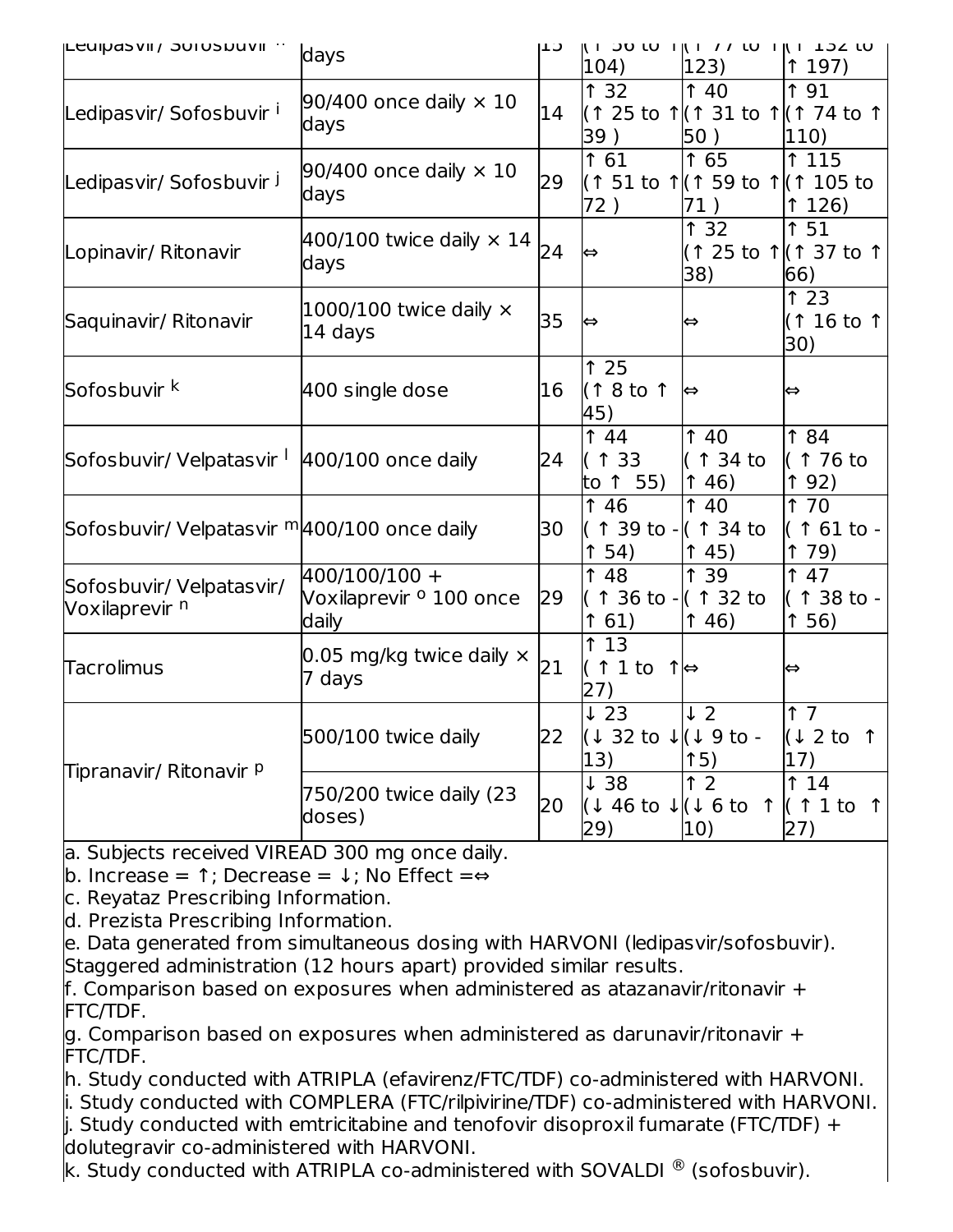l. Study conducted with COMPLERA co-administered with EPCLUSA; co-administration with EPCLUSA also results in comparable increases in tenofovir exposures when TDF is administered as ATRIPLA, STRIBILD, emtricitabine and tenofovir disoproxil fumarate + atazanavir/ritonavir, or emtricitabine and tenofovir disoproxil fumarate + darunavir/ritonavir.

m. Administered as raltegravir + FTC/TDF.

 $\ln$ . Comparison based on exposures when administered as darunavir + ritonavir + FTC/TDF.

o. Study conducted with additional voxilaprevir 100 mg to achieve voxilaprevir exposures expected in HCV-infected patients

p. Aptivus Prescribing Information.

No effect on the pharmacokinetic parameters of the following co-administered drugs was observed with emtricitabine and tenofovir disoproxil fumarate: abacavir, didanosine (buffered tablets), FTC, entecavir, and lamivudine.

#### **Table 12 Drug Interactions: Changes in Pharmacokinetic Parameters for Coadministered Drug in the Presence of Tenofovir**

| Co-administered<br><b>Drug</b> | <b>Dose of Co-administered</b><br>N<br>Drug (mg)                   |    | % Change of Co-<br>administered Drug<br>Pharmacokinetic<br>Parameters <sup>a</sup><br>(90% CI) |                                                                            |                                               |
|--------------------------------|--------------------------------------------------------------------|----|------------------------------------------------------------------------------------------------|----------------------------------------------------------------------------|-----------------------------------------------|
|                                |                                                                    |    | max                                                                                            | <b>AUC</b>                                                                 | C_min_                                        |
| Abacavir                       | 300 once                                                           | 18 | ↑ 12<br>(1 1 to 1)<br>26)                                                                      | ∣⇔                                                                         | NА                                            |
| Atazanavir <sup>b</sup>        | 400 once daily x 14 days                                           | 34 | $\downarrow$ 21<br>(1 27 t<br>$\downarrow$ 14)                                                 | $\downarrow$ 25<br>l(↓ 30 to<br>$\downarrow$ 19)                           | $\downarrow$ 40<br>(148t)<br>$\downarrow$ 32) |
| Atazanavir b                   | Atazanavir/Ritonavir 300/100<br>once daily x 42 days               | 10 | $\downarrow$ 28<br>(150t)<br>$\uparrow$ 5)                                                     | $\downarrow$ 25 c<br>(↓ 42 to<br>$\downarrow$ 3)                           | $\downarrow$ 23 c<br>(146t)<br>10)            |
| Darunavir <sup>d</sup>         | Darunavir/Ritonavir 300/100<br>once daily                          | 12 | 16<br>(16t0)<br>42)                                                                            | $\uparrow$ 21<br>$\left(\downarrow$ 5 to 1 $\left(\downarrow$ 10 to<br>54) | 124<br>69)<br>↑                               |
| Didanosine <sup>e</sup>        | 250 once, simultaneously with<br>TDF and a light meal <sup>f</sup> | 33 | $\sqrt{209}$<br>$(132)$ to<br>$\downarrow$ 7)                                                  | $\Leftrightarrow$ 9                                                        | <b>NA</b>                                     |
| Emtricitabine                  | 200 once daily x 7 days                                            | 17 | $\Leftrightarrow$                                                                              | ⇔                                                                          | 120<br>$\uparrow$ 12 to<br>129)               |
| Indinavir                      | 800 three times daily x 7 days $ 12\rangle$                        |    | $\downarrow$ 11<br>$(130)$ to<br>12)                                                           | l⇔                                                                         | ⇔                                             |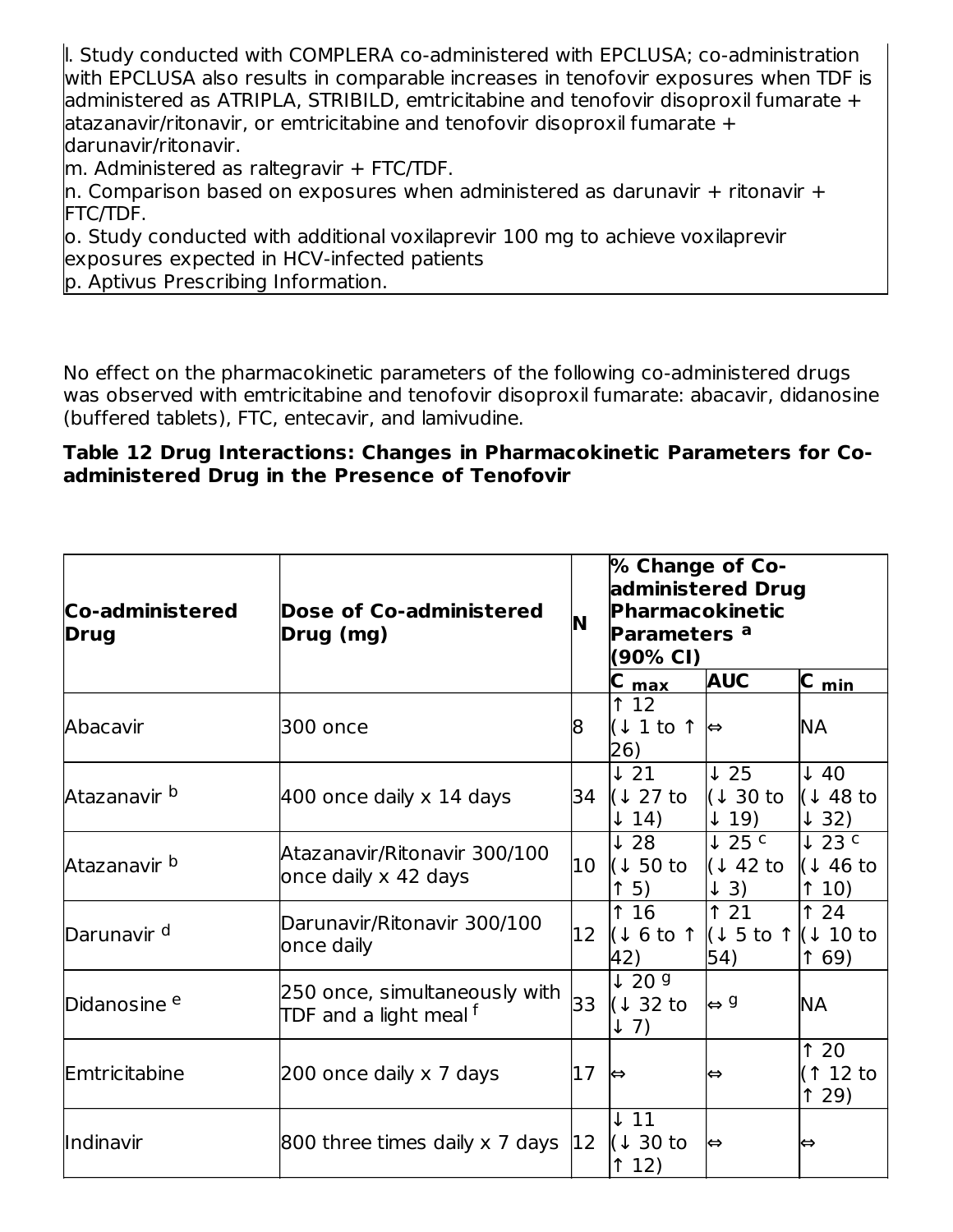| Entecavir               | 1 once daily x 10 days<br>28                           |    | ∣⇔                                                 | 13<br>$\uparrow$ 11 to<br>15)                        | I⇔                                                              |
|-------------------------|--------------------------------------------------------|----|----------------------------------------------------|------------------------------------------------------|-----------------------------------------------------------------|
| Lamivudine              | 15<br>150 twice daily x 7 days                         |    | $\downarrow$ 24<br>$(1.34)$ to<br>$\downarrow$ 12) | ∣⇔                                                   | ⇔                                                               |
| Lopinavir<br>Ritonavir  | Lopinavir/Ritonavir 400/100<br>twice daily x 14 days   | 24 | ∣⇔<br> ⇔                                           | ⇔<br>⇔                                               | $\Leftrightarrow$<br>⇔                                          |
| Saquinavir<br>Ritonavir | Saquinavir/Ritonavir 1000/100<br>twice daily x 14 days | 32 | 22<br>↑<br>(↑ 6 to<br>141)<br>⇔                    | $\uparrow$ 29 h<br>$(112)$ to<br>$\uparrow$ 48)<br>⇔ | $\uparrow$ 47 h<br>(↑ 23 to<br>176)<br>↑ 23<br>(↑ 3 to ↑<br>46) |
| Tacrolimus              | 0.05 mg/kg twice daily x 7<br>days                     | 21 | ∣⇔                                                 | ⇔                                                    | ⇔                                                               |
| Tipranavir <sup>i</sup> | Tipranavir/Ritonavir 500/100<br>twice daily            | 22 | $\downarrow$ 17<br>(1 26 t)<br>$\downarrow$ 6)     | $\downarrow$ 18<br>(1 25 t)<br>$\downarrow$ 9)       | $\downarrow$ 21<br>(↓ 30 to<br>$\downarrow$ 10)                 |
|                         | Tipranavir/Ritonavir 750/200<br>twice daily (23 doses) | 20 | $\downarrow$ 11<br>(1 16 t<br>$\downarrow$ 4)      | $\downarrow$ 9<br>$(115)$ to<br>$\downarrow$ 3)      | $\downarrow$ 12<br>(↓ 22 to<br>0)                               |

a. Increase =↑; Decrease = ↓; No Effect = ⇔; NA = Not Applicable

b. Reyataz Prescribing Information.

c. In HIV-infected subjects, addition of TDF to atazanavir 300 mg plus ritonavir 100 mg resulted in AUC and C <sub>min</sub> values of atazanavir that were 2.3-and 4-fold higher than the respective values observed for atazanavir 400 mg when given alone.

d. Prezista Prescribing Information.

e. Videx EC Prescribing Information. Subjects received didanosine enteric-coated capsules. When didanosine 250 mg enteric-coated capsules were administered with TDF, systemic exposures of didanosine were similar to those seen with the 400 mg enteric-coated capsules alone under fasted conditions.

f. 373 kcal, 8.2 g fat

g. Compared with didanosine (enteric-coated) 400 mg administered alone under fasting conditions.

h. Increases in AUC and C <sub>min</sub> are not expected to be clinically relevant; hence, no dose adjustments are required when TDF and ritonavir-boosted saquinavir are coadministered.

i. Aptivus Prescribing Information.

# **12.4 Microbiology**

# Mechanism of Action

Emtricitabine: FTC, a synthetic nucleoside analog of cytidine, is phosphorylated by cellular enzymes to form emtricitabine 5'-triphosphate (FTC-TP), which inhibits the activity of the HIV-1 reverse transcriptase (RT) by competing with the natural substrate deoxycytidine 5'-triphosphate and by being incorporated into nascent viral DNA which results in chain termination. FTC-TP is a weak inhibitor of mammalian DNA polymerases α, β, ε and mitochondrial DNA polymerase γ.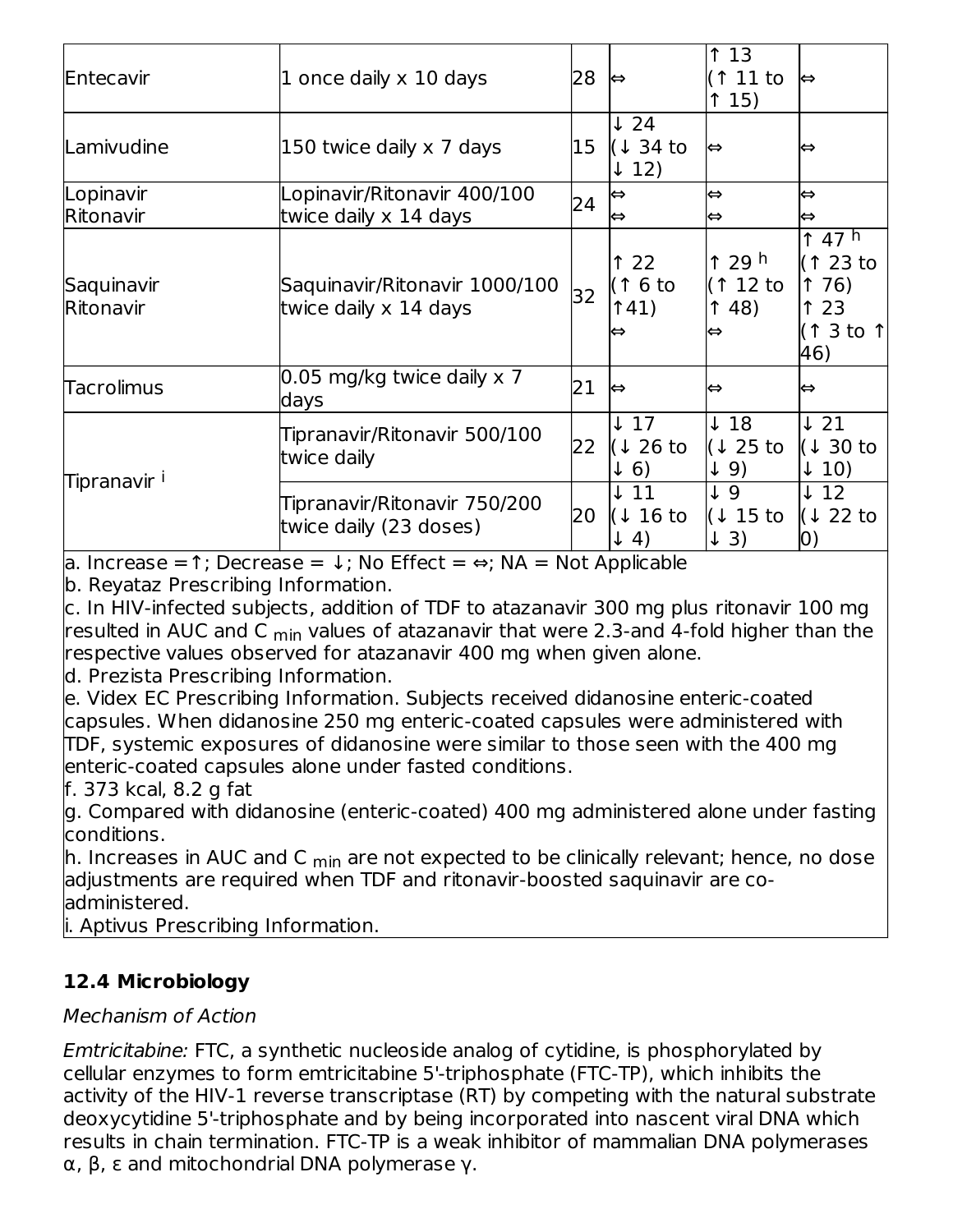Tenofovir Disoproxil Fumarate: TDF is an acyclic nucleoside phosphonate diester analog of adenosine monophosphate. TDF requires initial diester hydrolysis for conversion to tenofovir and subsequent phosphorylations by cellular enzymes to form tenofovir diphosphate (TFV-DP), which inhibits the activity of HIV-1 RT by competing with the natural substrate deoxyadenosine 5′-triphosphate and, after incorporation into DNA, by DNA chain termination. TFV-DP is a weak inhibitor of mammalian DNA polymerases  $\alpha$ ,  $\beta$ , and mitochondrial DNA polymerase γ.

# Antiviral Activity

Emtricitabine and Tenofovir Disoproxil Fumarate: No antagonism was observed in combination studies evaluating the cell culture antiviral activity of FTC and tenofovir together.

Emtricitabine: The antiviral activity of FTC against laboratory and clinical isolates of HIV-1 was assessed in lymphoblastoid cell lines, the MAGI-CCR5 cell line, and peripheral blood mononuclear cells. The 50% effective concentration (EC  $_{50}$ ) values for FTC were in the range of 0.0013 to 0.64 μM (0.0003 to 0.158 mcg/mL). In drug combination studies of FTC with nucleoside RT inhibitors (abacavir, lamivudine, stavudine, zidovudine), nonnucleoside RT inhibitors (delavirdine, efavirenz, nevirapine), and protease inhibitors (amprenavir, nelfinavir, ritonavir, saquinavir), no antagonism was observed. Emtricitabine displayed antiviral activity in cell culture against HIV-1 clades A, B, C, D, E, F, and G (EC  $_{50}$  values ranged from 0.007 to 0.075  $\mu$ M) and showed strain-specific activity against HIV-2 (EC  $_{50}$  values ranged from 0.007 to 1.5  $\mu$ M).

Tenofovir Disoproxil Fumarate: The antiviral activity of tenofovir against laboratory and clinical isolates of HIV-1 was assessed in lymphoblastoid cell lines, primary monocyte/macrophage cells, and peripheral blood lymphocytes. The EC  $_{\rm 50}$  values for tenofovir were in the range of 0.04 to 8.5 μM. In drug combination studies of tenofovir with nucleoside RT inhibitors (abacavir, didanosine, lamivudine, stavudine, zidovudine), non-nucleoside RT inhibitors (delavirdine, efavirenz, nevirapine), and protease inhibitors (amprenavir, indinavir, nelfinavir, ritonavir, saquinavir), no antagonism was observed. Tenofovir displayed antiviral activity in cell culture against HIV-1 clades A, B, C, D, E, F, G, and O (EC  $_{50}$  values ranged from 0.5 to 2.2  $\mu$ M) and showed strain-specific activity against HIV-2 (EC  $_{50}$  values ranged from 1.6  $\mu$ M to 5.5  $\mu$ M).

# Prophylactic Activity in a Nonhuman Primate Model of HIV-1 Transmission

Emtricitabine and Tenofovir Disoproxil Fumarate: The prophylactic activity of the combination of daily oral FTC and TDF was evaluated in a controlled study of macaques inoculated once weekly for 14 weeks with SIV/HIV-1 chimeric virus (SHIV) applied to the rectal surface. Of the 18 control animals, 17 became infected after a median of 2 weeks. In contrast, 4 of the 6 animals treated daily with oral FTC and TDF remained uninfected and the two infections that did occur were significantly delayed until 9 and 12 weeks and exhibited reduced viremia. An M184I-expressing FTC-resistant variant emerged in 1 of the 2 macaques after 3 weeks of continued drug exposure.

# Resistance

Emtricitabine and Tenofovir Disoproxil Fumarate: HIV-1 isolates with reduced susceptibility to the combination of FTC and tenofovir have been selected in cell culture. Genotypic analysis of these isolates identified the M184V/I and/or K65R amino acid substitutions in the viral RT. In addition, a K70E substitution in the HIV-1 RT has been selected by tenofovir and results in reduced susceptibility to tenofovir.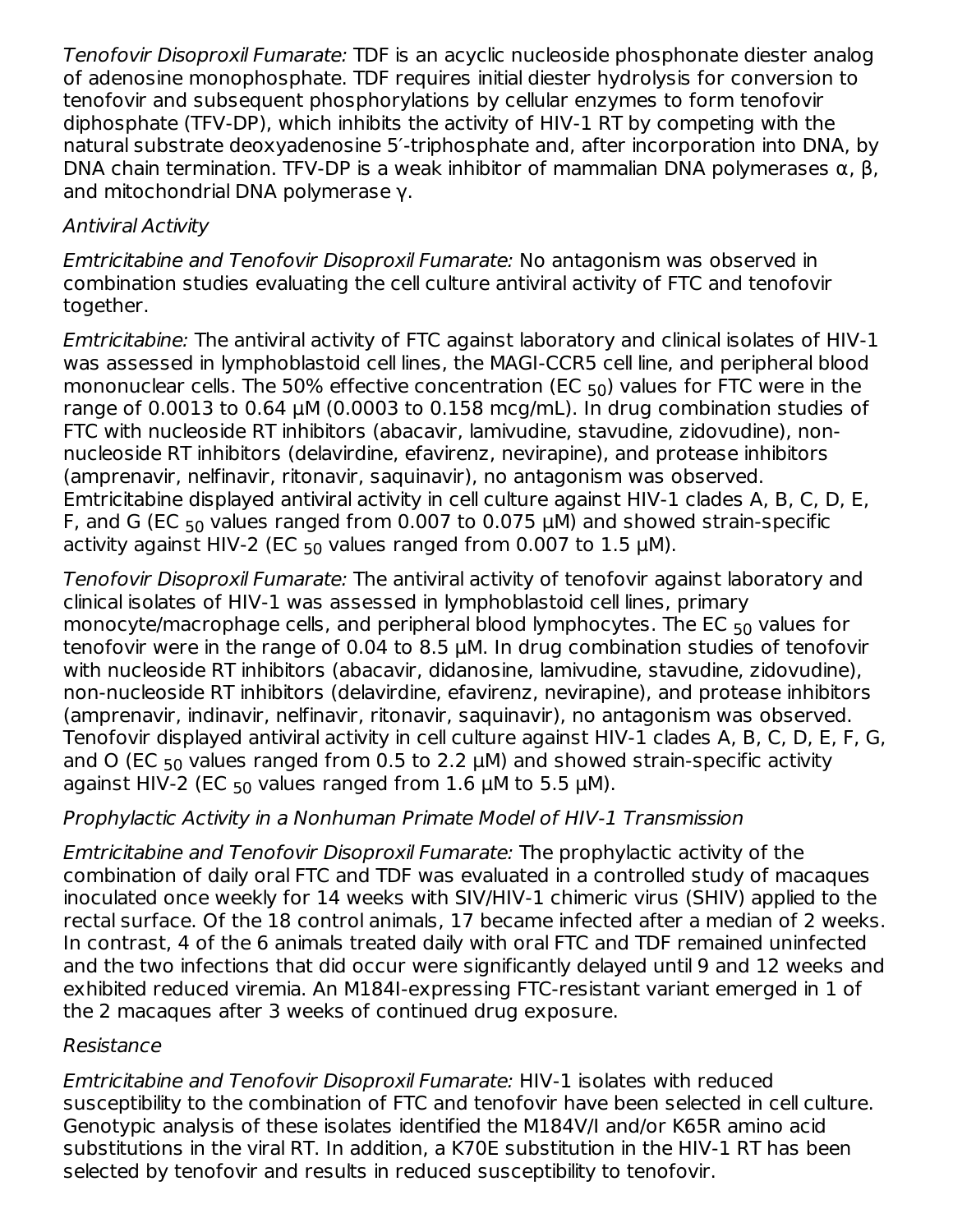In Study 934, a clinical trial of treatment-naïve subjects [see Clinical Studies (14.2)] , resistance analysis was performed on HIV-1 isolates from all confirmed virologic failure subjects with greater than 400 copies/mL of HIV-1 RNA at Week 144 or early discontinuation. Development of efavirenz resistance-associated substitutions occurred most frequently and was similar between the treatment arms. The M184V amino acid substitution, associated with resistance to FTC and lamivudine, was observed in 2/19 analyzed subject isolates in the FTC+TDF group and in 10/29 analyzed subject isolates in the zidovudine/lamivudine group. Through 144 weeks of Study 934, no subjects have developed a detectable K65R or K70E substitution in their HIV-1 as analyzed through standard genotypic analysis.

Emtricitabine: FTC-resistant isolates of HIV-1 have been selected in cell culture and in vivo. Genotypic analysis of these isolates showed that the reduced susceptibility to FTC was associated with a substitution in the HIV-1 RT gene at codon 184 which resulted in an amino acid substitution of methionine by valine or isoleucine (M184V/I).

Tenofovir Disoproxil Fumarate: HIV-1 isolates with reduced susceptibility to tenofovir have been selected in cell culture. These viruses expressed a K65R substitution in RT and showed a 2- to 4-fold reduction in susceptibility to tenofovir.

In treatment-naïve subjects, isolates from 8/47 (17%) analyzed subjects developed the K65R substitution in the TDF arm through 144 weeks; 7 occurred in the first 48 weeks of treatment and 1 at Week 96. In treatment-experienced subjects, 14/304 (5%) isolates from subjects failing TDF through Week 96 showed greater than 1.4-fold (median 2.7) reduced susceptibility to tenofovir. Genotypic analysis of the resistant isolates showed a K65R amino acid substitution in the HIV-1 RT.

iPrEx Trial: In the iPrEx trial, a clinical trial of HIV-1 seronegative adult subjects [see Clinical Studies (14.3)] , no amino acid substitutions associated with resistance to FTC or TDF were detected at the time of seroconversion among 48 subjects in the emtricitabine and tenofovir disoproxil fumarate group and 83 subjects in the placebo group who became infected with HIV-1 during the trial. Ten subjects were observed to be HIV-1 infected at time of enrollment. The M184V/I substitutions associated with resistance to FTC were observed in 3 of the 10 subjects (2 of 2 in the emtricitabine and tenofovir disoproxil fumarate group and 1 of 8 in the placebo group). One of the two subjects in the emtricitabine and tenofovir disoproxil fumarate group harbored wild type virus at enrollment and developed the M184V substitution 4 weeks after enrollment. The other subject had indeterminate resistance at enrollment but was found to have the M184I substitution 4 weeks after enrollment.

Partners PrEP Trial: In the Partners PrEP trial, a clinical trial of HIV-1 seronegative adult subjects *[see Clinical Studies (14.4)]*, no variants expressing amino acid substitutions associated with resistance to FTC or TDF were detected at the time of seroconversion among 12 subjects in the emtricitabine and tenofovir disoproxil fumarate group, 15 subjects in the TDF group, and 51 subjects in the placebo group. Fourteen subjects were observed to be HIV-1 infected at the time of enrollment (3 in the emtricitabine and tenofovir disoproxil fumarate group, 5 in the TDF group, and 6 in the placebo group). One of the three subjects in the emtricitabine and tenofovir disoproxil fumarate group who was infected with wild type virus at enrollment selected an M184V expressing virus by Week 12. Two of the five subjects in the TDF group had tenofovir-resistant viruses at the time of seroconversion; one subject infected with wild type virus at enrollment developed a K65R substitution by Week 16, while the second subject had virus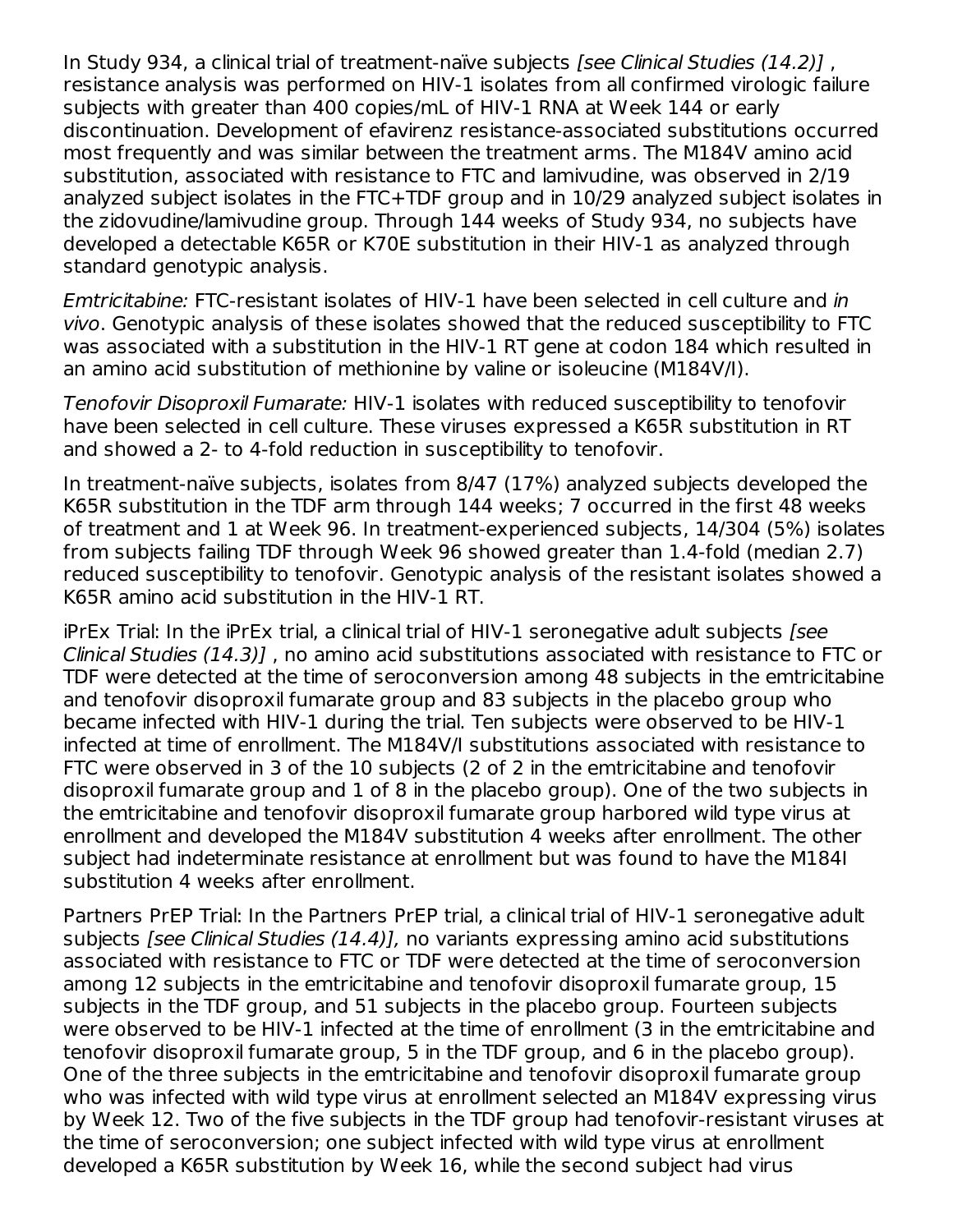expressing the combination of D67N and K70R substitutions upon seroconversion at Week 60, although baseline virus was not genotyped and it is unclear if the resistance emerged or was transmitted. Following enrollment, 4 subjects (2 in the TDF group, 1 in the emtricitabine and tenofovir disoproxil fumarate group, and 1 in the placebo group) had virus expressing K103N or V106A substitutions, which confer high-level resistance to NNRTIs but have not been associated with FTC or TDF and may have been present in the infecting virus.

ATN113 Trial: In ATN113, a clinical trial of HIV-1 seronegative adolescent subjects [see Use in Specific Populations (8.4)], no amino acid substitutions associated with resistance to FTC or TDF were detected at the time of seroconversion from any of the 3 subjects who became infected with HIV-1 during the trial. All 3 subjects who seroconverted were nonadherent to the recommended emtricitabine and tenofovir disoproxil fumarate dosage.

#### Cross Resistance

Emtricitabine and Tenofovir Disoproxil Fumarate: Cross-resistance among certain NRTIs has been recognized. The M184V/I and/or K65R substitutions selected in cell culture by the combination of FTC and tenofovir are also observed in some HIV-1 isolates from subjects failing treatment with tenofovir in combination with either FTC or lamivudine, and either abacavir or didanosine. Therefore, cross-resistance among these drugs may occur in patients whose virus harbors either or both of these amino acid substitutions.

Emtricitabine: FTC-resistant isolates (M184V/I) were cross-resistant to lamivudine but retained susceptibility in cell culture to the NRTIs didanosine, stavudine, tenofovir, and zidovudine, and to NNRTIs (delavirdine, efavirenz, and nevirapine). HIV-1 isolates containing the K65R substitution, selected in vivo by abacavir, didanosine, and tenofovir, demonstrated reduced susceptibility to inhibition by FTC. Viruses harboring substitutions conferring reduced susceptibility to stavudine and zidovudine (M41L, D67N, K70R, L210W, T215Y/F, K219Q/E), or didanosine (L74V) remained sensitive to FTC. HIV-1 containing the K103N substitution associated with resistance to NNRTIs was susceptible to FTC.

Tenofovir Disoproxil Fumarate: The K65R and K70E substitutions selected by tenofovir are also selected in some HIV-1 infected patients treated with abacavir or didanosine. HIV-1 isolates with the K65R and K70E substitutions also showed reduced susceptibility to FTC and lamivudine. Therefore, cross-resistance among these NRTIs may occur in patients whose virus harbors the K65R or K70E substitutions. HIV-1 isolates from subjects (N=20) whose HIV-1 expressed a mean of 3 zidovudine-associated RT amino acid substitutions (M41L, D67N, K70R, L210W, T215Y/F, or K219Q/E/N) showed a 3.1 fold decrease in the susceptibility to tenofovir. Subjects whose virus expressed an L74V substitution without zidovudine resistance-associated substitutions (N=8) had reduced response to TDF. Limited data are available for patients whose virus expressed a Y115F substitution (N=3), Q151M substitution (N=2), or T69 insertion (N=4), all of whom had a reduced response.

# **13 NONCLINICAL TOXICOLOGY**

# **13.1 Carcinogenesis, Mutagenesis, Impairment of Fertility**

Emtricitabine: In long-term oral carcinogenicity studies of FTC, no drug-related increases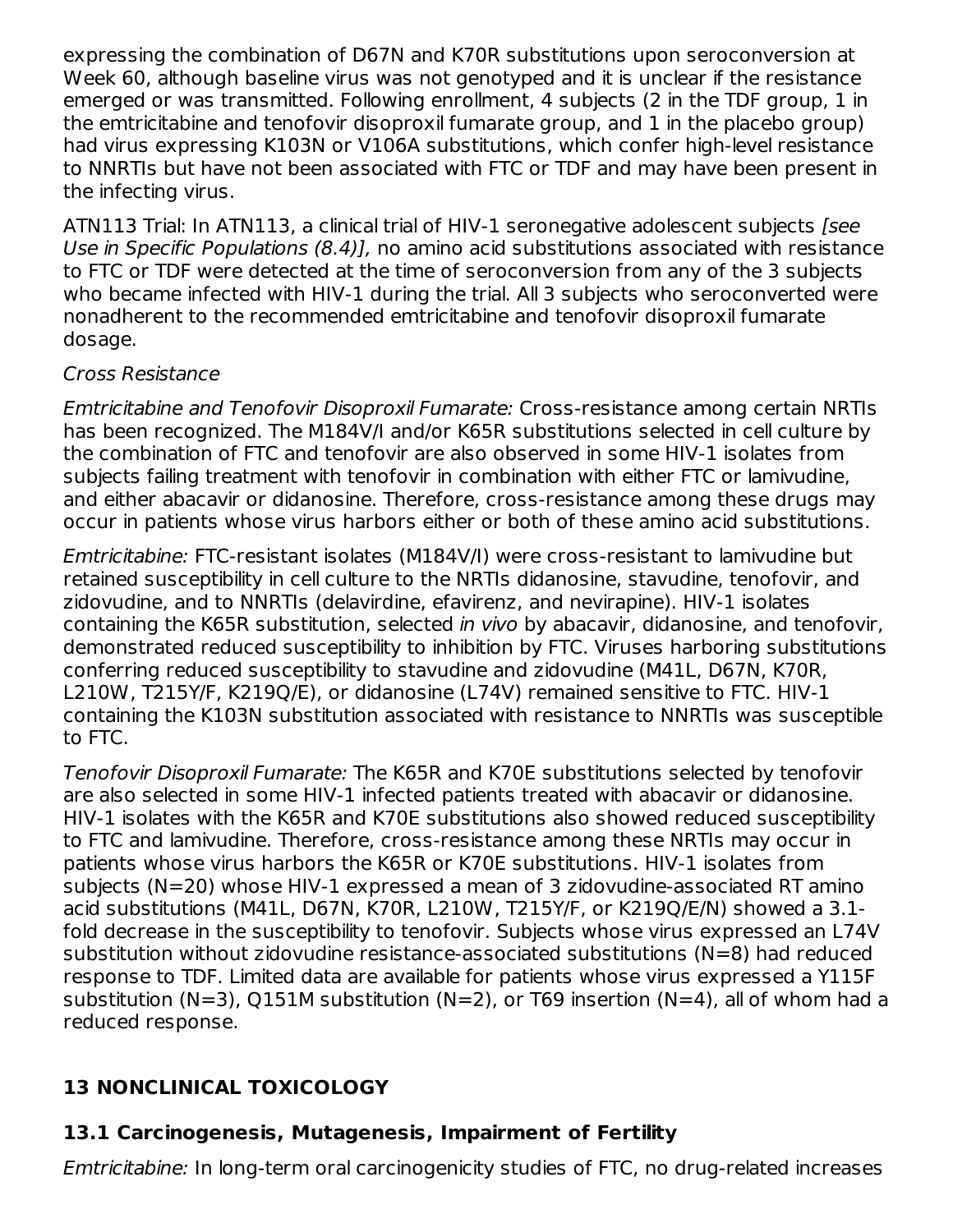in tumor incidence were found in mice at doses up to 750 mg/kg/day (26 times the human systemic exposure at the therapeutic dose of 200 mg/day) or in rats at doses up to 600 mg/kg/day (31 times the human systemic exposure at the therapeutic dose).

FTC was not genotoxic in the reverse mutation bacterial test (Ames test), or the mouse lymphoma or mouse micronucleus assays.

FTC did not affect fertility in male rats at approximately 140-fold or in male and female mice at approximately 60-fold higher exposures (AUC) than in humans given the recommended 200 mg daily dose. Fertility was normal in the offspring of mice exposed daily from before birth (*in utero*) through sexual maturity at daily exposures (AUC) of approximately 60-fold higher than human exposures at the recommended 200 mg daily dose.

Tenofovir Disoproxil Fumarate: Long-term oral carcinogenicity studies of TDF in mice and rats were carried out at exposures up to approximately 16 times (mice) and 5 times (rats) those observed in humans at the therapeutic dose for HIV-1 infection. At the high dose in female mice, liver adenomas were increased at exposures 16 times that in humans. In rats, the study was negative for carcinogenic findings at exposures up to 5 times that observed in humans at the therapeutic dose.

TDF was mutagenic in the *in vitro* mouse lymphoma assay and negative in an *in vitro* bacterial mutagenicity test (Ames test). In an in vivo mouse micronucleus assay, TDF was negative when administered to male mice.

There were no effects on fertility, mating performance, or early embryonic development when TDF was administered to male rats at a dose equivalent to 10 times the human dose based on body surface area comparisons for 28 days prior to mating and to female rats for 15 days prior to mating through day 7 of gestation. There was, however, an alteration of the estrous cycle in female rats.

# **13.2 Animal Toxicology and/or Pharmacology**

Tenofovir and TDF administered in toxicology studies to rats, dogs, and monkeys at exposures (based on AUCs) greater than or equal to 6-fold those observed in humans caused bone toxicity. In monkeys the bone toxicity was diagnosed as osteomalacia. Osteomalacia observed in monkeys appeared to be reversible upon dose reduction or discontinuation of tenofovir. In rats and dogs, the bone toxicity manifested as reduced bone mineral density. The mechanism(s) underlying bone toxicity is unknown.

Evidence of renal toxicity was noted in four animal species. Increases in serum creatinine, BUN, glycosuria, proteinuria, phosphaturia, and/or calciuria and decreases in serum phosphate were observed to varying degrees in these animals. These toxicities were noted at exposures (based on AUCs) 2 to 20 times higher than those observed in humans. The relationship of the renal abnormalities, particularly the phosphaturia, to the bone toxicity is not known.

# **14 CLINICAL STUDIES**

# **14.1 Overview of Clinical Trials**

The efficacy and safety of emtricitabine and tenofovir disoproxil fumarate have been evaluated in the studies summarized in Table 13.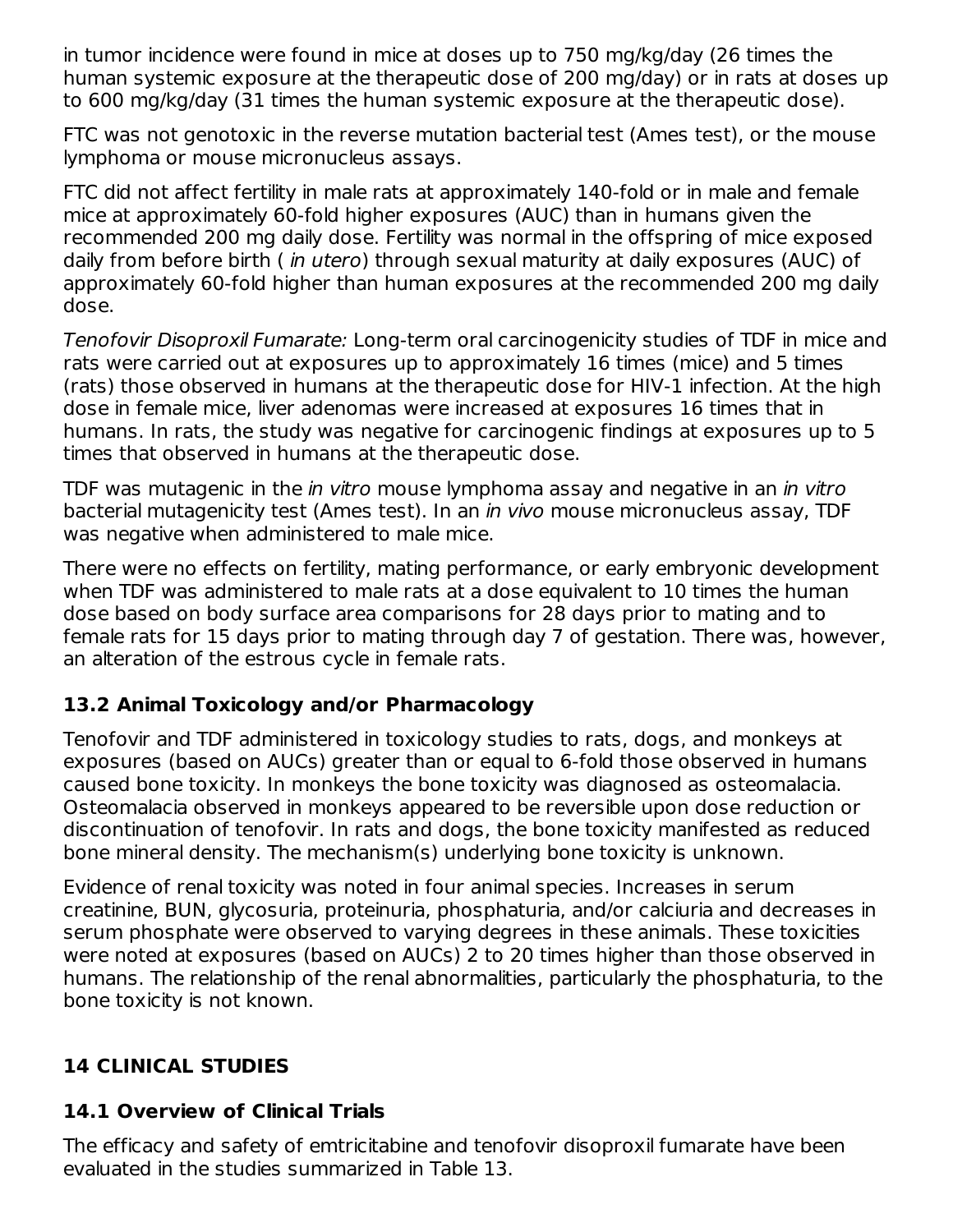#### **Table 13 Trials Conducted with Emtricitabine and Tenofovir Disoproxil Fumarate for HIV-1 Treatment and HIV-1 PrEP**

| Trial                                       | Population                                                                                                    | Study Arms (N) a                                                                                 | Timepoint              |
|---------------------------------------------|---------------------------------------------------------------------------------------------------------------|--------------------------------------------------------------------------------------------------|------------------------|
| Study 934 b<br>(NCT00112047)                | HIV-infected,<br>treatment-naïve<br>ladults                                                                   | $FTC+TDF + e$ favirenz (257)<br>zidovudine/lamivudine +<br>efavirenz (254)                       | 48 Weeks               |
| iPrEx <sup>c</sup><br>(NCT00458393)         | HIV-seronegative<br>men or transgender<br>women who have<br>sex with men                                      | Emtricitabine and tenofovir<br>disoproxil fumarate (1,251)<br>Placebo $(1,248)$                  | 4,237 person-<br>years |
| Partners PrEP <sup>c</sup><br>(NCT00557245) | heterosexual<br>couples                                                                                       | HIV serodiscordant Emtricitabine and tenofovir<br>disoproxil fumarate (1,583)<br>Placebo (1,586) | 7,827 person-<br>years |
| a. Randomized and dosed.                    | b. Randomized, open label, active-controlled trial.<br>c. Randomized, double-blind, placebo-controlled trial. |                                                                                                  |                        |

# **14.2 Clinical Trial Results for Treatment of HIV-1: Study 934**

Data through 144 weeks are reported for Study 934, a randomized, open-label, activecontrolled multicenter trial comparing FTC+TDF administered in combination with efavirenz (EFV) versus zidovudine (AZT)/lamivudine (3TC) fixed-dose combination administered in combination with EFV in 511 antiretroviral-naïve adult subjects. From Weeks 96 to 144 of the trial, subjects received emtricitabine and tenofovir disoproxil fumarate with EFV in place of FTC+TDF with EFV. Subjects had a mean age of 38 years (range 18 to 80); 86% were male, 59% were Caucasian, and 23% were Black. The mean baseline CD4+ cell count was 245 cells/mm  $^3$  (range 2 to 1,191) and median baseline plasma HIV-1 RNA was 5.01 log  $_{10}$  copies/mL (range 3.56 to 6.54). Subjects were stratified by baseline CD4+ cell count (< or  $\geq$  200 cells/mm <sup>3</sup>); 41% had CD4+ cell counts  $<$  200 cells/mm  $^3$  and 51% of subjects had baseline viral loads  $>$  100,000 copies/mL. Treatment outcomes through 48 and 144 weeks for those subjects who did not have EFV resistance at baseline are presented in Table 14.

|             | Table 14 Virologic Outcomes of Randomized Treatment at Weeks 48 and 144 |  |  |
|-------------|-------------------------------------------------------------------------|--|--|
| (Study 934) |                                                                         |  |  |

|                                     | At Week 48                                                                                |           | At Week 144                                               |                        |  |
|-------------------------------------|-------------------------------------------------------------------------------------------|-----------|-----------------------------------------------------------|------------------------|--|
| <b>Outcomes</b>                     | FTC+TDF +EFV $\begin{matrix} \mathsf{AZT/3TC} \\ \mathsf{+EFV} \end{matrix}$<br>$(N=244)$ | $(N=243)$ | <b>FTC+TDF +EFVAZT/3TC +EFV</b><br>$(N=227)$ <sup>a</sup> | $(N=229)$ <sup>a</sup> |  |
| Responder <sup>b</sup>              | 84%                                                                                       | 73%       | 71%                                                       | 58%                    |  |
| Virologic failure c                 | 2%                                                                                        | 4%        | 3%                                                        | 6%                     |  |
| Rebound                             | 1%                                                                                        | 3%        | 2%                                                        | 5%                     |  |
| Never suppressed                    | 0%                                                                                        | 0%        | 0%                                                        | 0%                     |  |
| Change in<br>antiretroviral regimen | $1\%$                                                                                     | $1\%$     | $1\%$                                                     | 1%                     |  |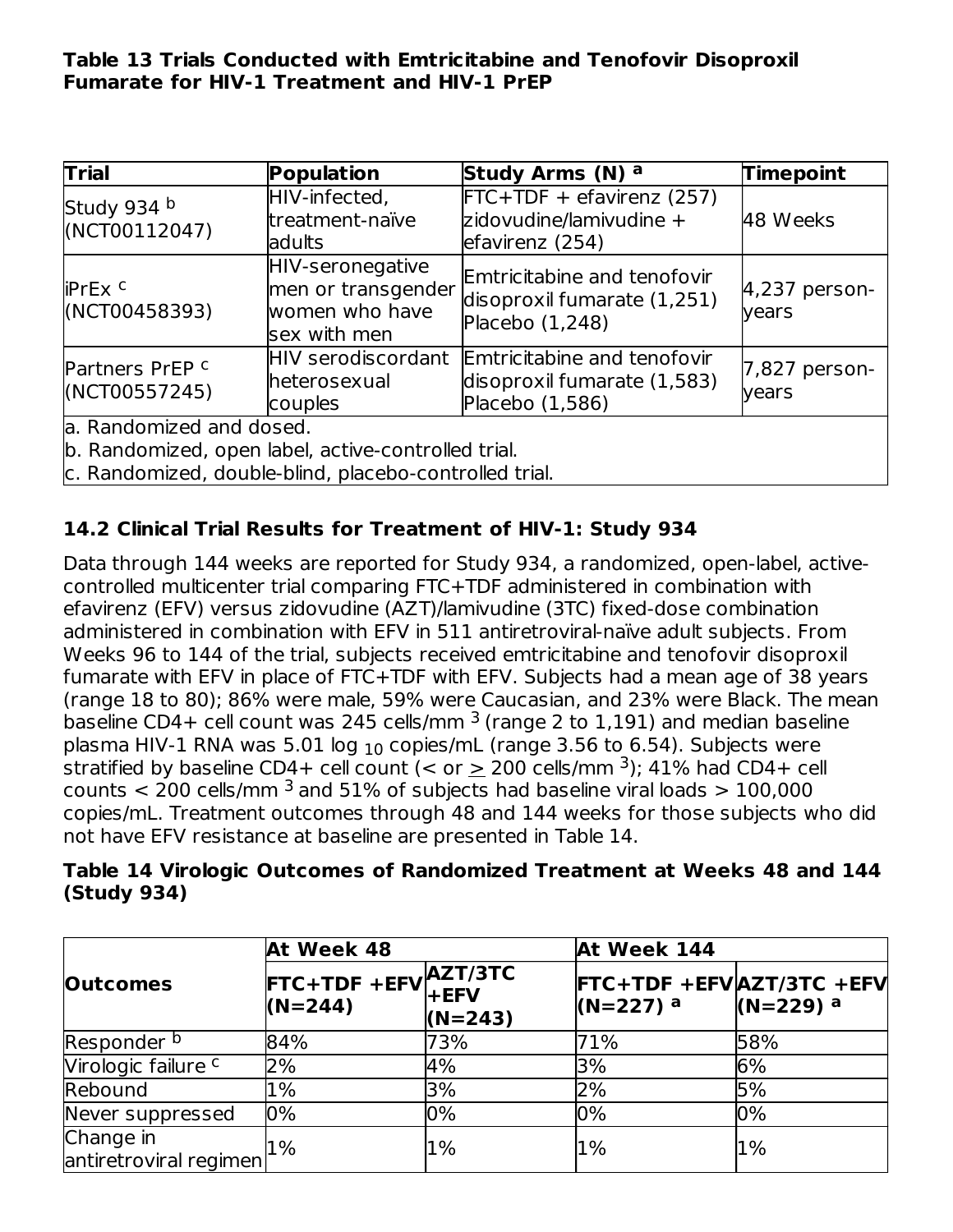| Death                                                                                     | ${<}1\%$ | $1\%$ | $1\%$ | $1\%$ |  |  |
|-------------------------------------------------------------------------------------------|----------|-------|-------|-------|--|--|
| Discontinued due to                                                                       | 4%       | 9%    | 5%    | 12%   |  |  |
| adverse event                                                                             |          |       |       |       |  |  |
| Discontinued for                                                                          | 10%      | 14%   | 20%   | 22%   |  |  |
| other reasons d                                                                           |          |       |       |       |  |  |
| a. Subjects who were responders at Week 48 or Week 96 (HIV-1 RNA <400 copies/mL)          |          |       |       |       |  |  |
| but did not consent to continue trial after Week 48 or Week 96 were excluded from         |          |       |       |       |  |  |
| analysis.                                                                                 |          |       |       |       |  |  |
| b. Subjects achieved and maintained confirmed HIV-1 RNA <400 copies/mL through            |          |       |       |       |  |  |
| Weeks 48 and 144.                                                                         |          |       |       |       |  |  |
| c. Includes confirmed viral rebound and failure to achieve confirmed <400 copies/mL       |          |       |       |       |  |  |
| through Weeks 48 and 144.                                                                 |          |       |       |       |  |  |
| d. Includes lost to follow-up, subject withdrawal, noncompliance, protocol violation, and |          |       |       |       |  |  |
| other reasons.                                                                            |          |       |       |       |  |  |

Through Week 48, 84% and 73% of subjects in the FTC+TDF group and the AZT/3TC group, respectively, achieved and maintained HIV-1 RNA < 400 copies/mL (71% and 58% through Week 144). The difference in the proportion of subjects who achieved and maintained HIV-1 RNA < 400 copies/mL through 48 weeks is largely due to the higher number of discontinuations due to adverse events and other reasons in the AZT/3TC group in this open-label trial. In addition, 80% and 70% of subjects in the FTC+TDF group and the AZT/3TC group, respectively, achieved and maintained HIV-1 RNA <50 copies/mL through Week 48 (64% and 56% through Week 144). The mean increase from baseline in CD4+ cell count was  $190$  cells/mm  $^3$  in the FTC+TDF group and  $158\,$ cells/mm  $^3$  in the AZT/3TC group at Week 48 (312 and 271 cells/mm  $^3$  at Week 144).

Through 48 weeks, 7 subjects in the FTC+TDF group and 5 subjects in the AZT/3TC group experienced a new CDC Class C event (10 and 6 subjects through 144 weeks).

# **14.3 Clinical Trial Results for HIV-1 PrEP: iPrEx**

The iPrEx trial was a randomized, double-blind, placebo-controlled multinational study evaluating emtricitabine and tenofovir disoproxil fumarate in 2,499 HIV-seronegative men or transgender women who have sex with men and with evidence of high-risk behavior for HIV-1 infection. Evidence of high-risk behavior included any one of the following reported to have occurred up to six months prior to study screening: no condom use during anal intercourse with an HIV-1 positive partner or a partner of unknown HIV status; anal intercourse with more than 3 sex partners; exchange of money, gifts, shelter, or drugs for anal sex; sex with male partner and diagnosis of sexually transmitted infection; no consistent use of condoms with sex partner known to be HIV-1 positive.

All subjects received monthly HIV-1 testing, risk-reduction counseling, condoms, and management of sexually transmitted infections. Of the 2,499 enrolled subjects, 1,251 received emtricitabine and tenofovir disoproxil fumarate and 1,248 received placebo. The mean age of subjects was 27 years; 5% were Asian, 9% Black, 18% White, and 72% Hispanic/Latino.

Subjects were followed for 4,237 person-years. The primary outcome measure was the incidence of documented HIV seroconversion. At the end of treatment, emergent HIV-1 seroconversion was observed in 131 subjects, of which 48 occurred in the emtricitabine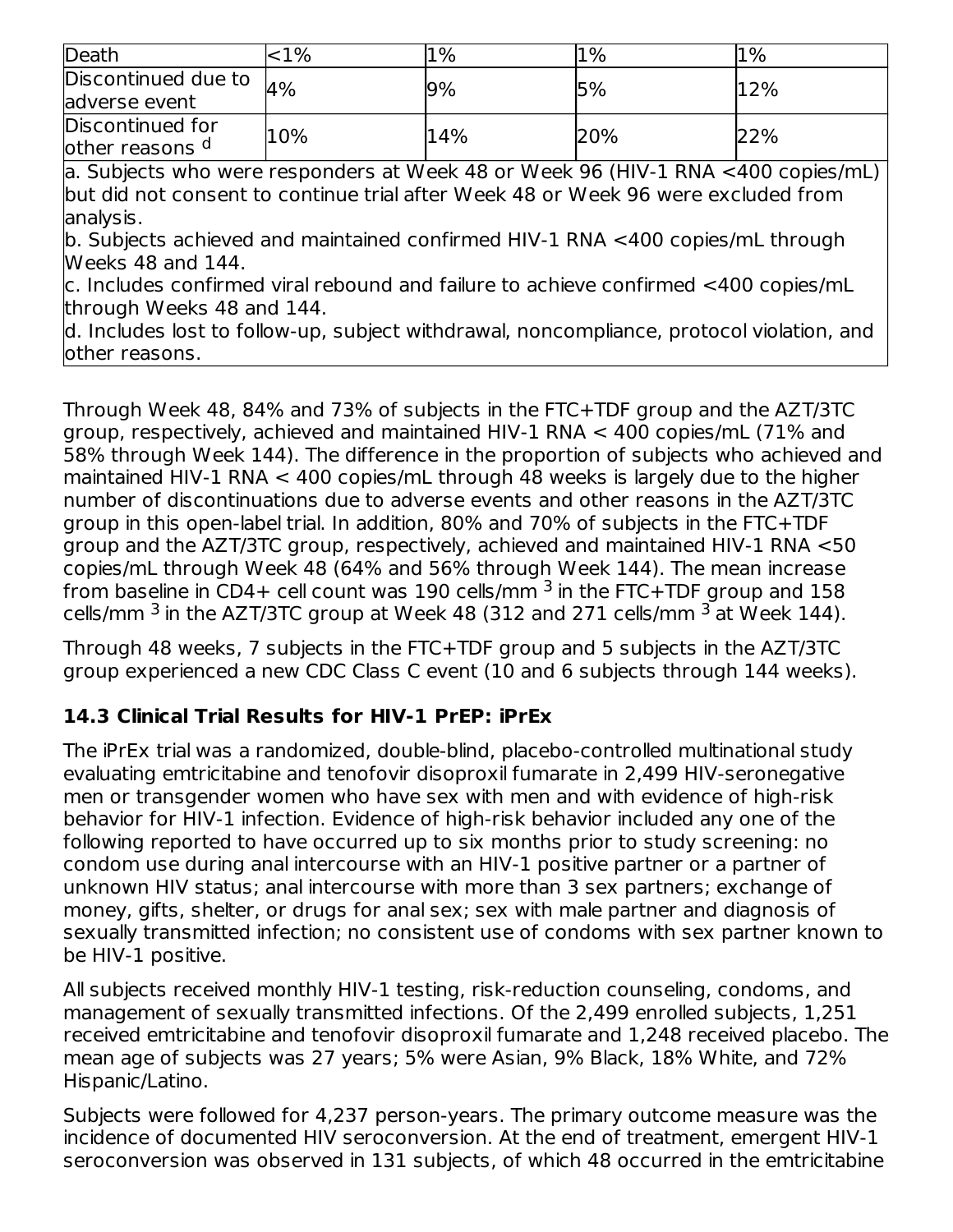and tenofovir disoproxil fumarate group and 83 occurred in the placebo group, indicating a 42% (95% CI: 18 to 60%) reduction in risk. Risk reduction was found to be higher (53%; 95% CI: 34 to 72%) among subjects who reported previous unprotected anal intercourse (URAI) at screening (732 and 753 subjects reported URAI within the last 12 weeks at screening in the emtricitabine and tenofovir disoproxil fumarate and placebo groups, respectively). In a post-hoc case control study of plasma and intracellular drug levels in about 10% of study subjects, risk reduction appeared to be greatest in subjects with detectable intracellular tenofovir diphosphate concentrations. Efficacy was therefore strongly correlated with adherence.

# **14.4 Clinical Trial Results for HIV-1 PrEP: Partners PrEP**

The Partners PrEP trial was a randomized, double-blind, placebo-controlled 3-arm trial conducted in 4,758 HIV-1 serodiscordant heterosexual couples in Kenya and Uganda to evaluate the efficacy and safety of TDF ( $N=1,589$ ) and FTC/TDF ( $N=1,583$ ) versus (parallel comparison) placebo ( $N=1,586$ ) in preventing HIV-1 acquisition by the uninfected partner.

All uninfected partner subjects received monthly HIV-1 testing, evaluation of adherence, assessment of sexual behavior, and safety evaluations. Women were also tested monthly for pregnancy. Women who became pregnant during the trial had study drug interrupted for the duration of the pregnancy and while breastfeeding. The uninfected partner subjects were predominantly male (61 to 64% across study drug groups) and had a mean age of 33 to 34 years.

Following 7,827 person-years of follow-up, 82 emergent HIV-1 seroconversions were reported, with an overall observed seroincidence rate of 1.05 per 100 person-years. Of the 82 seroconversions, 13 and 52 occurred in partner subjects randomized to emtricitabine and tenofovir disoproxil fumarate and placebo, respectively. Two of the 13 seroconversions in the emtricitabine and tenofovir disoproxil fumarate arm and 3 of the 52 seroconversions in the placebo arm occurred in women during treatment interruptions for pregnancy. The risk reduction for emtricitabine and tenofovir disoproxil fumarate relative to placebo was 75% (95% CI: 55 to 87%). In a post-hoc case control study of plasma drug levels in about 10% of study subjects, risk reduction appeared to be greatest in subjects with detectable plasma tenofovir concentrations. Efficacy was therefore strongly correlated with adherence.

# **16 HOW SUPPLIED/STORAGE AND HANDLING**

Emtricitabine and tenofovir disoproxil fumarate tablets are available in bottles containing 30 tablets with child-resistant closure as follows:

- Emtricitabine and Tenofovir Disoproxil Fumarate Tablets, **100 mg/150 mg** are supplied as white to off-white, oval-shaped, film-coated tablets, debossed on one side with "AC51" and plain on other side. Each tablet contains 100 mg of emtricitabine (FTC) and 150 mg of tenofovir disoproxil fumarate (TDF) (which is equivalent to 123 mg of tenofovir disoproxil).
- Emtricitabine and Tenofovir Disoproxil Fumarate Tablets, **133 mg/200 mg** are supplied as white to off-white, modified capsule shaped, film-coated tablets, debossed on one side with "AC52" and plain on other side. Each tablet contains 133 mg of emtricitabine (FTC) and 200 mg of tenofovir disoproxil fumarate (TDF) (which is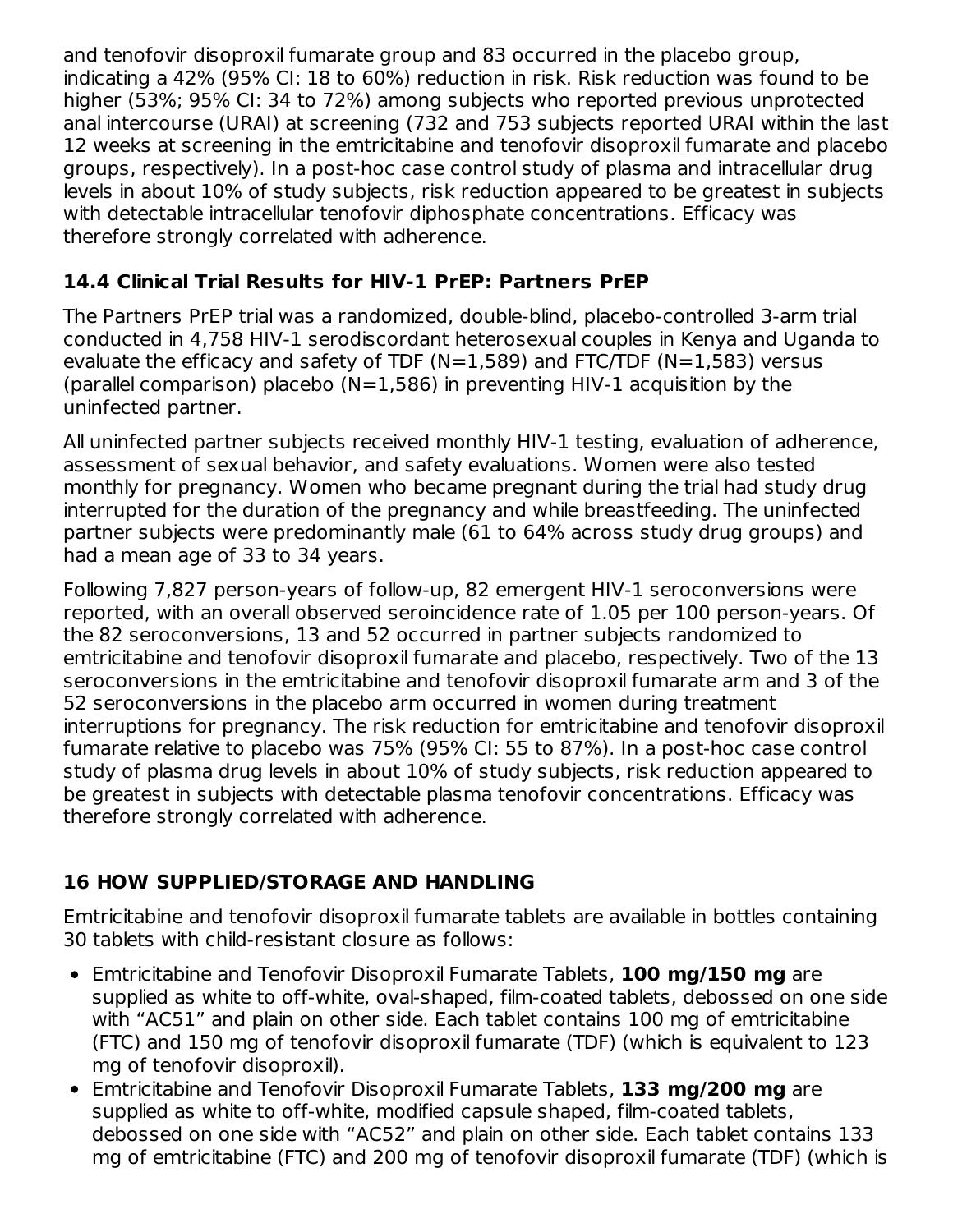equivalent to 163 mg of tenofovir disoproxil).

- Emtricitabine and Tenofovir Disoproxil Fumarate Tablets, **167 mg/250 mg** are supplied as white to off-white, modified capsule shaped, film-coated tablets, debossed on one side with "AC53" and plain on other side. Each tablet contains 167 mg of emtricitabine (FTC) and 250 mg of tenofovir disoproxil fumarate (TDF) (which is equivalent to 204 mg of tenofovir disoproxil).
- Emtricitabine and Tenofovir Disoproxil Fumarate Tablets, **200 mg/300 mg** are supplied as white to off-white, capsule shaped, film-coated tablets, debossed on one side with "AC24" and plain on other side. Each tablet contains 200 mg of emtricitabine (FTC) and 300 mg of tenofovir disoproxil fumarate (TDF) (which is equivalent to 245 mg of tenofovir disoproxil).

They are available as follows:

Bottles of 30: NDC 42291-439-30

Store at 20° to 25ºC (68° to 77ºF); excursions permitted between 15º to 30ºC (59° to 86ºF) [see USP Controlled Room Temperature].

- Keep container tightly closed
- Dispense only in original container

# **17 PATIENT COUNSELING INFORMATION**

Advise the patient to read the FDA-approved patient labeling (Medication Guide).

Important Information for Uninfected Individuals Taking Emtricitabine and Tenofovir Disoproxil Fumarate for HIV-1 PrEP

Advise HIV-uninfected individuals about the following [see Warnings and Precautions  $(5.2)$ ] :

- The need to confirm that they are HIV-negative before starting to take emtricitabine and tenofovir disoproxil fumarate to reduce the risk of acquiring HIV-1.
- That HIV-1 resistance substitutions may emerge in individuals with undetected HIV-1 infection who are taking emtricitabine and tenofovir disoproxil fumarate, because emtricitabine and tenofovir disoproxil fumarate alone does not constitute a complete regimen for HIV-1 treatment.
- The importance of taking emtricitabine and tenofovir disoproxil fumarate on a regular dosing schedule and strict adherence to the recommended dosing schedule to reduce the risk of acquiring HIV-1. Uninfected individuals who miss doses are at greater risk of acquiring HIV-1 than those who do not miss doses.
- That emtricitabine and tenofovir disoproxil fumarate does not prevent other sexually acquired infections and should only be used as part of a complete prevention strategy including other prevention measures.
- To use condoms consistently and correctly to lower the chances of sexual contact with any body fluids such as semen, vaginal secretions, or blood.
- The importance of knowing their HIV-1 status and the HIV-1 status of their partner(s).
- The importance of virologic suppression in their partner(s) with HIV-1.
- The need to get tested regularly for HIV-1 (at least every 3 months, or more frequently for some individuals such as adolescents) and to ask their partner(s) to get tested as well.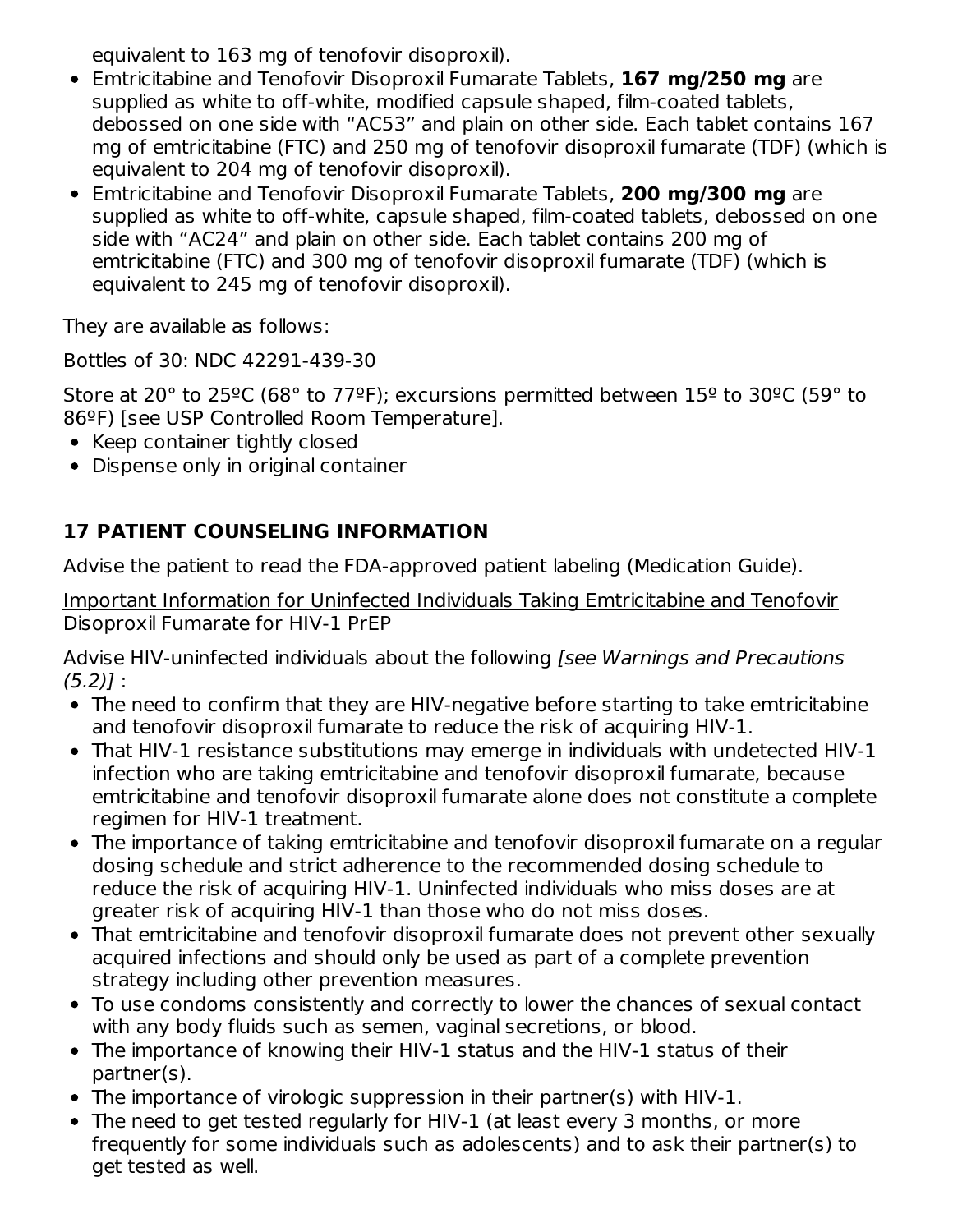- To report any symptoms of acute HIV-1 infection (flu-like symptoms) to their healthcare provider immediately.
- That the signs and symptoms of acute infection include fever, headache, fatigue, arthralgia, vomiting, myalgia, diarrhea, pharyngitis, rash, night sweats, and adenopathy (cervical and inguinal).
- To get tested for other sexually transmitted infections, such as syphilis, chlamydia, and gonorrhea, that may facilitate HIV-1 transmission.
- To assess their sexual risk behavior and get support to help reduce sexual risk behavior.

### Severe Acute Exacerbation of Hepatitis B in Patients Infected with HBV

Inform individuals that severe acute exacerbations of hepatitis B have been reported in patients who are infected with HBV and have discontinued emtricitabine and tenofovir disoproxil fumarate [see Warnings and Precautions (5.1)]. Advise HBV-infected individuals to not discontinue emtricitabine and tenofovir disoproxil fumarate without first informing their healthcare provider.

#### New Onset or Worsening Renal Impairment

Inform HIV-1 infected patients and uninfected individuals that renal impairment, including cases of acute renal failure and Fanconi syndrome, has been reported in association with the use of TDF, a component of emtricitabine and tenofovir disoproxil fumarate tablet. Advise patients to avoid emtricitabine and tenofovir disoproxil fumarate with concurrent or recent use of a nephrotoxic agent (e.g., high-dose or multiple NSAIDs) [see Warnings and Precautions (5.3)] . The dosing interval of emtricitabine and tenofovir disoproxil fumarate may need adjustment in HIV-1 infected patients with renal impairment. Emtricitabine and tenofovir disoproxil fumarate for HIV-1 PrEP should not be used in HIV-1 uninfected individuals if estimated creatinine clearance is less than 60 mL/min. If a decrease in estimated creatinine clearance is observed in uninfected individuals while using emtricitabine and tenofovir disoproxil fumarate for HIV-1 PrEP, evaluate potential causes and re-assess potential risks and benefits of continued use [see Dosage and Administration (2.6)] .

#### Immune Reconstitution Syndrome

Inform HIV-1 infected patients that in some patients with advanced HIV infection (AIDS), signs and symptoms of inflammation from previous infections may occur soon after anti-HIV treatment is started. It is believed that these symptoms are due to an improvement in the body's immune response, enabling the body to fight infections that may have been present with no obvious symptoms. Advise patients to inform their healthcare provider immediately of any symptoms of infection [see Warnings and Precautions (5.4)].

#### Bone Loss and Mineralization Defects

Inform patients that decreases in bone mineral density have been observed with the use of TDF or emtricitabine and tenofovir disoproxil fumarate. Consider bone monitoring in patients and uninfected individuals who have a history of pathologic bone fracture or at risk for osteopenia [see Warnings and Precautions (5.5)].

#### Lactic Acidosis and Severe Hepatomegaly

Inform HIV-1 infected patients and uninfected individuals that lactic acidosis and severe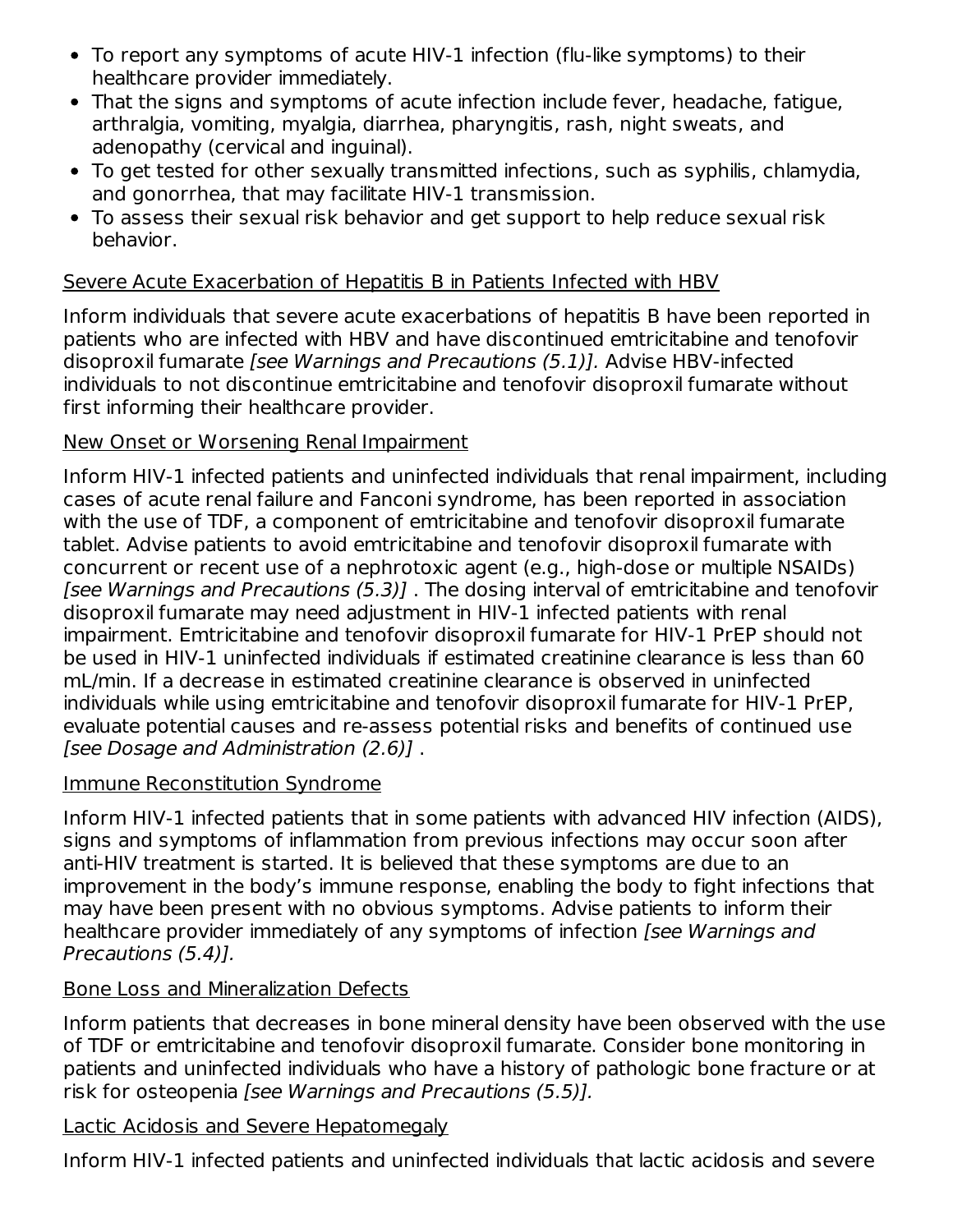hepatomegaly with steatosis, including fatal cases, have been reported. Treatment with emtricitabine and tenofovir disoproxil fumarate should be suspended in any person who develops clinical symptoms suggestive of lactic acidosis or pronounced hepatotoxicity [see Warnings and Precautions (5.6)] .

#### Drug Interactions

Advise individuals that emtricitabine and tenofovir disoproxil fumarate may interact with many drugs; therefore, advise individuals to report to their healthcare provider the use of any other medication, including other HIV drugs and drugs for treatment of hepatitis C virus [see Warnings and Precautions (5.7) and Drug Interactions (7)].

### Dosage Recommendations for Treatment of HIV-1 Infection

Inform HIV-1 infected patients that it is important to take emtricitabine and tenofovir disoproxil fumarate with other antiretroviral drugs for the treatment of HIV-1 on a regular dosing schedule with or without food and to avoid missing doses as it can result in development of resistance.

### Pregnancy Registry

Inform individuals using emtricitabine and tenofovir disoproxil fumarate for HIV-1 treatment or HIV-1 PrEP that there is an antiretroviral pregnancy registry to monitor fetal outcomes of pregnant women exposed to emtricitabine and tenofovir disoproxil fumarate [see Use in Specific Populations (8.1)].

#### Lactation

Instruct mothers not to breastfeed if they are taking emtricitabine and tenofovir disoproxil fumarate for the treatment of HIV-1 infection or if acute HIV-1 infection is suspected in a mother taking emtricitabine and tenofovir disoproxil fumarate for HIV-1 PrEP because of the risk of passing the HIV-1 virus to the baby. In HIV-uninfected women, the benefits and risks of emtricitabine and tenofovir disoproxil fumarate while breastfeeding should be evaluated, including the risk of HIV-1 acquisition due to medication nonadherence and subsequent mother to child transmission [see Use in Specific Populations (8.2)].

ATRIPLA, COMPLERA, EMTRIVA, EPCLUSA, HARVONI, SOVALDI, STRIBILD, and VIREAD are trademarks of Gilead Sciences, Inc., or its related companies. All other trademarks referenced herein are the property of their respective owners.

Manufactured for:

# AvKARE

Pulaski, TN 38478

Manufactured by:

Amneal Pharmaceuticals LLC

Brookhaven, NY 11719

Rev. 11-2020-00 AV 11/20

# **Medication Guide**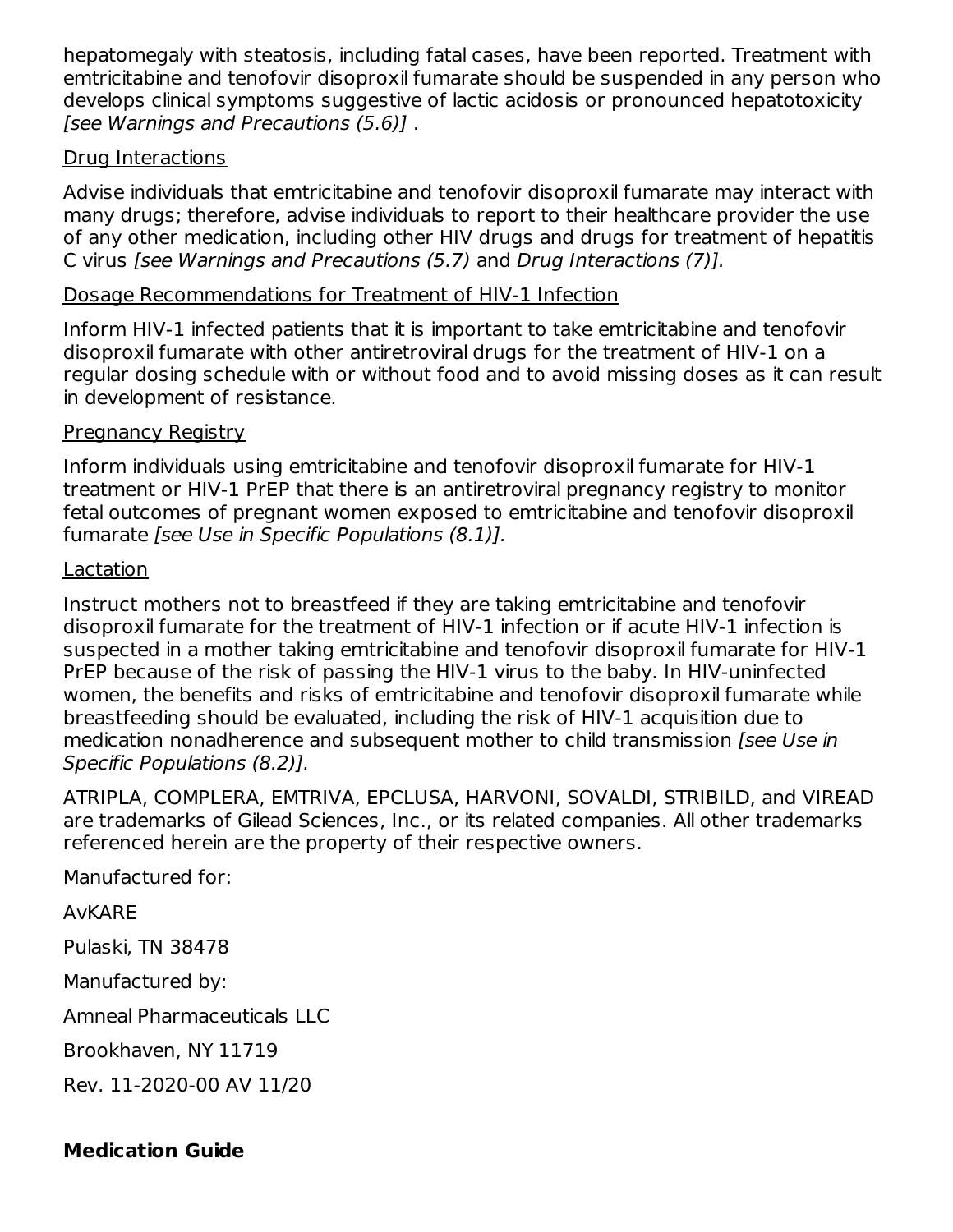### **Emtricitabine and Tenofovir Disoproxil Fumarate**

### **(em'' trye sye' ta been and ten of' oh vir dye'' soe prox' il fue' ma rate) Tablets**

Read this Medication Guide before you start taking emtricitabine and tenofovir disoproxil fumarate tablets and each time you get a refill. There may be new information. This information does not take the place of talking to your healthcare provider about your medical condition or your treatment.

This Medication Guide provides information about **two different ways** that emtricitabine and tenofovir disoproxil fumarate tablets may be used. See the section **"What are emtricitabine and tenofovir disoproxil fumarate tablets?"** for detailed information about how emtricitabine and tenofovir disoproxil fumarate tablets may be used.

#### **What is the most important information I should know about emtricitabine and tenofovir disoproxil fumarate tablets?**

**Emtricitabine and tenofovir disoproxil fumarate tablets can cause serious side effects, including:**

- **Worsening of hepatitis B virus infection (HBV). Your healthcare provider will test you for HBV before start or when you start treatment with emtricitabine and tenofovir disoproxil fumarate tablets. If you have HBV infection and take emtricitabine and tenofovir disoproxil fumarate tablets, your HBV may get worse (flare-up) if you stop taking emtricitabine and tenofovir disoproxil fumarate tablets. A "flare-up" is when your HBV infection suddenly returns in a worse way than before.**
- Do not run out of emtricitabine and tenofovir disoproxil fumarate tablets. Refill your prescription or talk to your healthcare provider before your emtricitabine and tenofovir disoproxil fumarate tablets are all gone.
- Do not stop taking emtricitabine and tenofovir disoproxil fumarate tablets without first talking to your healthcare provider.
- If you stop taking emtricitabine and tenofovir disoproxil fumarate tablets, your healthcare provider will need to check your health often and do blood tests regularly for several months to check your HBV infection, or give you a medicine to treat hepatitis B. Tell your healthcare provider about any new or unusual symptoms you may have after you stop taking emtricitabine and tenofovir disoproxil fumarate tablets.

**For more information about side effects, see the section "What are the possible side effects of emtricitabine and tenofovir disoproxil fumarate tablets?". Other important information for people who take emtricitabine and tenofovir disoproxil fumarate tablets to help reduce their risk of getting human immunodeficiency virus-1 (HIV-1) infection, also called pre-exposure prophylaxis or "PrEP":**

**Before taking emtricitabine and tenofovir disoproxil fumarate tablets to reduce your risk of getting HIV-1:**

**You must be HIV-1 negative to start emtricitabine and tenofovir disoproxil fumarate tablets. You must get tested to make sure that you do not already have HIV-1 infection.**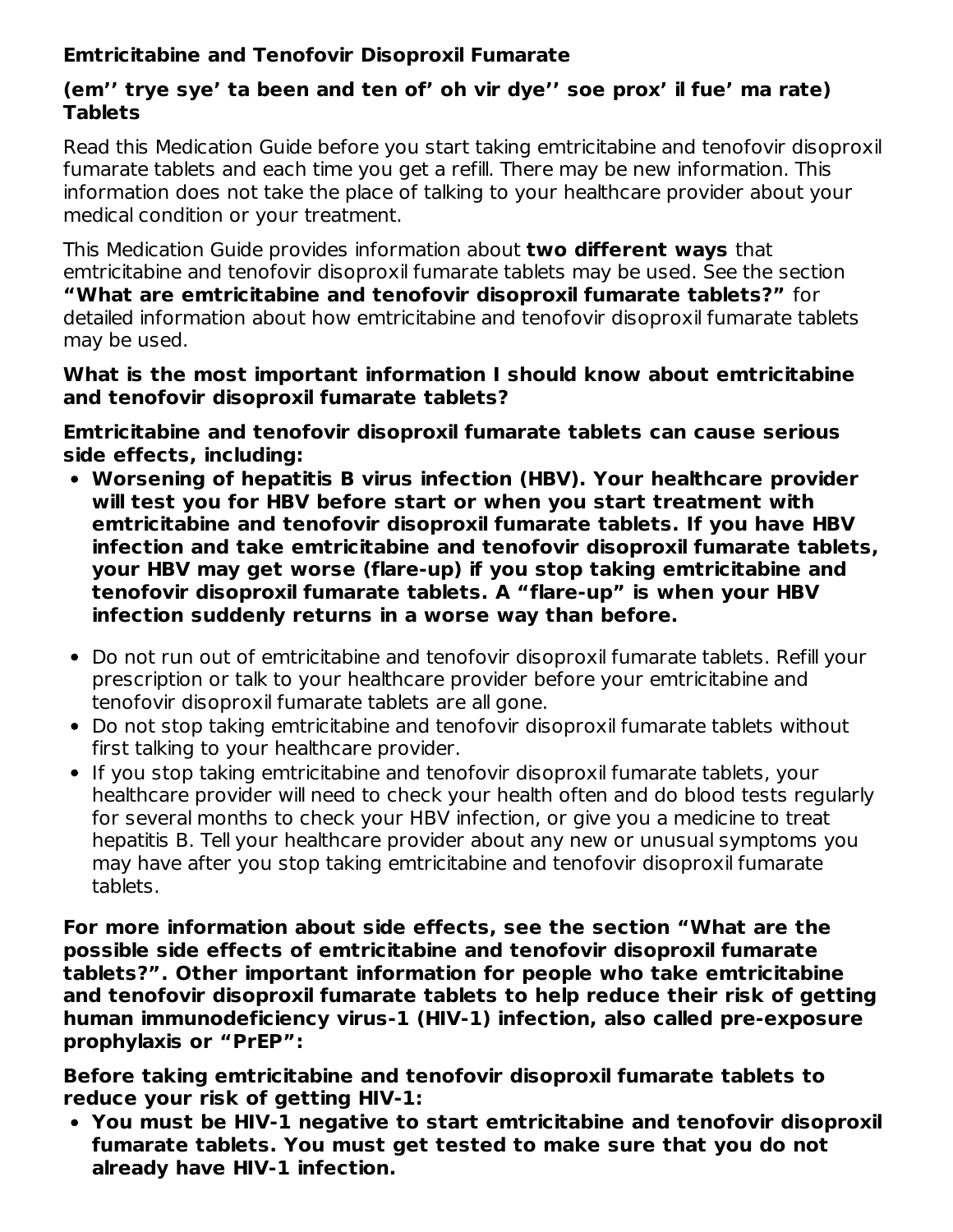- **Do not take emtricitabine and tenofovir disoproxil fumarate tablets for HIV-1 PrEP unless you are confirmed to be HIV-1 negative.**
- Some HIV-1 tests can miss HIV-1 infection in a person who has recently become infected. If you have flu-like symptoms, you could have recently become infected with HIV-1. Tell your healthcare provider if you had a flu-like illness within the last month before starting emtricitabine and tenofovir disoproxil fumarate tablets or at any time while taking emtricitabine and tenofovir disoproxil fumarate tablets. Symptoms of new HIV-1 infection include:
- 
- fever **a** rash
- joint or muscle aches **abula community** night sweats
- tiredness vomiting or diarrhea
	-
	-

headache

• enlarged lymph nodes in the neck or groin

• sore throat

**While you are taking emtricitabine and tenofovir disoproxil fumarate tablets for HIV-1 PrEP:**

- **Emtricitabine and tenofovir disoproxil fumarate tablets does not prevent other sexually transmitted infections (STIs). Practice safer sex by using a latex or polyurethane condom to reduce the risk of getting STIs.**
- **You must stay HIV-negative to keep taking emtricitabine and tenofovir disoproxil fumarate tablets for HIV-1 PrEP.**
- Know your HIV-1 status and the HIV-1 status of your partners.
- Ask your partners with HIV-1 if they are taking anti-HIV-1 medicines and have an undetectable viral load. An undetectable viral load is when the amount of virus in the blood is too low to be measured in a lab test. To maintain an undetectable viral load, your partners must keep taking HIV-1 medicines every day. Your risk of getting HIV-1 is lower if your partners with HIV-1 are taking effective treatment.
- Get tested for HIV-1 at least every 3 months or when your healthcare provider tells you.
- Get tested for other STIs such as syphilis, chlamydia, and gonorrhea. These infections make it easier for HIV-1 to infect you.
- If you think you were exposed to HIV-1, tell your healthcare provider right away. They may want to do more tests to be sure you are still HIV-1 negative.
- Get information and support to help reduce sexual risk behaviors.
- Do not miss any doses of emtricitabine and tenofovir disoproxil fumarate tablets. Missing doses increase your risk of getting HIV-1 infection.
- If you do become HIV-1 positive, you need more medicine than emtricitabine and tenofovir disoproxil fumarate tablets alone to treat HIV-1. Emtricitabine and tenofovir disoproxil fumarate tablets by itself are not a complete treatment for HIV-1.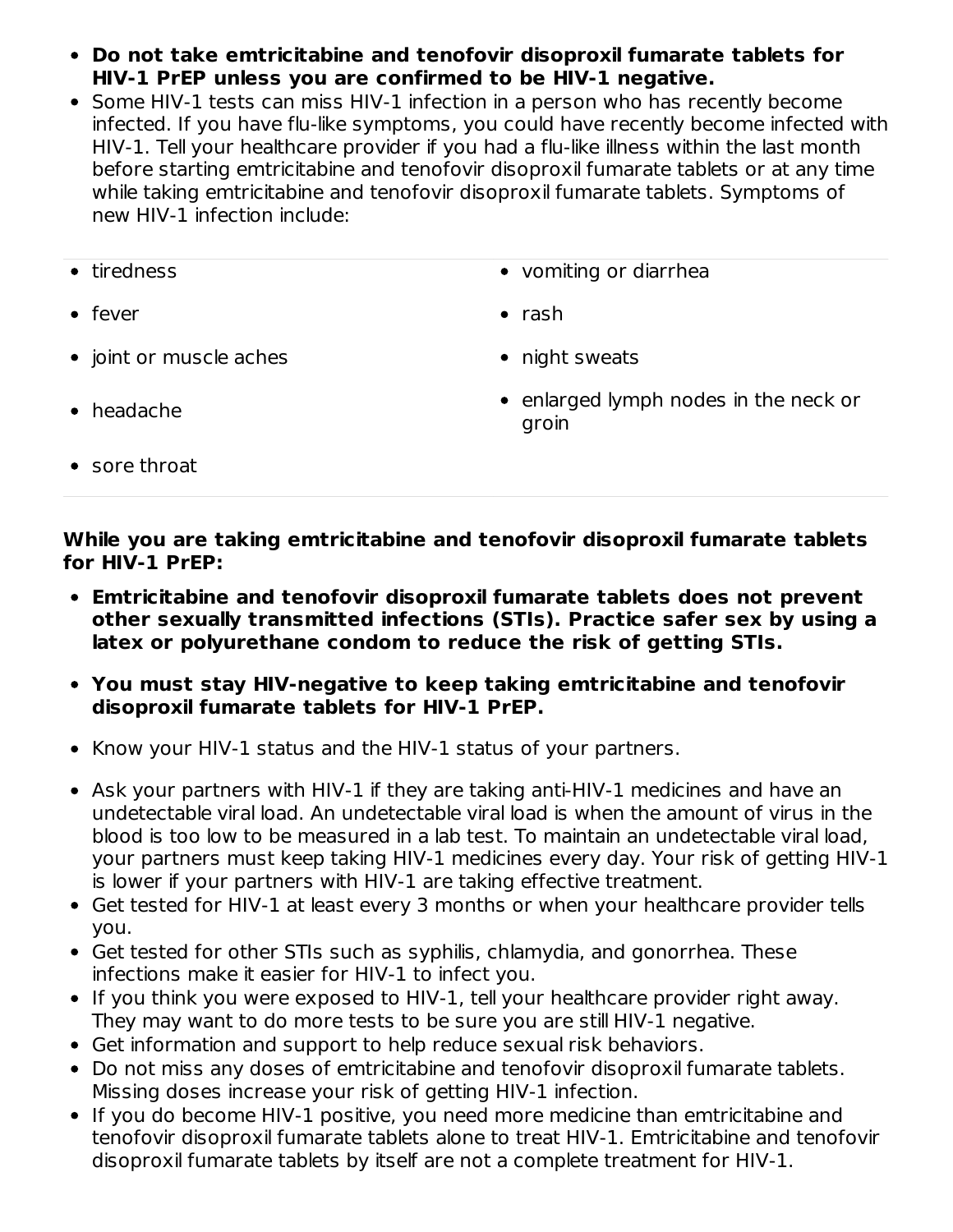### **If you have HIV-1 and take only emtricitabine and tenofovir disoproxil fumarate tablets, over time your HIV-1 may become harder to treat.**

# **What are emtricitabine and tenofovir disoproxil fumarate tablets?**

Emtricitabine and tenofovir disoproxil fumarate tablets are a prescription medicine that may be used in two different ways. Emtricitabine and tenofovir disoproxil fumarate tablets is used:

- to treat HIV-1 infection when used with other anti-HIV-1 medicines in adults and children who weigh at least 37 pounds (at least 17 kg).
- for HIV-1 PrEP to reduce the risk of getting HIV-1 infection in adults and adolescents who weigh at least 77 pounds (at least 35 kg).

HIV-1 is the virus that causes Acquired Immune Deficiency Syndrome (AIDS).

Emtricitabine and tenofovir disoproxil fumarate tablet contains the prescription medicines emtricitabine and tenofovir disoproxil fumarate.

It is not known if emtricitabine and tenofovir disoproxil fumarate tablets for treatment of HIV-1 infection are safe and effective in children who weigh less than 37 pounds (17 kg).

It is not known if emtricitabine and tenofovir disoproxil fumarate tablets are safe and effective in reducing the risk of HIV-1 infection in people who weigh less than 77 pounds (35 kg).

#### **For people taking emtricitabine and tenofovir disoproxil fumarate tablets for HIV-1 PrEP:**

#### **Do not take emtricitabine and tenofovir disoproxil fumarate tablets for HIV-1 PrEP if:**

- **you already have HIV-1 infection.** If you are HIV-1 positive, you need to take other medicines with emtricitabine and tenofovir disoproxil fumarate tablets to treat HIV-1. Emtricitabine and tenofovir disoproxil fumarate tablets by itself is not a complete treatment for HIV-1.
- **you do not know your HIV-1 infection status.** You may already be HIV-1 positive. You need to take other HIV-1 medicines with emtricitabine and tenofovir disoproxil fumarate tablets to treat HIV-1.

Emtricitabine and tenofovir disoproxil fumarate tablets can only help reduce your risk of getting HIV-1 **before** you are infected.

#### **What should I tell my healthcare provider before taking emtricitabine and tenofovir disoproxil fumarate tablets?**

#### **Before taking emtricitabine and tenofovir disoproxil fumarate tablets, tell your healthcare provider about all of your medical conditions, including if you:**

- have liver problems, including HBV infection
- have kidney problems or receive kidney dialysis treatment
- have bone problems
- are pregnant or plan to become pregnant. It is not known if emtricitabine and tenofovir disoproxil fumarate tablets can harm your unborn baby. Tell your healthcare provider if you become pregnant during treatment with emtricitabine and tenofovir disoproxil fumarate tablets.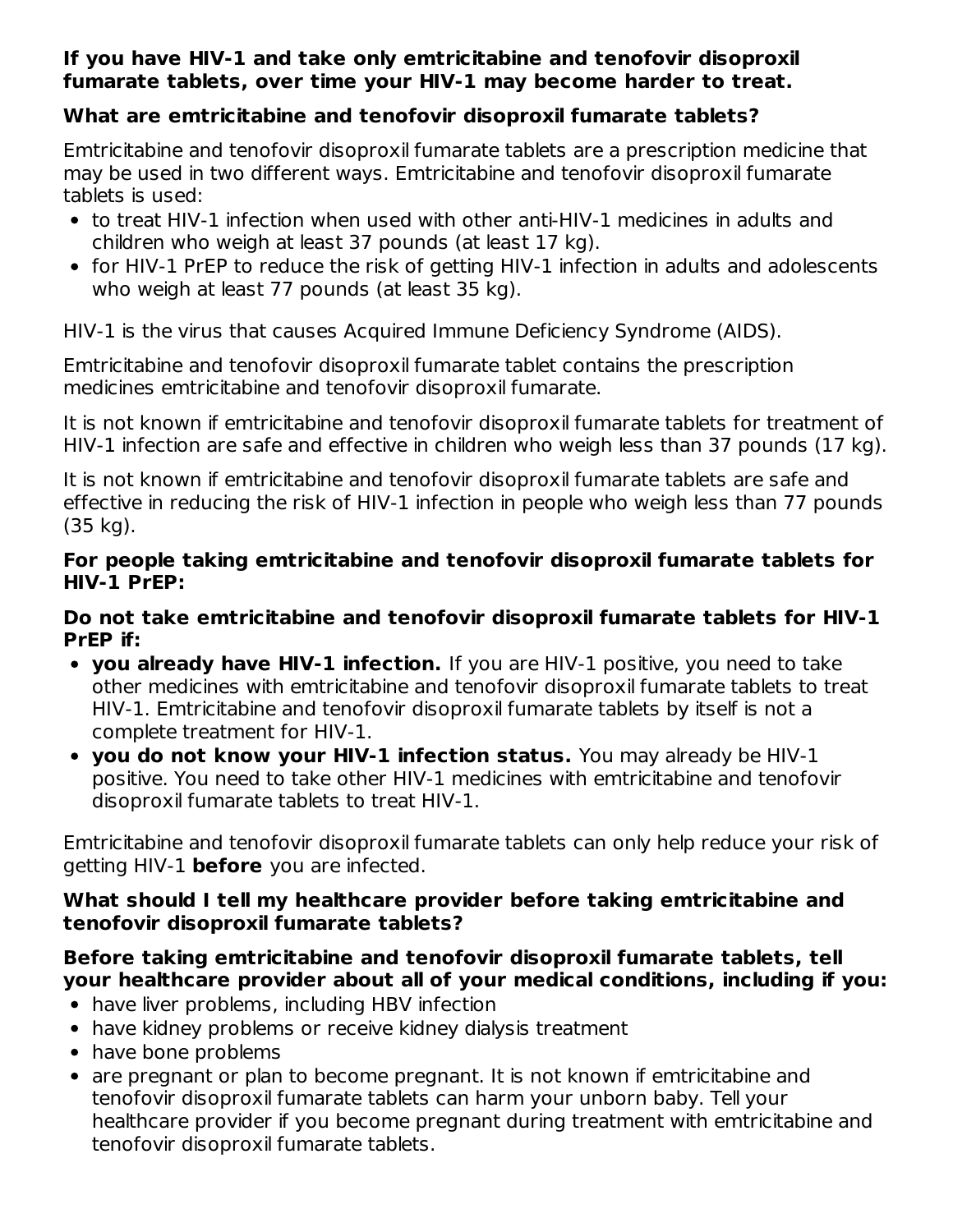**Pregnancy Registry:** There is a pregnancy registry for people who take emtricitabine and tenofovir disoproxil fumarate tablets during pregnancy. The purpose of this registry is to collect information about the health of you and your baby. Talk with your healthcare provider about how you can take part in this registry.

- are breastfeeding or plan to breastfeed. Emtricitabine and tenofovir disoproxil fumarate can pass to your baby in your breast milk.
- Do not breastfeed if you have HIV-1 or if you think you have recently become infected with HIV-1 because of the risk of passing HIV-1 to your baby.
- If you take emtricitabine and tenofovir disoproxil fumarate tablets for HIV-1 PrEP, talk with your healthcare provider about the best way to feed your baby.

**Tell your healthcare provider about all the medicines you take**, including prescription and over-the-counter medicines, vitamins, and herbal supplements. Some medicines may interact with emtricitabine and tenofovir disoproxil fumarate tablets. Keep a list of your medicines and show it to your healthcare provider and pharmacist when you get a new medicine.

- You can ask your healthcare provider or pharmacist for a list of medicines that interact with emtricitabine and tenofovir disoproxil fumarate tablets.
- **Do not start a new medicine without telling your healthcare provider.** Your healthcare provider can tell you if it is safe to take emtricitabine and tenofovir disoproxil fumarate tablets with other medicines.

# **How should I take emtricitabine and tenofovir disoproxil fumarate tablets?**

- Take emtricitabine and tenofovir disoproxil fumarate tablets exactly as your healthcare provider tells you to take it. If you take emtricitabine and tenofovir disoproxil fumarate tablets to treat HIV-1 infection, you need to take other HIV-1 medicines. Your healthcare provider will tell you what medicines to take and how to take them.
- Take emtricitabine and tenofovir disoproxil fumarate tablets 1 time each day with or without food.
- Children who take emtricitabine and tenofovir disoproxil fumarate tablets are prescribed a lower strength tablet than adults. Children should swallow the emtricitabine and tenofovir disoproxil fumarate tablet **.** Tell your healthcare provider if your child cannot swallow the tablet, because they may need a different HIV-1 medicine.
	- Your healthcare provider will change the dose of emtricitabine and tenofovir disoproxil fumarate tablets as needed based on your child's weight.
	- Do not change your dose or stop taking emtricitabine and tenofovir disoproxil fumarate tablets without first talking with your healthcare provider. Stay under a healthcare provider's care when taking emtricitabine and tenofovir disoproxil fumarate tablets. Do not miss a dose of emtricitabine and tenofovir disoproxil fumarate tablets.
	- If you take too much emtricitabine and tenofovir disoproxil fumarate tablets, call your healthcare provider or go to the nearest hospital emergency room right away.
	- When your emtricitabine and tenofovir disoproxil fumarate tablet supply starts to run low, get more from your healthcare provider or pharmacy.
	- If you are taking emtricitabine and tenofovir disoproxil fumarate tablets for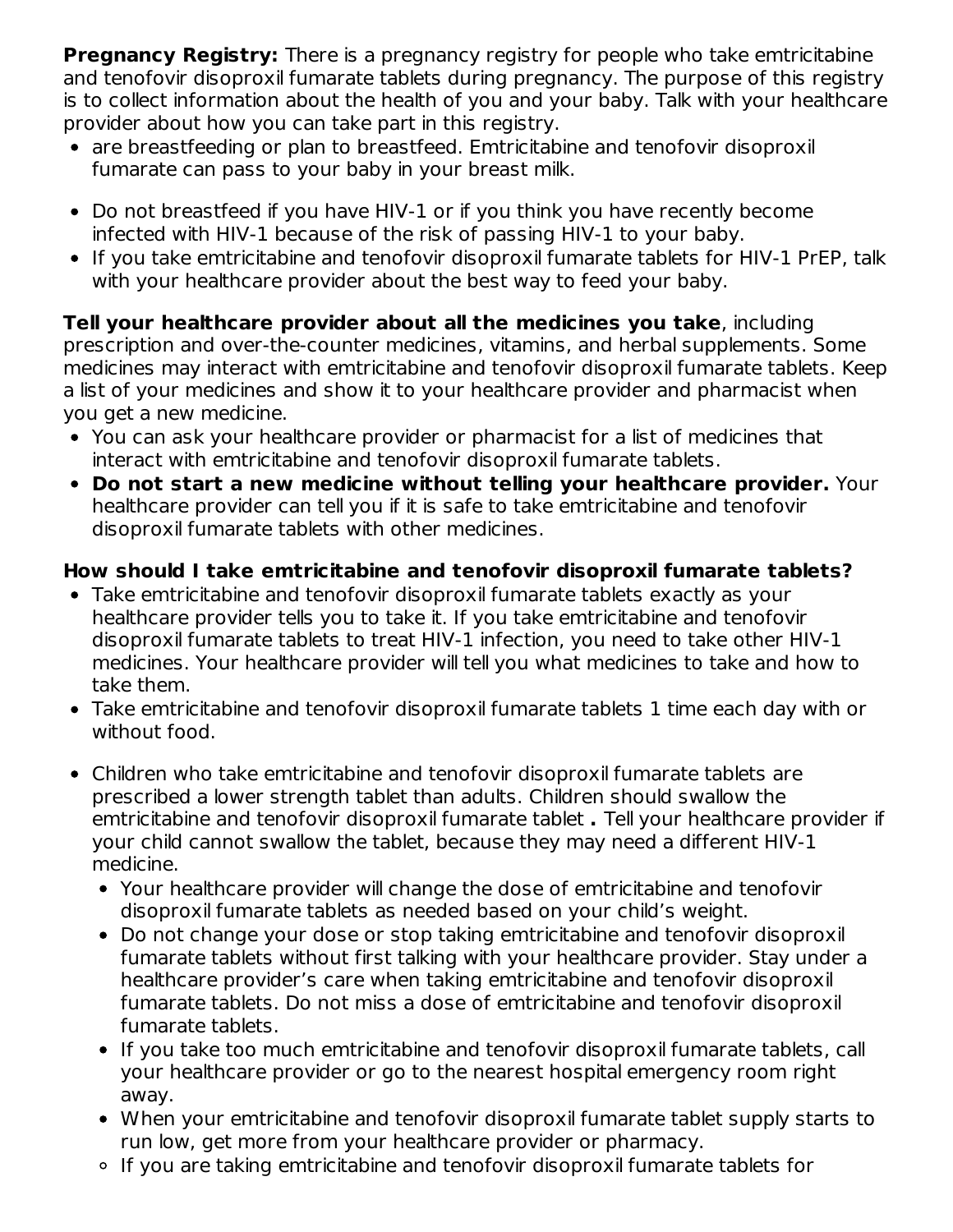treatment of HIV-1, the amount of virus in your blood may increase if the medicine is stopped for even a short time. The virus may develop resistance to emtricitabine and tenofovir disoproxil fumarate tablets and become harder to treat.

If you are taking emtricitabine and tenofovir disoproxil fumarate tablets for HIV-1 PrEP, missing doses increases your risk of getting HIV-1 infection.

#### **What are the possible side effects of emtricitabine and tenofovir disoproxil fumarate tablets?**

**Emtricitabine and tenofovir disoproxil fumarate tablets may cause serious side effects, including:**

- **See "What is the most important information I should know about emtricitabine and tenofovir disoproxil fumarate tablets?"**
- **New or worse kidney problems**, **including kidney failure.** Your healthcare provider should do blood and urine tests to check your kidneys before you start and during treatment with emtricitabine and tenofovir disoproxil fumarate tablets. Your healthcare provider may tell you to take emtricitabine and tenofovir disoproxil fumarate tablets less often, or to stop taking emtricitabine and tenofovir disoproxil fumarate tablets if you get new or worse kidney problems.
- **Changes in your immune system (Immune Reconstitution Syndrome)** can happen when taking medicines to treat HIV-1 infection. Your immune system may get stronger and begin to fight infections that have been hidden in your body for a long time. Tell your healthcare provider right away if you start having any new symptoms after starting your HIV-1 medicine.
- **Bone problems** can happen in some people who take emtricitabine and tenofovir disoproxil fumarate tablets. Bone problems include bone pain, or softening or thinning of bones, which may lead to fractures. Your healthcare provider may need to do tests to check your bones.
- **Too much lactic acid in your blood (lactic acidosis).** Too much lactic acid is a serious but rare medical emergency that can lead to death. Tell your healthcare provider right away if you get these symptoms: weakness or being more tired than usual, unusual muscle pain, being short of breath or fast breathing, stomach pain with nausea and vomiting, cold or blue hands and feet, feel dizzy or lightheaded, or a fast or abnormal heartbeat.
- **Severe liver problems.** In rare cases, severe liver problems can happen that can lead to death. Tell your healthcare provider right away if you get these symptoms: skin or the white part of your eyes turns yellow, dark "tea-colored" urine, lightcolored stools, loss of appetite for several days or longer, nausea, or stomach-area pain.

The most common side effects of emtricitabine and tenofovir disoproxil fumarate tablets for treatment of HIV-1 include:

|  | $\bullet$ diarrhea |  | • depression |
|--|--------------------|--|--------------|
|--|--------------------|--|--------------|

- 
- nausea **problems** sleeping
- 
- tiredness abnormal dreams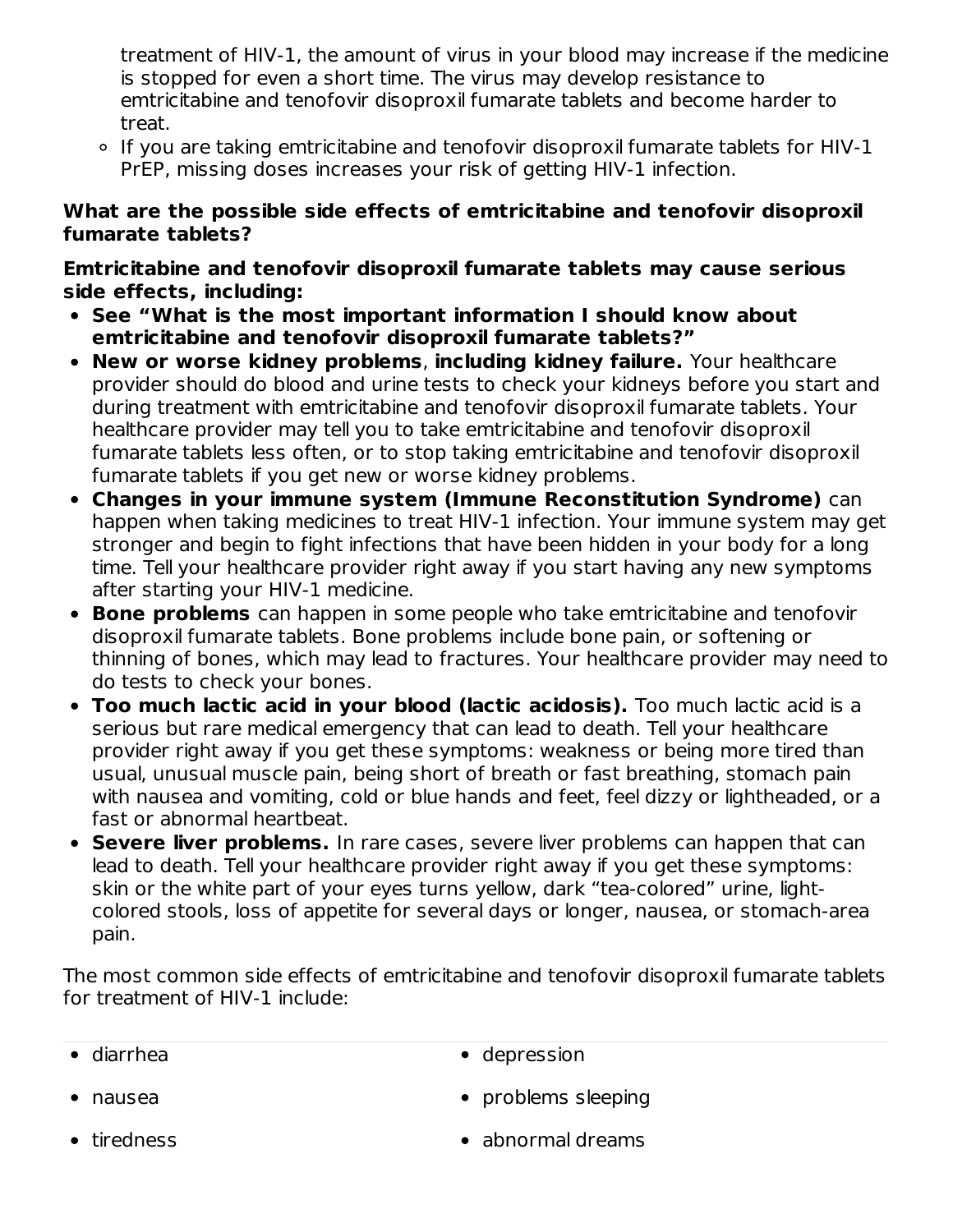headache rash

dizziness

Common side effects in people who take emtricitabine and tenofovir disoproxil fumarate tablets for HIV-1 PrEP include:

| • stomach-area (abdomen)<br>• decreased weight<br>$\bullet$ headache<br>pain |  |
|------------------------------------------------------------------------------|--|
|------------------------------------------------------------------------------|--|

These are not all the possible side effects of emtricitabine and tenofovir disoproxil fumarate tablets. Call your doctor for medical advice about side effects. You may report side effects to FDA at 1-800-FDA-1088.

#### **How should I store emtricitabine and tenofovir disoproxil fumarate tablets?**

- Store emtricitabine and tenofovir disoproxil fumarate tablets at room temperature between 20° to 25ºC (68° to 77ºF); excursions permitted between 15º to 30ºC (59° to  $86^{\circ}$ F).
- Keep emtricitabine and tenofovir disoproxil fumarate tablets in its original container.
- Keep the container tightly closed.
- Do not use emtricitabine and tenofovir disoproxil fumarate tablets if seal over bottle opening is broken or missing.

#### **Keep emtricitabine and tenofovir disoproxil fumarate tablets and all other medicines out of reach of children.**

#### **General information about emtricitabine and tenofovir disoproxil fumarate tablets.**

Medicines are sometimes prescribed for purposes other than those listed in a Medication Guide. Do not use emtricitabine and tenofovir disoproxil fumarate tablets for a condition for which it was not prescribed. Do not give emtricitabine and tenofovir disoproxil fumarate tablets to other people, even if they have the same symptoms you have. It may harm them. You can ask your healthcare provider or pharmacist for information about emtricitabine and tenofovir disoproxil fumarate tablets that is written for health professionals.

#### **What are the ingredients in emtricitabine and tenofovir disoproxil fumarate tablets?**

**Active Ingredients:** emtricitabine and tenofovir disoproxil fumarate.

**Inactive Ingredients:** calcium stearate, croscarmellose sodium, hypromellose, microcrystalline cellulose, pregelatinized starch, titanium dioxide and triacetin.

For more information, call toll-free 1-855-361-3993 or go to www.avkare.com.

This Medication Guide has been approved by the U.S. Food and Drug Administration.

#### AvKARE

Pulaski, TN 38478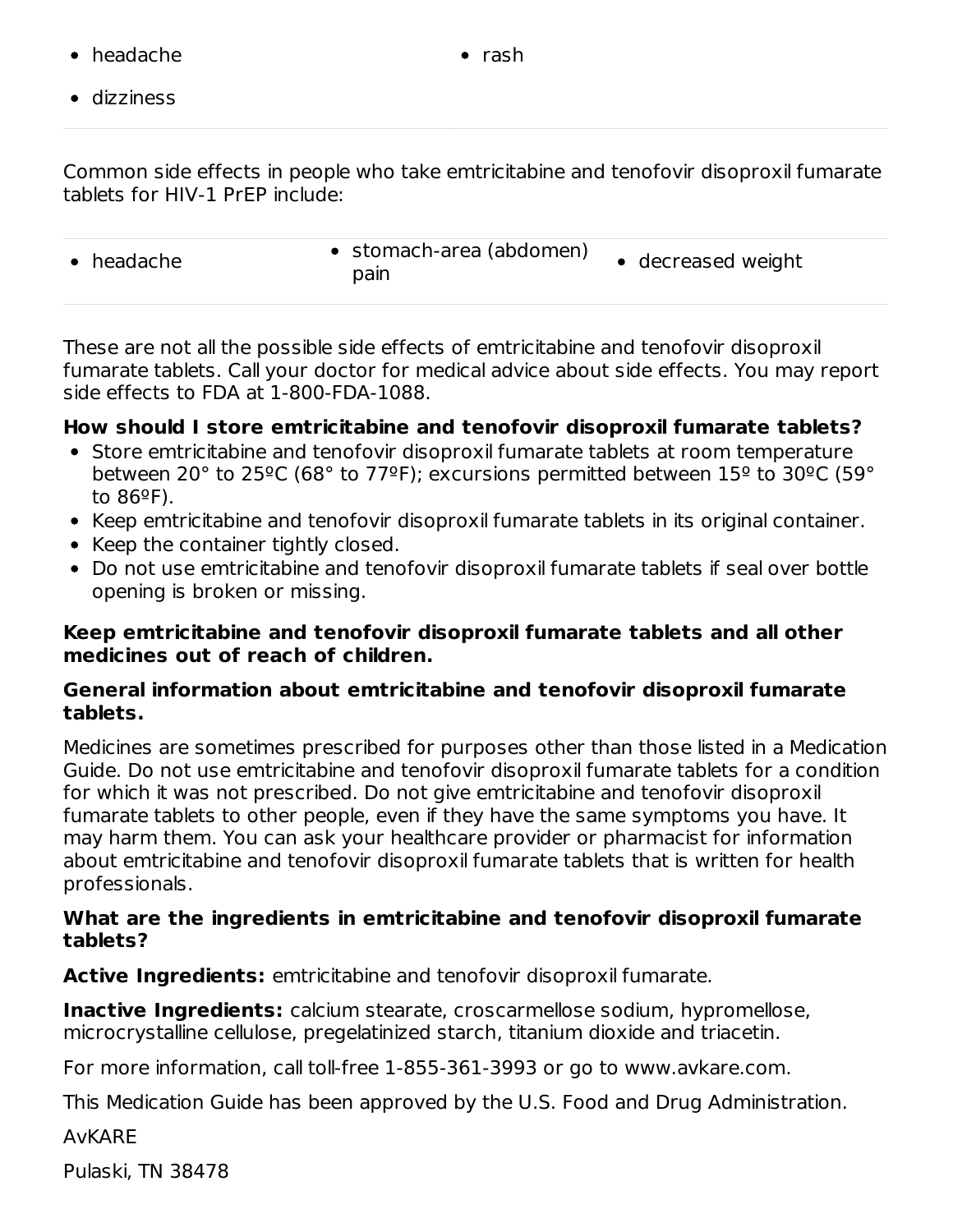Manufactured by: Amneal Pharmaceuticals LLC Brookhaven, NY 11719 Rev. 11-2020-00 AV 11/20

#### **PRINCIPAL DISPLAY PANEL**



# **EMTRICITABINE AND TENOFOVIR DISOPROXIL FUMARATE**

emtricitabine and tenofovir disoproxil fumarate tablet, film coated

| <b>Product Information</b>                                                                                                                     |                         |                           |                          |                 |          |  |  |  |
|------------------------------------------------------------------------------------------------------------------------------------------------|-------------------------|---------------------------|--------------------------|-----------------|----------|--|--|--|
| <b>Product Type</b>                                                                                                                            | HUMAN PRESCRIPTION DRUG | <b>Item Code (Source)</b> |                          | NDC: 42291-439  |          |  |  |  |
| <b>Route of Administration</b>                                                                                                                 | ORAL                    |                           |                          |                 |          |  |  |  |
|                                                                                                                                                |                         |                           |                          |                 |          |  |  |  |
| <b>Active Ingredient/Active Moiety</b>                                                                                                         |                         |                           |                          |                 |          |  |  |  |
|                                                                                                                                                | <b>Ingredient Name</b>  |                           | <b>Basis of Strength</b> |                 | Strength |  |  |  |
| <b>EMTRICITABINE</b> (UNII: G70B4ETF4S) (EMTRICITABINE - UNII:G70B4ETF4S)<br><b>FMTRICITABINE</b>                                              |                         |                           |                          |                 | 200 mg   |  |  |  |
| <b>TENOFOVIR DISOPROXIL FUMARATE (UNII: OTT9 7900I) (TENOFOVIR</b><br>TENOFOVIR DISOPROXIL<br>ANHYDROUS - UNII: W4HFE001U5)<br><b>FUMARATE</b> |                         |                           |                          | 300 mg          |          |  |  |  |
|                                                                                                                                                |                         |                           |                          |                 |          |  |  |  |
| <b>Inactive Ingredients</b>                                                                                                                    |                         |                           |                          |                 |          |  |  |  |
| <b>Ingredient Name</b>                                                                                                                         |                         |                           |                          | <b>Strength</b> |          |  |  |  |
| <b>CALCIUM STEARATE (UNII: 776XM7047L)</b>                                                                                                     |                         |                           |                          |                 |          |  |  |  |
| <b>CROSCARMELLOSE SODIUM (UNII: M280L1HH48)</b>                                                                                                |                         |                           |                          |                 |          |  |  |  |
| HYPROMELLOSE, UNSPECIFIED (UNII: 3NXW29V3WO)                                                                                                   |                         |                           |                          |                 |          |  |  |  |
| MICROCRYSTALLINE CELLULOSE (UNII: OP1R32D61U)                                                                                                  |                         |                           |                          |                 |          |  |  |  |
| <b>STARCH, CORN (UNII: O8232NY3SJ)</b>                                                                                                         |                         |                           |                          |                 |          |  |  |  |
| <b>TITANIUM DIOXIDE (UNII: 15FIX9V2IP)</b>                                                                                                     |                         |                           |                          |                 |          |  |  |  |
| <b>TRIACETIN (UNII: XHX3C3X673)</b>                                                                                                            |                         |                           |                          |                 |          |  |  |  |
|                                                                                                                                                |                         |                           |                          |                 |          |  |  |  |